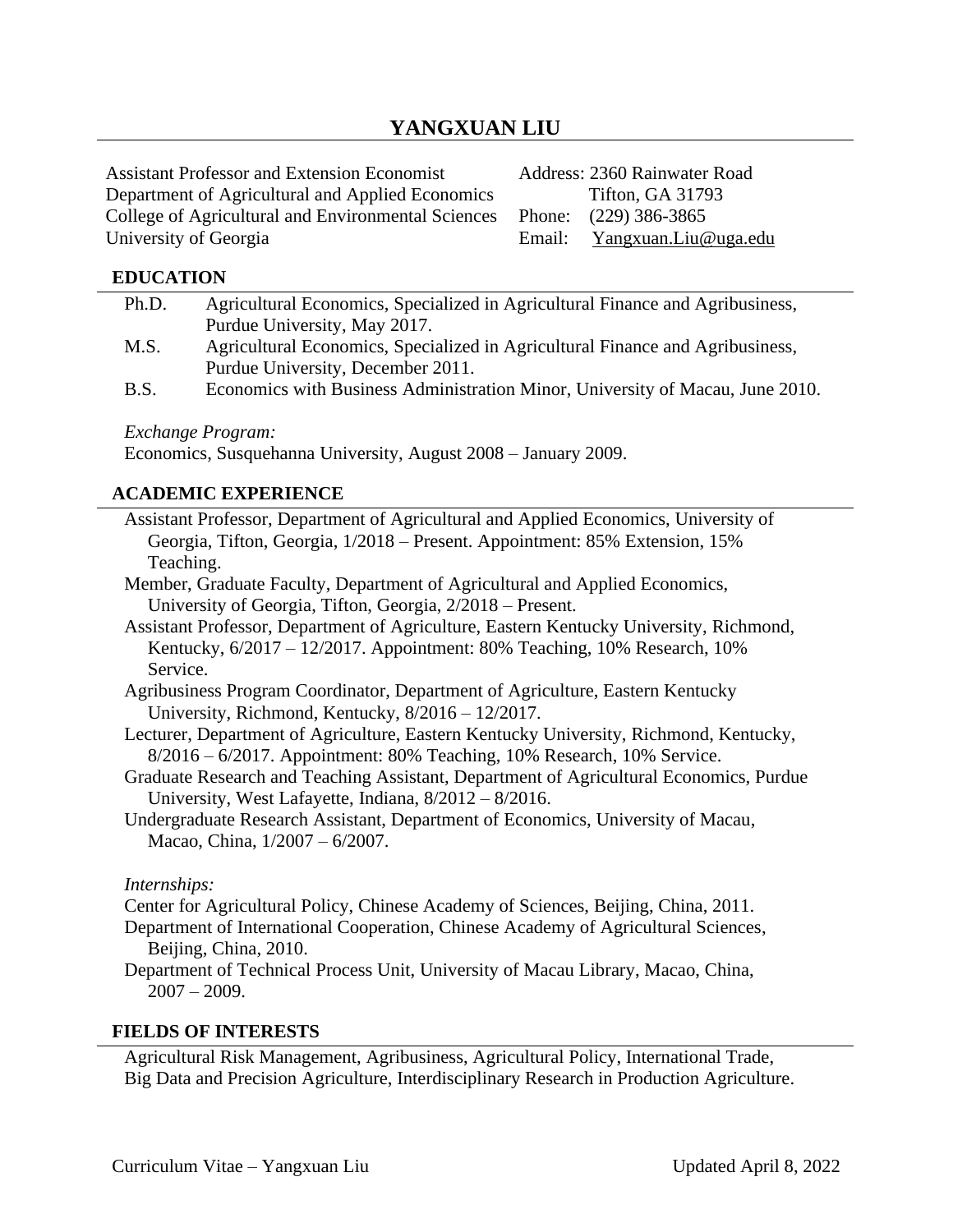### **HONORS, AWARDS, AND FELLOWSHIPS**

| Faculty Advisor, Second Place Graduate Student Poster Competition in Sustainability, Beltwide |
|-----------------------------------------------------------------------------------------------|
| Cotton Conference, 2022.                                                                      |
| Third Place, Outstanding Poster Awards, Southern Agricultural Economics Association, 2021.    |
| Quality of Communication Award, Agricultural and Applied Economics Association, 2019.         |
| Conference Scholarship, 2018 Farm Bill Education Conference, 2019.                            |
| Faculty Advisor, First Place Winning Team, Dr. Glen Kleine Capstone Presentations, Eastern    |
| Kentucky University, 2017.                                                                    |
| Teaching Academy Graduate Teaching Award, Purdue University, 2016.                            |
| Next Generation Delegate, Chicago Council on Global Affairs Global Food Security              |
| Symposium, 2016.                                                                              |
| Panelist, Precision AG & Big Data: Technologies for Resilience, Borlaug Dialogue and World    |
| Food Prize, 2015                                                                              |
| Second place, International Food and Agribusiness Management Association Case Study           |
| Competition, 2015.                                                                            |
| Cultivator, Farm Foundation Round Table, Farm Foundation, NFP, 2015.                          |
| Third Place, Purdue Snyder Memorial Lecture Graduate Student Poster Competition, 2015.        |
| Honorable Mention, Most Outstanding Interdisciplinary Project, Purdue University, 2015.       |
| Finalist, Agricultural and Applied Economics Association Graduate Student Extension           |
| Competition, 2015.                                                                            |
| Conference Scholarship, International Food and Agribusiness Management Association, 2015.     |
| Conference Scholarship, Northeast Agricultural and Resource Economics Association, 2015.      |
| Henry Fok Foundation Scholarship, University of Macau, 2008.                                  |
|                                                                                               |

#### **TEACHING EXPERIENCE**

### **University of Georgia**

AAEC 6740E Agribusiness Financial Management, Online Class, Instructor, Fall 2018 - 2021.

#### **Eastern Kentucky University**

AGR 308 Agricultural Economics, Instructor, Spring 2017, Fall 2017.

AGR 350 Agricultural Marketing, Instructor, Spring 2017.

AGR 410 Independent Study, Instructor, Spring 2017.

AGR 310 Principles of Agribusiness Management, Instructor, Fall 2016, Fall 2017.

AGR 409 Agricultural Records and Analysis, Instructor, Fall 2016, Fall 2017.

AGR 440 Agricultural Finance, Instructor, Fall 2016, Fall 2017.

CON 121 Introduction to Construction, Guest Lecture, Fall 2017.

*Guest Speaker Invited:*

Ryan Quarles, Commissioner of Agriculture, KY Department of Agriculture. December 2017 Amanda Robertson, Beginning Farmer Regional Coordinator, USDA. November 2017 Janna Norton, Project Coordinator, Alltech Company. November 2017 Brandon Sears, University of Kentucky Cooperative Extension Service. November 2017 Jordan Shockley, Assistant Professor, University of Kentucky. October 2017 James W. Caldwell, President and CEO, Ag Credit. October 2017 Steve Isaacs, Professor, University of Kentucky. October 2017 Warren Beeler, Executive Director, Governor's Office of Agricultural Policy. September 2017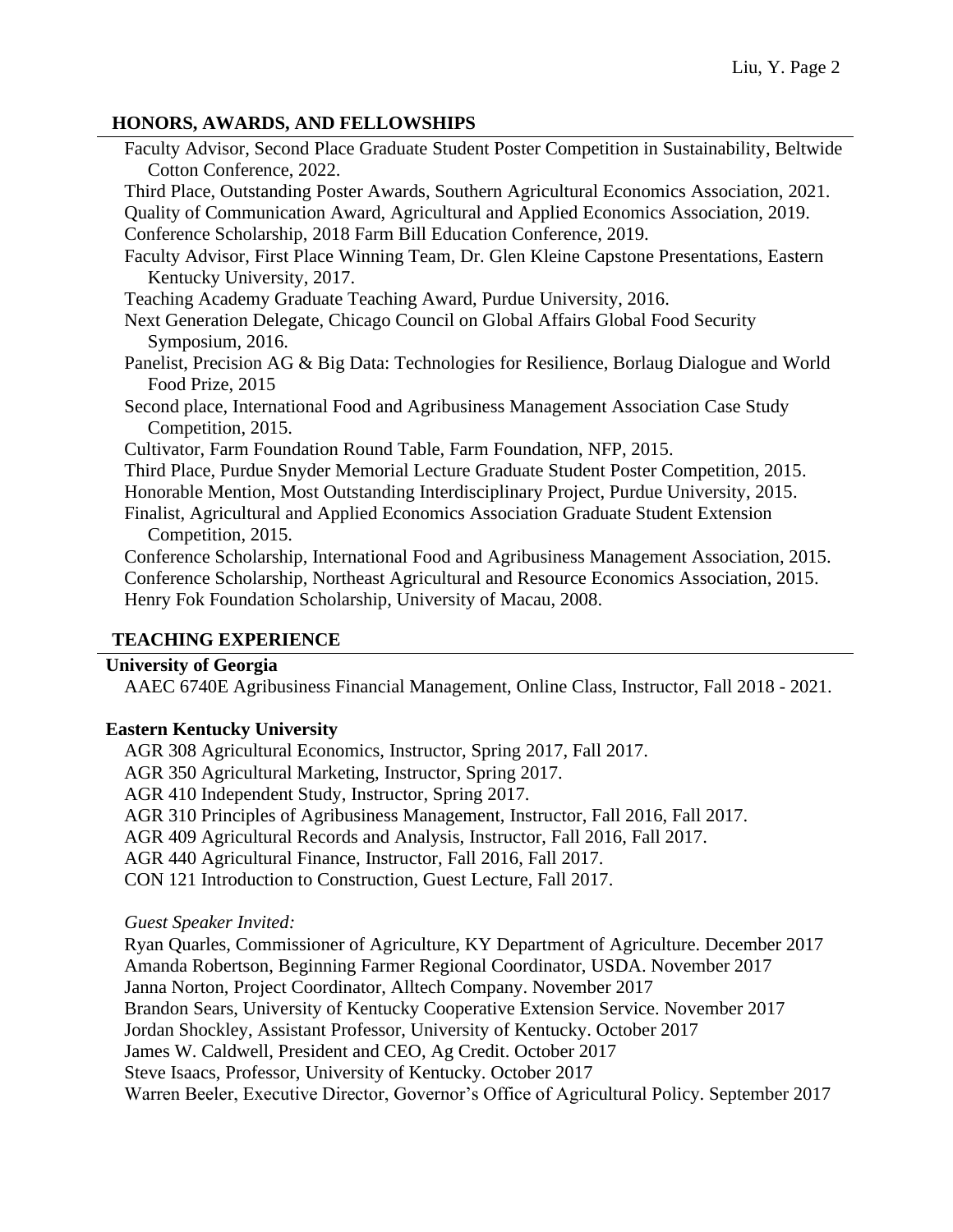Jordan Shockley, Assistant Professor, University of Kentucky. May 2017 Justin Ellis, Marketing Manager, Alltech Company. April 2017 Cherie Thomson, Owner, Georgetown Flowers & Gifts. April 2017 Jim Dause, Manager, Richmond Stockyard. March 2017 Amanda Robertson, Beginning Farmer Regional Coordinator, USDA. October 2016

### **Purdue University**

AGEC 602 Preparation for Policy Analysis, Guest Lecture, Spring 2016. AGEC 516 Mathematical Tools for Agricultural and Applied Economics, Instructor, Fall 2015. AGEC 203 Introductory Microeconomics for Food and Agribusiness, Guest Lecture, Fall 2015. AGEC 524 Agricultural Finance, Teaching Assistant, Spring 2015. AGEC 526 International Food and Agribusiness Marketing Strategy, Case Study Judge, 2015. AGEC 498 Introduction to Business of Commercial Agriculture, Guest Lecture, Spring 2015. ECON 511 Intermediate Economics I (Microeconomics), Tutor, Fall 2013.

#### **GRANTS AND FUNDING**

### **Awarded**

- 1. "Determination of Penalties for Over- and Under- Irrigating Corn Using Sensors Thresholds." Georgia Agricultural Commodity Commission for Corn, \$36,300, January 2022 – December 2022 (Co-Principal Investigator; Share \$11,000).
- 2. "Cotton Economics and Education Program to Ensure Long-Term Sustainability for Georgia Producers." Georgia Cotton Commission, \$52,000, January 2022 – December 2022 (Principal Investigator; Share \$42,000).
- 3. "Investigating Zone-based Management Strategies for Variable-Rate Lime and Fertilizer Applications in Cotton." Georgia Cotton Commission, \$36,575, January 2022 – December 2022 (Co-Principal Investigator).
- 4. "Utilizing Precision Agriculture Technology to Improve Financial Resources and Reduce Production Risks." USDA – NIFA Extension Risk Management Education Competitive Grant, \$47,712, April 2021 – September 2022 (Principal Investigator, Share \$32,057).
- 5. "Economic Risk Analysis of Cover Crop Utilization in Corn Production." Georgia Agricultural Commodity Commission for Corn, \$22,500, January 2021 – December 2022 (Principal Investigator, Share \$15,000).
- 6. "Economic Analysis of Cover Crop Utilization in Cotton Production." Cotton Incorporated, \$30,000, January 2021 – December 2021 (Principal Investigator; Share \$8,792).
- 7. "Investigation of Irrigation Scheduling Methods for Corn in Georgia for Increasing Yield and Profitability." Georgia Agricultural Commodity Commission for Corn, \$36,460, January 2021 – December 2021 (Co-Principal Investigator; Share \$11,000).
- 8. "Cotton Economics and Education Program to Ensure Long-Term Sustainability for Georgia Producers." Georgia Cotton Commission, \$52,000, January 2021 – December 2021 (Principal Investigator; Share \$42,000).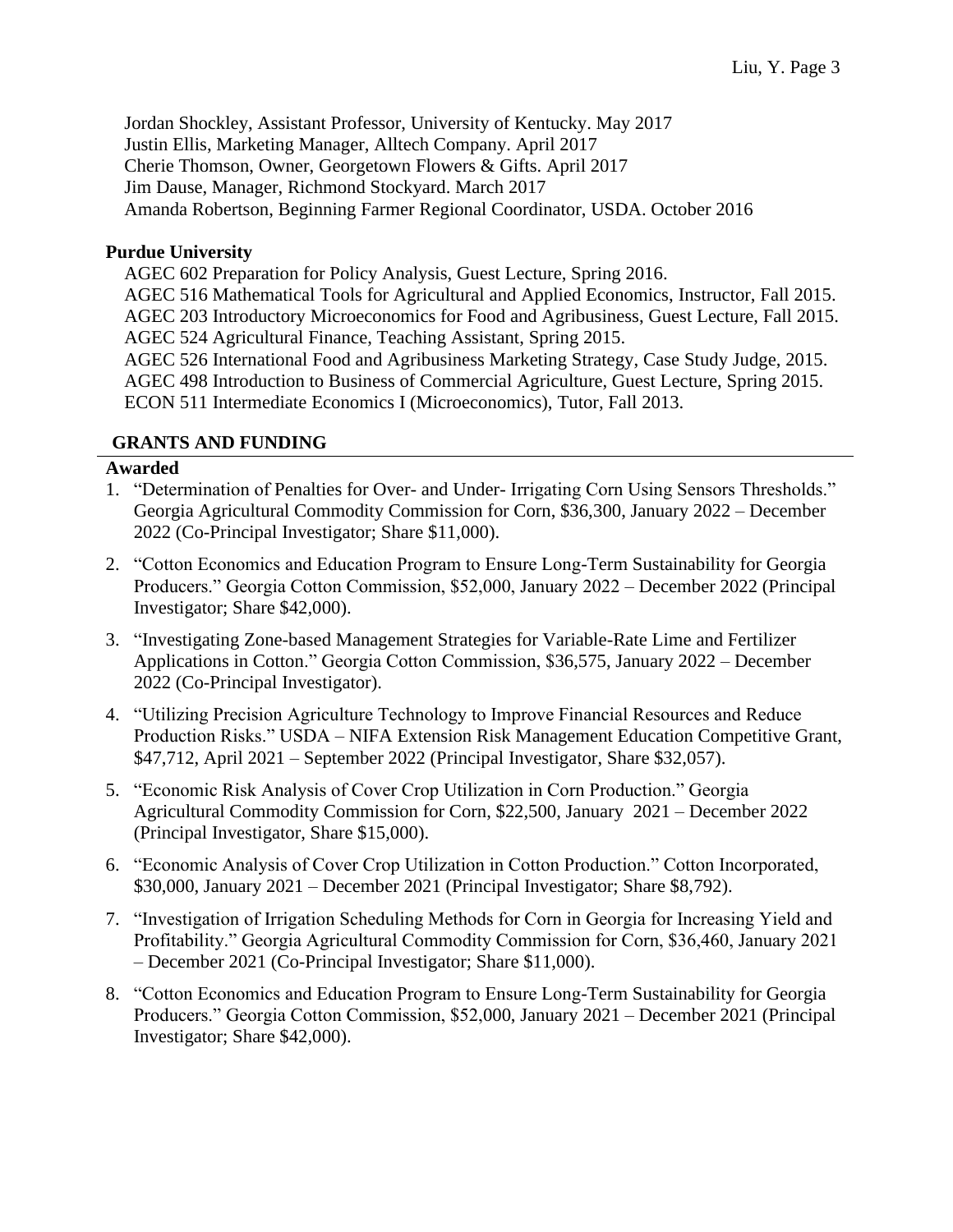- 9. "Improving the Sustainability of Georgia Cotton by Increasing Nitrogen and Water Use Efficiencies." Georgia Cotton Commission, \$29,750, January 2021 – December 2021 (Co-Principal Investigator).
- 10. "Economic Analysis of Cover Crop Utilization in Cotton Production." Cotton Incorporated, \$29,999, January 2020 – December 2020 (Principal Investigator; Share \$24,999).
- 11. "Cotton Economics and Education Program to Ensure Long-Term Sustainability for Georgia Producers." Georgia Cotton Commission, \$52,260, January 2020 – December 2020 (Principal Investigator; Share \$47,260).
- 12. "International Travel Funding." College of Agricultural and Environmental Sciences, Office of Global Programs, University of Georgia, \$2,000, May 2019 – June 2019. (Principal Investigator; Share \$2,000).
- 13. "Cotton Enterprise Budget Initiative and Education Program for GA Producers." Georgia Cotton Commission, \$26,000, January 2019 – December 2019 (Principal Investigator; Share \$18,200).
- 14. "Evaluating the Current Production Practices to Improve the Efficiency in Cotton Production." Cotton Incorporated, \$9,500, January 2019 – December 2020 (Principal Investigator; Share \$9,500).
- 15. "An Economic Analysis of Cover Crop Utilization in Georgia Cotton and Peanut Production." University of Georgia Extension Innovation Grant, \$2,500, July 2018 – June 2019 (Principal Investigator; Share \$2,500).
- 16. "A Risk Analysis of Precision Farming for Tomato Production." Eastern Kentucky University Faculty Mini-Grants, \$1,957.82, April 2017 – December 2017 (Principal Investigator; Share \$1,957.82).
- 17. "Reducing Losses to Potato and Tomato Late Blight by Monitoring Pathogen Populations, Improved Resistant Plants, Education, and Extension." USDA-NIFA, AFRI Competitive Grant, March 2011 – February 2016 (Funding for Graduate Study).

## **Submitted**

- 1. "Economic Analysis of Cover Crop Utilization in Cotton Production." Cotton Incorporated, \$30,000, January 2022 – December 2022 (Principal Investigator; Share \$13,519).
- 2. "Cotton Economics and Education Program to Ensure Long-Term Sustainability and Profitability." Georgia Cotton Commission, \$52,000, January 2023 – December 2023 (Principal Investigator; Share \$42,000).
- 3. "Variable-Rate Application of Crop Inputs to Improve Cotton Production Efficiency and Profitability in Georgia." Georgia Cotton Commission, \$50,000, January 2023 – December 2023 (Co-Principal Investigator).
- 4. "Plant-based precision irrigation management for improved system-level sustainability." Foundation for Food & Agriculture Research 2021 Seeding Solutions: Addressing Challenges in Food and Agriculture Funding Opportunity, \$594,577, February 2023 – January 2027 (Co-Principal Investigator; Share \$123,707).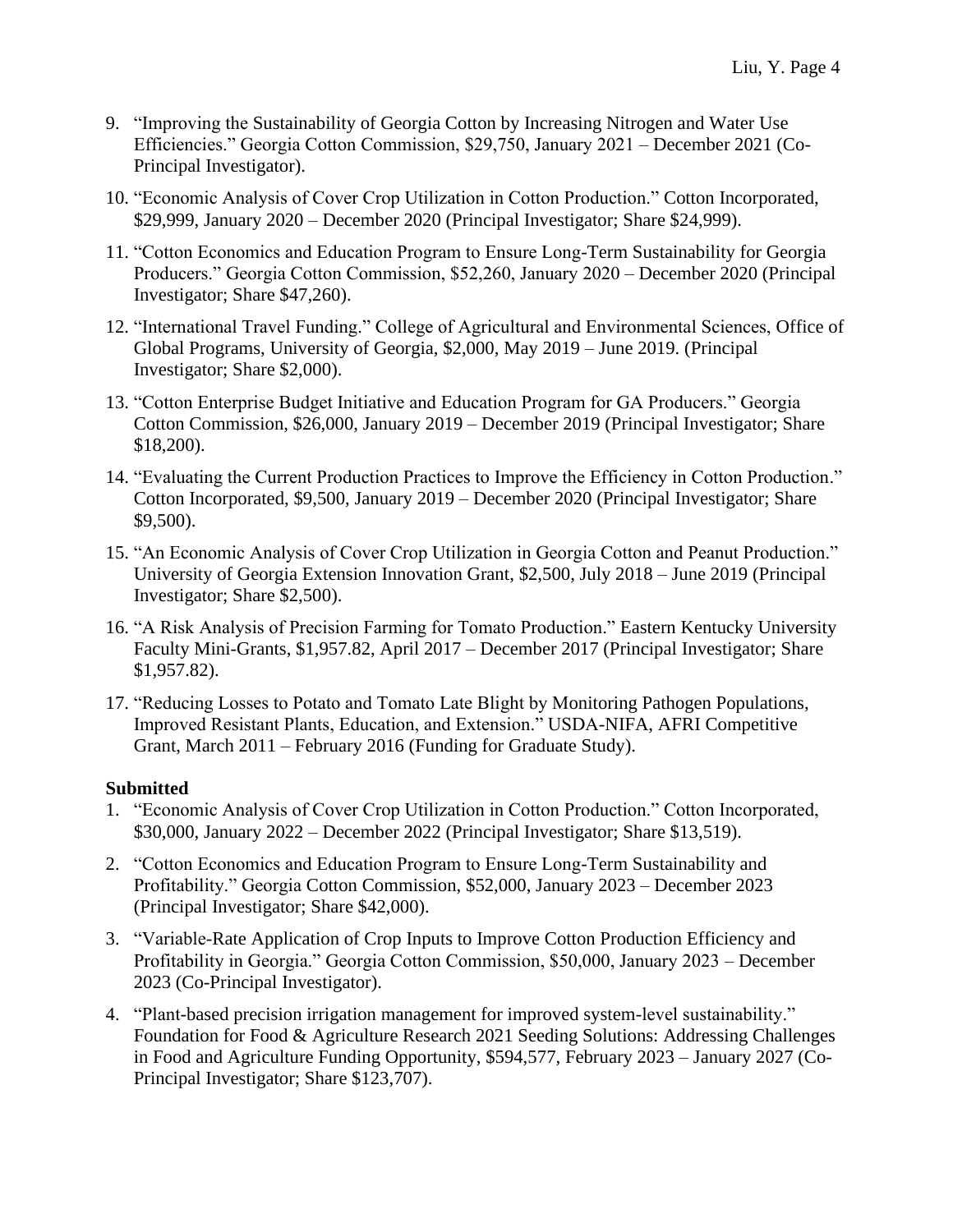## **Not Funded**

- 1. "Scaling Up Participation in Voluntary Agricultural Carbon Programs." 2021 USDA NIFA North Central Region (NCR), Sustainable Agriculture Research and Education, Research and Education Grant Program. 2022 – 2024 (Co-Principal Investigator).
- 2. "Sustainable Novel Rotational Intensification in the Southern Environment." USDA NIFA SAS Agriculture and Food Research Initiative Competitive Grants Program, \$10,000,000, January 2022 – December 2026 (Co-Principal Investigator; Share \$413,932).
- 3. "Plant-based precision irrigation management for improved system-level sustainability." Foundation for Food & Agriculture Research 2021 Seeding Solutions: Addressing Challenges in Food and Agriculture Funding Opportunity, \$594,577, February 2022 – January 2026 (Co-Principal Investigator; Share \$123,707).
- 4. "Racial and Ethnic Disparities in Comorbidities and Treatment among Hospitalized Patients with Diagnosed Obesity in Rural versus Urban Areas." 2021 UGA Obesity Initiative Seed Grant call, \$9,354. 2022 – 2023 (Co-Principal Investigator).
- 5. "On-farm Demonstration and Evaluation of Cover Crop with Compost to Improve Soil Health and Control Plant-parasitic Nematodes." USDA – NRCS Conservation Innovation Grants On-Farm Conservation Innovation Trials, \$5,000,000, January 2022 – December 2025 (Co-Principal Investigator; Share \$147,551).
- 6. "Economics of Best Management Practices for Peanut Production to Improve Water Quality and Quantity in the Upper Floridan Aquifer." Georgia Peanut Commission, \$24,650, July 2021 – June 2022 (Principal Investigator, Share \$17,150).
- 7. "Agronomic, physiological, and economic assessment of wide-row cotton production in Georgia." Georgia Farm Bureau, \$10,000, February 2021 – December 2021 (Co-Principal Investigator).
- 8. "Crop Insurance and Risk Management Education for Row Crop Producers in Georgia" Georgia Farm Bureau, \$20,000, February 2021 – December 2021 (Principal Investigator).
- 9. "Racial and Ethnic Disparities in Comorbidities and Treatment among Hospitalized Patients with Diagnosed Obesity in Rural versus Urban Areas." University of Georgia 2021 OI Seed Grant Program, \$11,885, 2021 – 2021 (Co-Principal Investigator).
- 10. "Economic Analysis of Cover Crop Utilization in Peanut Production." Southeastern Peanut Research Initiative, National Peanut Board, \$22,500, January 2021 – June 2022 (Principal Investigator).
- 11. "Estimating the value of soil health strategies for insect pest management." USDA-SARE Competitive Grant, 2021 – 2023 (Co-Principal Investigator).
- 12. "Managing Price Risks through Marketing Strategies for Georgia Cotton Producers." Georgia Farm Bureau, \$20,000, February 2020 – December 2020 (Principal Investigator).
- 13. "Cotton's secret fiber: Evaluating the genetic, biochemical and commercial potential of cotton bast fibers as sustainable, value-added co-products for textiles and manufacturing." USDA-AFRI SAS Competitive Grant, 2019 (Co-Principal Investigator).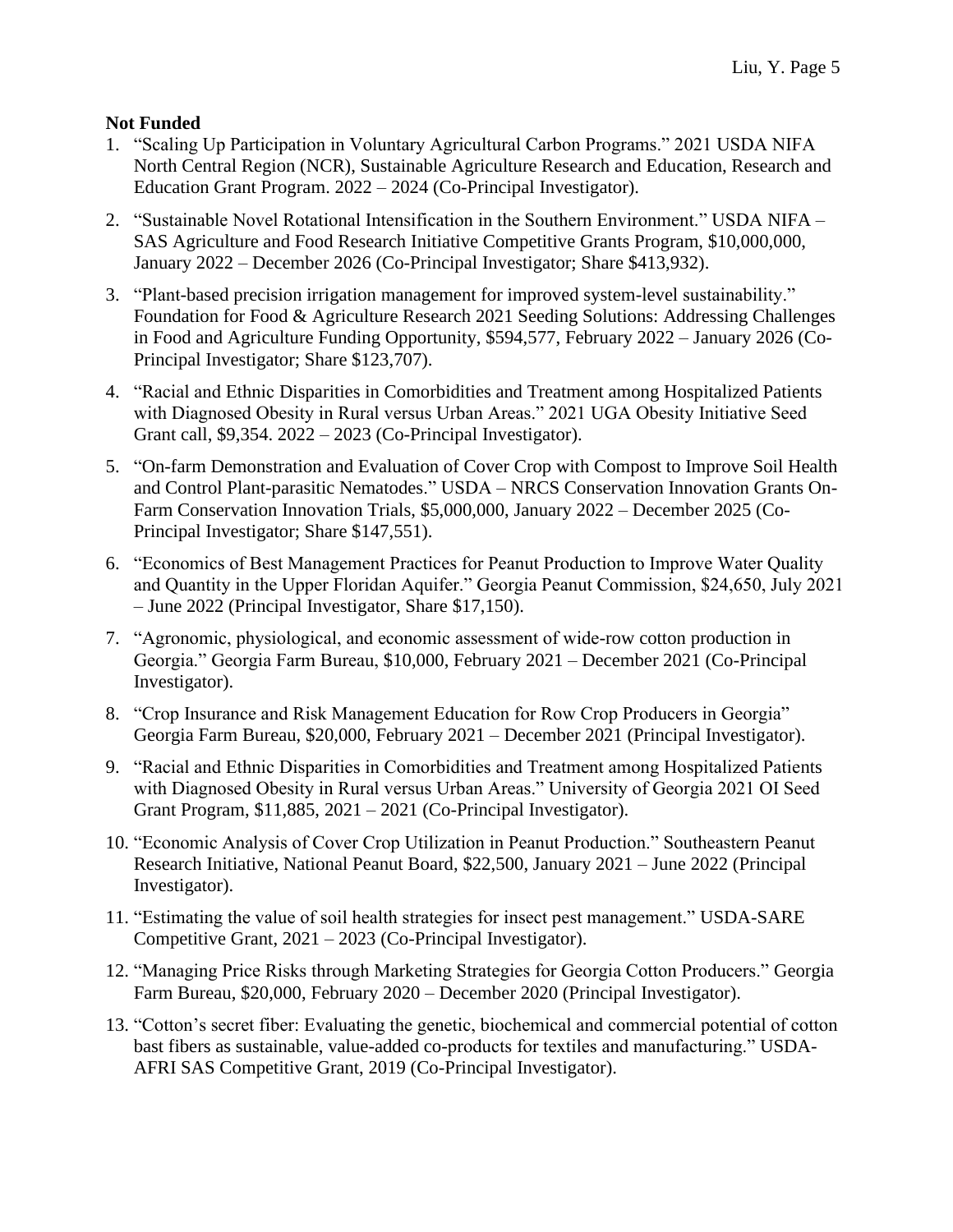- 14. "Impact of conservation tillage on soil carbon enrichment, water conservation, and profitability for Georgia cotton producers." Georgia Cotton Commission, \$19,994, January 2019 – December 2019 (Co-Principal Investigator).
- 15. "Investigated the sustainability of a conventional cotton rotational system within a GM system." USDA-SARE Competitive Grant, 2018 (Co-Principal Investigator).

### **PUBLICATIONS**

\* indicates student

#### **Peer-Reviewed Journal Articles**

- 1. Virk, S.\*, Porter, W., Snider, J., Rains, G., Li, C., & Liu, Y. (2021) Cotton Emergence and Yield Response to Planter Depth and Downforce Settings in Different Soil Moisture Conditions. *AgriEngineering*. 3(2), 323-338; <https://doi.org/10.3390/agriengineering3020022>
- 2. Widmar, N. O., Bir, C., Wolf, C., Lai, J., and **Liu, Y.** (2020). #Eggs: social and online mediaderived perceptions of egg-laying hen housing. *Poultry Science.* 99(11), 5697-5706. <https://doi.org/10.1016/j.psj.2020.07.011>.
- 3. Langemeier, M. R. & **Liu, Y.** (2020). Comparing Net Return to Land and Risk for Alternative Leasing Arrangements. *Journal of American Society of Farm Managers and Rural Appraisers*.
- 4. Hancock, G. A.\*, **Liu, Y.**, Smith, A. R., & Plastina, A. (2020). Motivations and Challenges of Cover Crop Utilization for Georgia Crop Production. *Journal of American Society of Farm Managers and Rural Appraisers*.
- 5. Fan, F., **Liu, Y.**, DeLaune, P.B., Mubvumba, P., Park, S., & Bevers, S. J. (2020). Net return and risk analysis of winter cover crops in Dryland Cotton systems. *Agronomy Journal*. <https://doi.org/10.1002/agj2.20091>
- 6. Fan, F., **Liu, Y.**, DeLaune, P.B., Mubvumba, P., Park, S., & Bevers, S. J. (2020) Economic analysis of adopting no-till and cover crops in irrigated cotton production under risk. *Agronomy Journal*. 1(11).<https://doi.org/10.1002/agj2.20005>
- 7. Bowers, C., Toews, M., **Liu, Y.**, & Schmidt, J. M. (2020). Cover crops improve early season natural enemy recruitment and pest management in cotton production. *Biological Control*. 141(104149).
- 8. Dorfman, J. H., **Liu, Y.**, & Rabinowitz, A. N. (2018). Estimating Agricultural Losses from a Hurricane. *Journal of Agribusiness*. 36(2).
- 9. **Liu, Y.**, Langemeier, M. R., Small, I. M., Joseph, L., Fry, W. E., Ristaino, J. B., Saville, A., Gramig, B. M., & Preckel, P. V. (2018). A Risk Analysis of Precision Agriculture Technology to Manage Tomato Late Blight. *Sustainability*. 10(9):3108.
- 10. **Liu, Y.,** Robinson, J. R. C., & Shurley, W. D. (2018). China's Potential Cotton Tariffs and U.S. Cotton Exports: Lessons from History. *Choices.* Quarter 2.
- 11. **Liu, Y.**, Langemeier, M. R., Small, I. M., Joseph, L., & Fry, W. E. (2017). Risk Management Strategies Using Precision Agriculture Technology to Manage Potato Late Blight. *Agronomy Journal.* doi: 10.2134/agronj2016.07.0418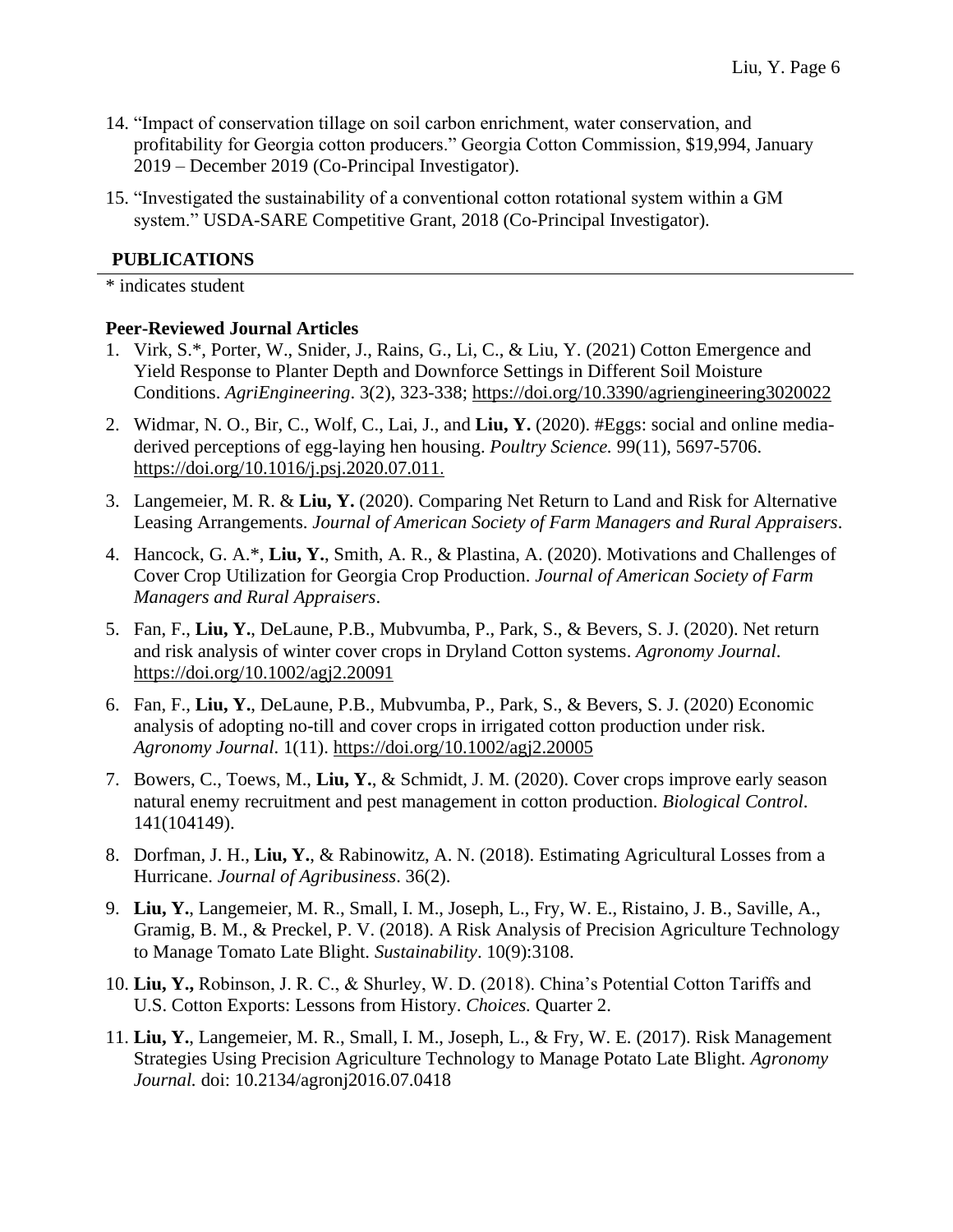## **Peer-Reviewed Extension Publications**

- 1. **Liu, Y.** (2022). [Rise in Input Costs for Cotton Production: Make and Keep a New Year's Plan.](https://southernagtoday.uada.edu/rise-in-input-costs-for-cotton-production-make-and-keep-a-new-years-plan/) *Southern Ag Today.* February 7, 2022.
- 2. **Liu, Y.** (2022). [China's Purchase of U.S. Cotton Increased in 2020 and 2021.](https://southernagtoday.uada.edu/chinas-purchase-of-u-s-cotton-increased-in-2020-and-2021/) *Southern Ag Today.* January 13, 2022.
- 3. **Liu, Y.**, Adhikari, S.\*, Liu, J., & Escalante, C. L. Timeline of the U.S. China Trade Dispute and Tariffs on Cotton and Textile Trade. *University of Georgia Extension.* Publication No. Circular 1259.
- 4. **Liu, Y.** (2021). [Did Speculative Money Cause the Recent Surge in Cotton Futures Prices?](https://files.constantcontact.com/8c5dbcbc801/eefd94cb-c91f-48fb-8c83-ba48231421e9.pdf) *Southern Ag Today.* November 15, 2021.
- 5. Bhattarai, A.\*, **Liu, Y.**, Smith, A. R., Porter, W. M., Calvin, P., & Cloud, C. (2021). The Cost of Irrigation: Ownership and Operating Costs through Irrigation Budgets for South Georgia. *University of Georgia Extension.* Publication No. Circular 1235. June 2021.
- 6. **Liu, Y.** & Lai, J. (2020). [Social Life of Food in a Digital World –](https://agribusiness.purdue.edu/consumer_corner/social-life-of-food-in-a-digital-world/) A case of the Incredible [Edible Egg.](https://agribusiness.purdue.edu/consumer_corner/social-life-of-food-in-a-digital-world/) *Consumer Corner.* Publication No. ConsumerCorner.2020.Letter.27. November 2020.
- 7. **Liu, Y.** & Robinson, J. R. C. (2020). Upland Cotton Marketing Using Marketing Assistance Loan and Loan Deficiency Payment: Which Option is Better? *University of Georgia Extension.* Publication No. Circular 1222. November 2020.
- 8. **Liu, Y.**, Bhattarai, A.\* & Welch, J. M. (2020). Understanding the Commodity Loan Programs for Major Row Crops in Georgia. *Department of Agricultural and Applied Economics, University of Georgia.* Report No. AGECON-20-02PR. March 2020.
- 9. **Liu, Y.**, Bhattarai, A.\* & Robinson, J. R. C. (2020). Marketing Assistance Loan and Loan Deficiency Payment Program for Upland Cotton. *University of Georgia Extension.* Publication No. Circular 1194. March 2020.
- 10. Rabinowitz, A. N., **Liu, Y.** & Lai, J. H. (2019). The 2018 Farm Bill PLC and ARC Decision: Implications for Georgia Producers. *Department of Agricultural and Applied Economics, University of Georgia.* Report No. AGECON-19-14PR. November 2019.
- 11. **Liu, Y.**, Rabinowitz, A. N. & Lai, J. H. (2019). Computing the PLC and ARC Safety Net Payments in the 2018 Farm Bill. *Department of Agricultural and Applied Economics, University of Georgia.* Report No. AGECON-19-13PR. November 2019.
- 12. **Liu, Y.**, Rabinowitz, A. N. & Lai, J. H. (2019). Eligibility and Payments under the 2018 Farm Bill PLC and ARC Programs. Department of Agricultural and Applied Economics, University of Georgia. Report No. AGECON-19-12PR. November 2019.
- 13. **Liu, Y.**, Lai, J. H. & Rabinowitz, A. N. (2019). Updating the Price Loss Coverage (PLC) Payment Yields in the 2018 Farm Bill. *Department of Agricultural and Applied Economics, University of Georgia.* Report No. AGECON-19-10PR. October 2019.
- 14. **Liu, Y.**, Rabinowitz, A. N. & Lai, J. H. (2019). Understanding the 2018 Farm Bill Effective Reference Price. *Department of Agricultural and Applied Economics, University of Georgia.* Report No. AGECON-19-02PR. July 2019.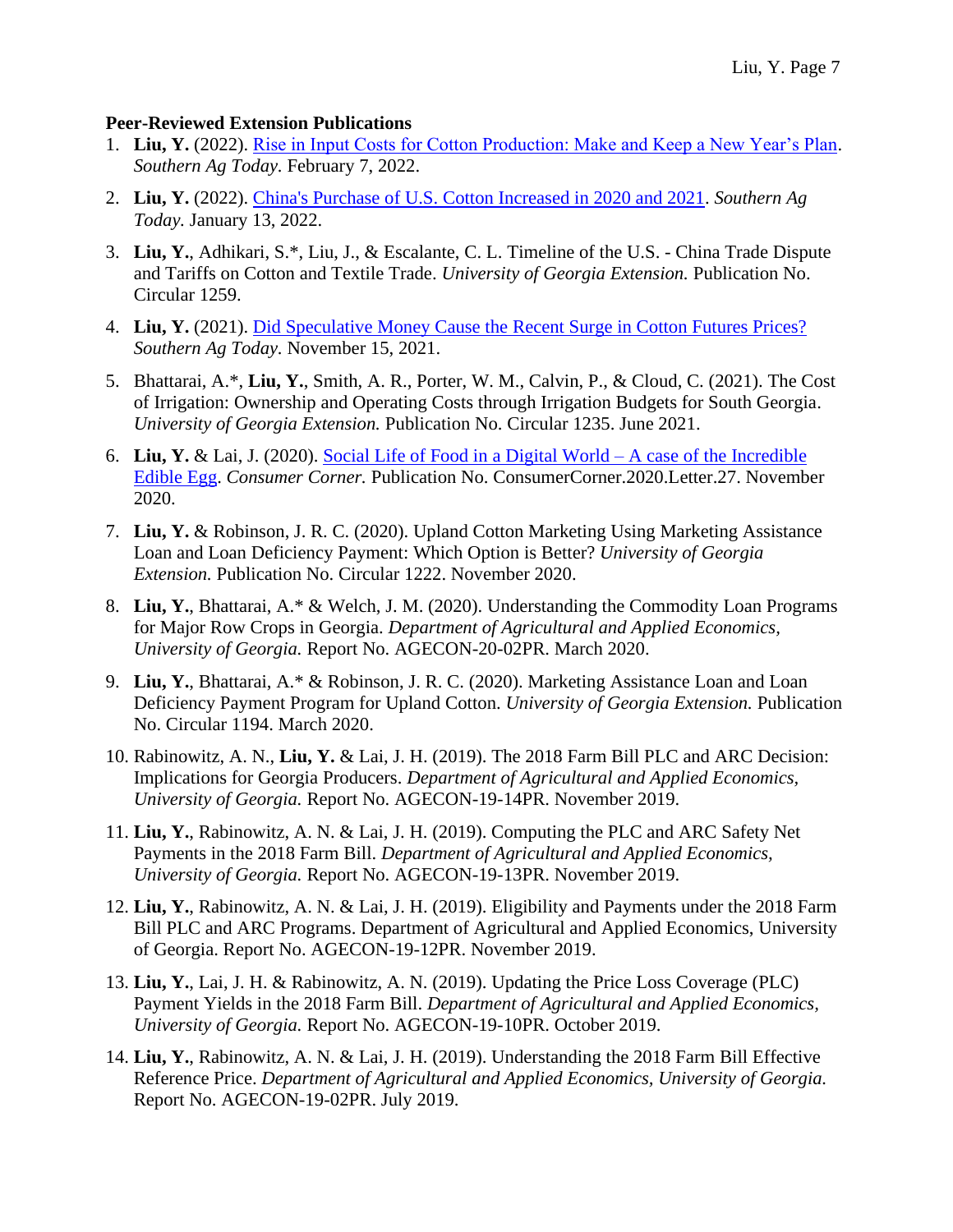- 15. Munisamy, G., **Liu, Y.**, Rabinowitz, A. N. & Dorfman, J. H. (2019). The Costs to Agriculture from Recent Trade Disputes: A Georgia Perspective. Policy Brief. *Center for Agribusiness and Economic Development. Department of Agricultural and Applied Economics, University of Georgia.* June 6, 2019.
- 16. Shurley, W. D. & **Liu, Y**. (2019). Cotton Payments, Disaster Assistance, and Safety Net Update. *Department of Agricultural and Applied Economics, University of Georgia.* Report No. AGECON-19-01PR. March 2019.
- 17. Shurley, W. D. & **Liu, Y**. (2018). Implications of Hurricane Michael on the Seed Cotton ARC/PLC Selection Decision. *Department of Agricultural and Applied Economics, University of Georgia.* Report No. AGECON-18-09PR. October 2018.
- 18. Shurley, W. D. & **Liu, Y**. (2018).Prices and Payments Update: Making the Generic Base Conversion Decision. *Department of Agricultural and Applied Economics, University of Georgia.* Report No. AGECON-18-08PR. August 2018.
- 19. **Liu, Y.**, Fonsah, E. G., Russell, L. A., Rabinowitz, A. N., & Shurley, W. D. (2018). The Impacts of China and United States Trade and Tariff Actions on Georgia Agriculture: the Perspectives of UGA Agricultural Economists. *University of Georgia Extension.* Publication No. TP 104. June 2018.
- 20. Rabinowitz, A. N. & **Liu, Y.** (2018). What Farmers Need to Know about Crop Insurance and Prevented Planting. *Department of Agricultural and Applied Economics, University of Georgia.* Report No. AGECON-18-07PR. May 2018.
- 21. Shurley, W. D., **Liu, Y.**, & Rabinowitz, A. N. (2018). Policy Update: House Ag Committee Farm Bill Proposal and Seed Cotton Program FSA Timeline. *Department of Agricultural and Applied Economics, University of Georgia*. Report No. AGECON-18-06PR. May 2018.
- 22. Gloy, B., Allen, B., Lai, J., Li, S., **Liu, Y.**,. . . Wendler, H. (2012). Farmland Values: Perspectives from the Field. West Lafayette, Indina: Purdue Center for Commercial Agriculture.

#### **Book Chapters**

- 1. **Liu, Y.** (2022). Cotton. In *2022 Georgia Ag Forecast Situation and Outlook Reports.* College of Agricultural and Environmental Sciences, University of Georgia.
- 2. **Liu, Y.** (2022). 2022 Cotton Outlook and Market Situation. In *2022 Georgia Cotton Production Guide.* College of Agricultural and Environmental Sciences, University of Georgia.
- 3. **Liu, Y.** (2021). Cotton. In *2021 Georgia Ag Forecast Situation and Outlook Reports.* College of Agricultural and Environmental Sciences, University of Georgia.
- 4. **Liu, Y.** (2021). Economic Situation and 2021 Market Outlook. In *2021 Georgia Cotton Production Guide.* College of Agricultural and Environmental Sciences, University of Georgia.
- 5. **Liu, Y.** (2020). Cotton. In *2020 Georgia Ag Forecast Situation and Outlook Reports.* College of Agricultural and Environmental Sciences, University of Georgia.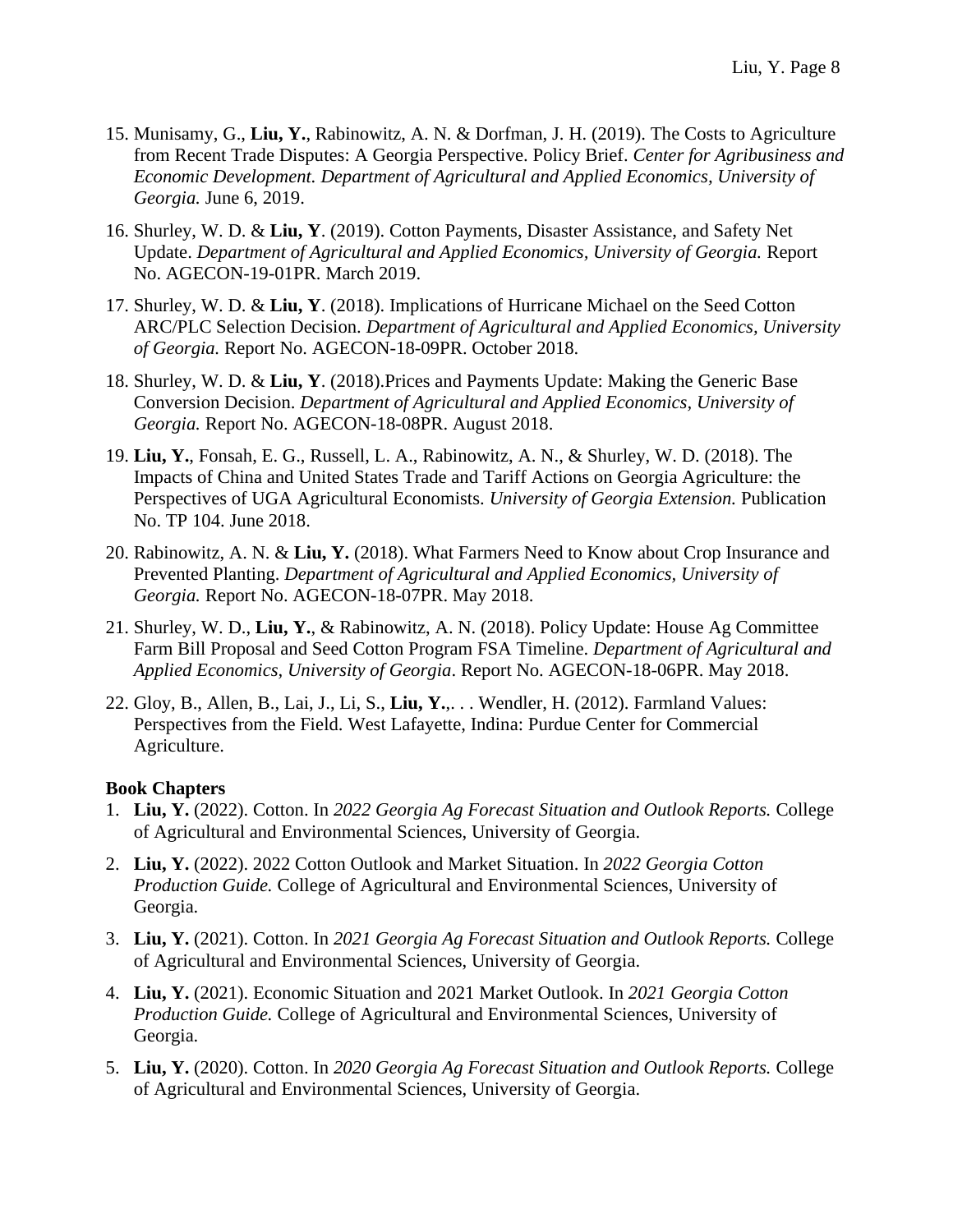- 6. **Liu, Y.** (2020). Economic Situation and 2020 Market Outlook. In *2020 Georgia Cotton Production Guide.* College of Agricultural and Environmental Sciences, University of Georgia.
- 7. **Liu, Y.** (2020). Cotton. In *2020 Georgia Economic Outlook.* Selig Center for Economic Growth, Terry College of Business, University of Georgia.
- 8. **Liu, Y.** (2019). Economic Situation and 2019 Market Outlook. In *2019 Georgia Cotton Production Guide.* College of Agricultural and Environmental Sciences, University of Georgia.
- 9. Campbell, B., Fonsah, E. G., **Liu, Y.**, & Rabinowitz, A. N. (2019). Farm Bill Overview. In *2019 Georgia Ag Forecast Situation and Outlook Reports.* College of Agricultural and Environmental Sciences, University of Georgia.
- 10. **Liu, Y.** (2019). Cotton. In *2019 Georgia Ag Forecast Situation and Outlook Reports.* College of Agricultural and Environmental Sciences, University of Georgia.
- 11. **Liu, Y.** & Shurley, W. D. (2019). Cotton. In *2019 Georgia Economic Outlook.* Selig Center for Economic Growth, Terry College of Business, University of Georgia.

#### **Extension Publications**

- 1. **Liu, Y.** (2022). Encouraging Participation at Utilizing Precision Ag Technology Workshop. In: *UGA Cotton News, University of Georgia Extension*. February 2022.
- 2. **Liu, Y.** (2022). 2021 Georgia Quality Cotton Awards Deadline Extended. In: *UGA Cotton News, University of Georgia Extension*. January 2022.
- 3. **Liu, Y.** (2021). Precision Agriculture Technology Needs Assessment Survey. In: *UGA Cotton News, University of Georgia Extension*. December 2021.
- 4. **Liu, Y.** (2021). 2021 Georgia Quality Cotton Awards. In: *UGA Cotton News, University of Georgia Extension*. December 2021.
- 5. **Liu, Y.** (2020). As the Rally in Cotton Prices Rolls on, Signs of Caution Grow about the Road Ahead. In: *UGA Cotton Team Newsletter, University of Georgia Extension*. August 2021.
- 6. **Liu, Y.** (2020). 2020 Georgia Quality Cotton Awards. In: *UGA Cotton News, University of Georgia Extension*. December 2020.
- 7. **Liu, Y.** (2020). Cotton Market Reacts to the Hurricane Season. In: *UGA Cotton Team Newsletter, University of Georgia Extension*. September 2020.
- 8. **Liu, Y.** (2020). Forecast Remains Cloudy for the Cotton Market this Year. In: *UGA Cotton Team Newsletter, University of Georgia Extension*. July 2020.
- 9. **Liu, Y.** (2020). World Cotton Demand Plummeted due to COVID-19 Pandemic. In: *UGA Cotton Team Newsletter, University of Georgia Extension*. May 2020.
- 10. **Liu, Y.** (2020). Cotton Prices may Suffer during Coronavirus Pandemic. In: *UGA Cotton Team Newsletter, University of Georgia Extension*. April 2020.
- 11. **Liu, Y.** (2019). 2018 Farm Bill ARC and PLC Timeline. In: *UGA Cotton News, University of Georgia Extension*. December 2019.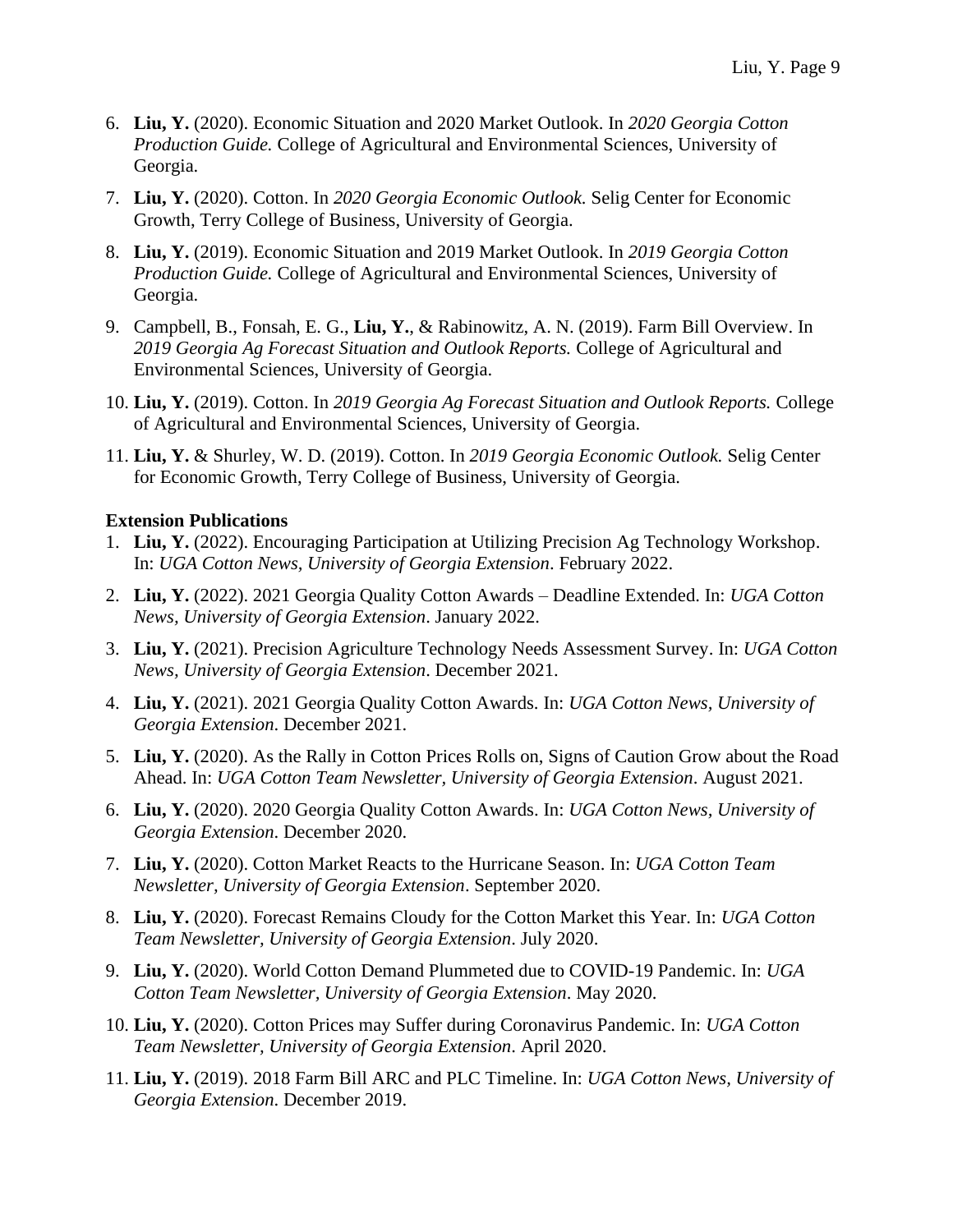- 12. **Liu, Y.** (2019). 2019 Georgia Quality Cotton Awards. In: *UGA Cotton News, University of Georgia Extension*. December 2019.
- 13. **Liu, Y.** (2019). 2019 Cotton Outlook. In: *Food, Agriculture, and Resource Economics Blog, University of Georgia Extension*. September 2019.
- 14. **Liu, Y.** (2019). 2019 Cotton Outlook. In: *UGA Cotton News, University of Georgia Extension*. September 2019.
- 15. Munisamy, G., **Liu, Y.**, Rabinowitz, A. N. & Dorfman, J. H. (2019).The Costs to Agriculture from Recent Trade Disputes: A Georgia Perspective. In: *Food, Agriculture, and Resource Economics Blog, University of Georgia Extension*. June 2019.
- 16. Shurley, W. D. & **Liu, Y.** (2019).Cotton Payments, Disaster Assistance, and Safety Net Update. In: *Food, Agriculture, and Resource Economics Blog, University of Georgia Extension*. March 2019.
- 17. Shurley, W. D. & **Liu, Y.** (2019). Cotton Payments, Disaster Assistance, and Safety Net Update. In: *UGA Cotton News, University of Georgia Extension*. March 2019.
- 18. **Liu, Y.** (2018). 2018 Georgia Quality Cotton Awards. In: *UGA Cotton News, University of Georgia Extension*. December 2018.
- 19. **Liu, Y.**, & Rabinowitz, A. N. (2018). First Look at the Farm Bill Title I for Row Crops: Agriculture Improvement Act of 2018. In: *UGA Cotton News, University of Georgia Extension*. December 2018.
- 20. **Liu, Y.**, & Rabinowitz, A. N. (2018). First Look at the Farm Bill Title I for Row Crops: Agriculture Improvement Act of 2018. In: *Food, Agriculture, and Resource Economics Blog, University of Georgia Extension*. December 2018.
- 21. **Liu, Y.**, & Rabinowitz, A. N. (2018). First Look at the Farm Bill Title I for Row Crops: Agriculture Improvement Act of 2018. *Department of Agricultural and Applied Economics, University of Georgia*. Report No. AGECON-18-10. December 2018.
- 22. Shurley, W. D. & **Liu, Y.** (2018). Implications of Hurricane Michael on the Seed Cotton ARC/PLC Selection Decision. In: *UGA Cotton News, University of Georgia Extension*. November 2018.
- 23. Shurley, W. D. & **Liu, Y.** (2018). Implications of Hurricane Michael on the Seed Cotton ARC/PLC Selection Decision. In: *Food, Agriculture, and Resource Economics Blog, University of Georgia Extension*. November 2018.
- 24. **Liu, Y.** & Smith, A. R. (2018). Preliminary Estimation of Cotton Damages from Hurricane Michael. In: *UGA Cotton News, University of Georgia Extension*. October 2018.
- 25. **Liu, Y.** & Smith, A. R. (2018). Preliminary Estimation of Cotton Damages from Hurricane Michael. In: *Food, Agriculture, and Resource Economics Blog, University of Georgia Extension*. October 2018.
- 26. **Liu, Y.** (2018). Agricultural Disaster Assistance Information Session for Producers Affected by Hurricane Michael. In: *UGA Cotton News, University of Georgia Extension*. October 2018.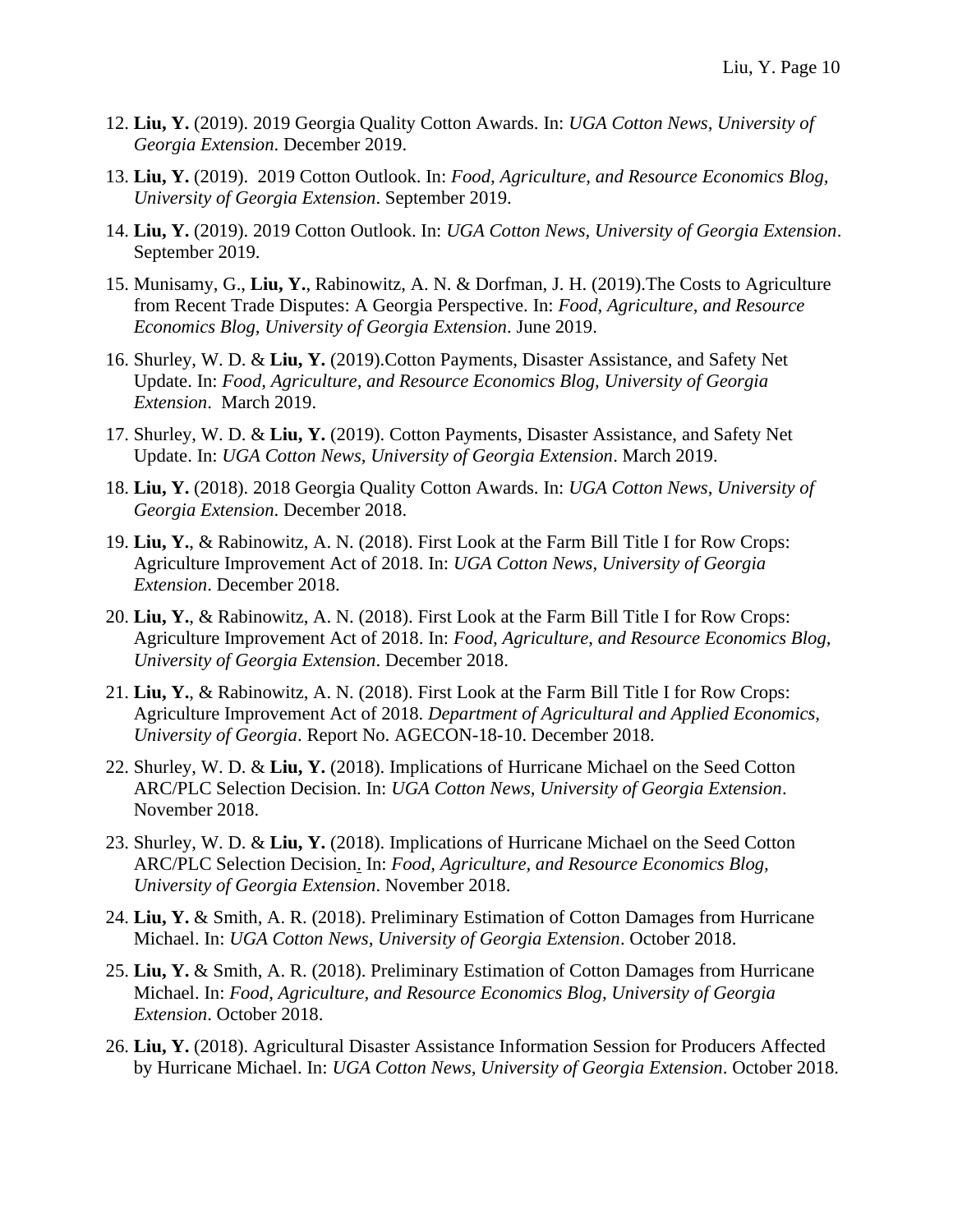- 27. **Liu, Y.** (2018). Market Facilitation Program: What is available to cover my marketing losses from trade tariffs? In: *Plow Points, Wheeler and Jeff Davis County Extension, University of Georgia Extension*. October 2018.
- 28. **Liu, Y.** (2018). Market Facilitation Program: What is available to cover my marketing losses from trade tariffs? In: *UGA Cotton News, University of Georgia Extension*. October 2018.
- 29. **Liu, Y.** (2018). Market Facilitation Program: What is available to cover my marketing losses from trade tariffs? In: *Food, Agriculture, and Resource Economics Blog, University of Georgia Extension*. October 2018.
- 30. **Liu, Y.** (2018). Trade Aid Details of the Market Facilitation Program for Producers. In: *UGA Cotton Team Newsletter, University of Georgia Extension*. October 2018.
- 31. **Liu, Y.** & Shurley, W. D. (2018). Cotton Outlook. In: *Food, Agriculture, and Resource Economics Blog, University of Georgia Extension*. September 2018.
- 32. **Liu, Y.** & Shurley, W. D. (2018). Cotton Outlook. In: *UGA Cotton News, University of Georgia Extension*. September 2018.
- 33. **Liu, Y.**, Shurley, W. D., & Rabinowitz, A. N. (2018). Generic Base/Seed Cotton Program Timeline. In: *UGA Cotton Team Newsletter, University of Georgia Extension*. July 2018.
- 34. **Liu, Y.**, Robinson, J. R. C., & Shurley, W. D. (2018). China's Potential Cotton Tariffs and U.S. Cotton Exports. In: *UGA Cotton Team Newsletter, University of Georgia Extension*. July 2018.
- 35. **Liu, Y.**, Robinson, J. R. C., & Shurley, W. D. (2018). The Impact of China's Potential Cotton Tariffs on U.S. Cotton Exports. In: *Food, Agriculture, and Resource Economics Blog, University of Georgia Extension*. June 2018.
- 36. **Liu, Y.**, Fonsah, E. G., Russell, L. A., Rabinowitz, A. N., & Shurley, W. D. (2018). The Impacts of Chinese Tariff on Georgia Agriculture. In: *Food, Agriculture, and Resource Economics Blog, University of Georgia Extension*. June 2018.
- 37. Rabinowitz, A. N. & **Liu, Y.** (2018). What Farmers Need to Know about Crop Insurance and Prevented Planting. In: *Food, Agriculture, and Resource Economics Blog, University of Georgia Extension*. June 2018.
- 38. **Liu, Y.**, Shurley, W. D., & Rabinowitz, A. N. (2018). Generic Base/Seed Cotton Program Timeline. In: *UGA Cotton News, University of Georgia Extension*. May 2018.
- 39. Rabinowitz, A. N., Shurley, W. D., & **Liu, Y.** (2018). 2018 Farm Bill Update. In: *UGA Cotton News, University of Georgia Extension*. May 2018.
- 40. Shurley, W. D., **Liu, Y.**, & Rabinowitz, A. N. (2018). 2018 Farm Bill and Seed Cotton Program Timeline Update. In: *Food, Agriculture, and Resource Economics Blog, University of Georgia Extension*. May 2018.
- 41. **Liu, Y.**, Rabinowitz, A. N., & Shurley, W. D. (2018). The Impacts of China Trade Tariff on Georgia Row Crops. In: *Food, Agriculture, and Resource Economics Blog, University of Georgia Extension*. May 2018.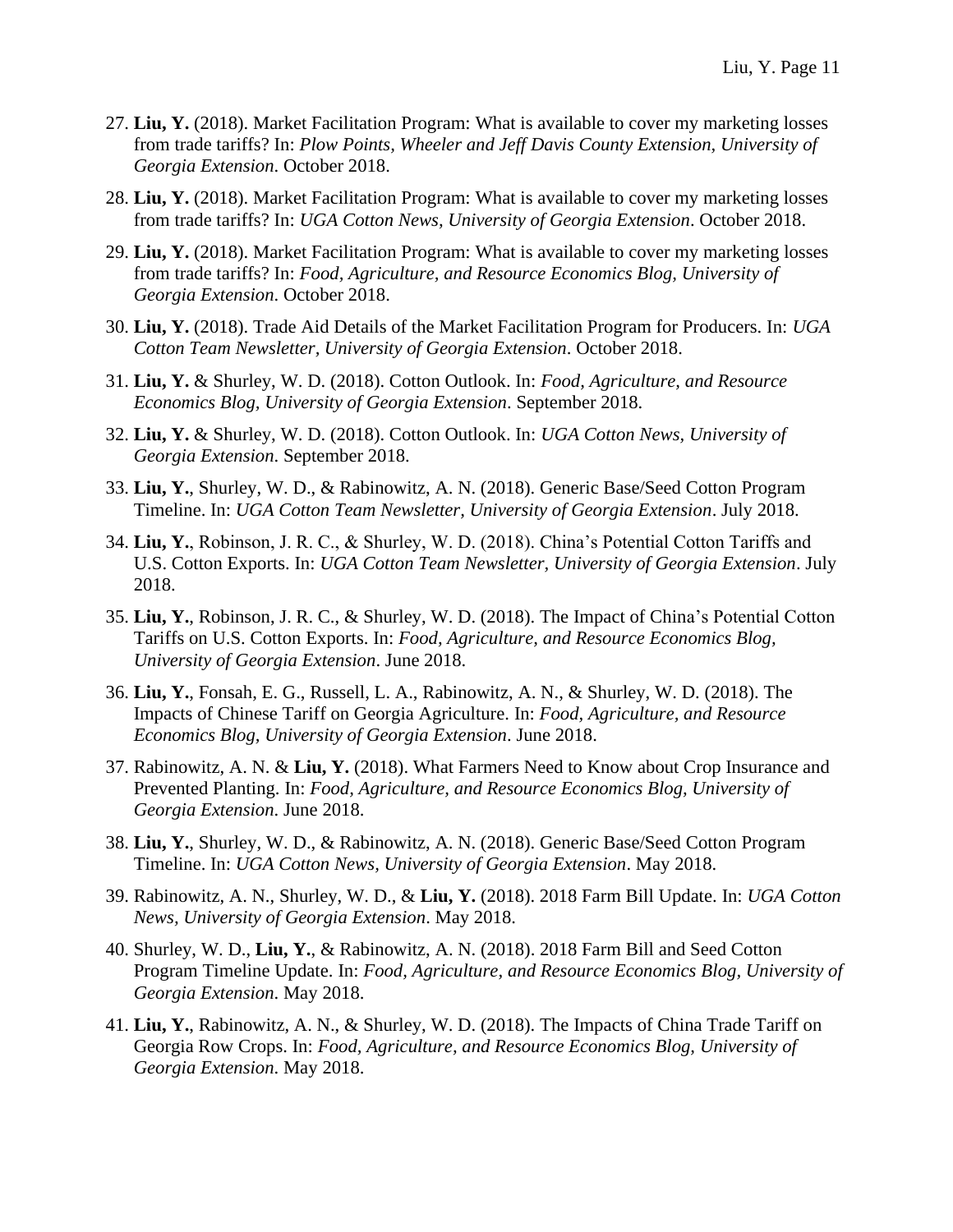- 42. **Liu, Y.**, Rabinowitz, A. N., Fonsah, E. G., & Russell, L. A. (2018). What is going on between the United States and China Trade Tariff Negotiations. In: *Food, Agriculture, and Resource Economics Blog, University of Georgia Extension*. May 2018.
- 43. **Liu, Y.** (2015). More Precision Agriculture for More Farmers. In: *Harvest 2050 Blog, edited by M. M. Zeigler: Global Harvest Initiative*. November 4, 2015.

### **Working Papers**

- 1. **Liu, Y.** & Zhang, W. Nurturing international graduate students for a more diversified and inclusive extension workforce. *Applied Economics Teaching Resources*. (Under Review).
- 2. **Liu, Y.**, Snider, J. L., Bhattarai, A.\*, & Collins, G. Economic Penalties Associated with Irrigation During High Rainfall Years in the Southeastern United States. *Agricultural Water Management*. (Under Review).
- 3. Bhattarai, A.\*, **Liu, Y.**, Liakos, V., Vellidis, G. & Smith, A. R. Economic Analysis of Modern Irrigation Scheduling Strategies for Cotton. *Agricultural Water Management*. (Under Review).
- 4. Bhattarai, A.\*, **Liu, Y.**, Liakos, V., Vellidis, G. & Smith, A. R. Economic Risk Analysis of Modern Irrigation Scheduling Methods on Cotton Production in Georgia. (Manuscript Completed).
- 5. **Liu, Y.**, Liu, J., Adhikari, S.\*, & Escalante, C. The impacts of Sino U.S. trade war on U.S. and Chinese cotton industry. (In Progress)
- 6. Liu, J. , **Liu, Y.**, Adhikari, S.\*, & Escalante, C. Chinese retaliatory tariffs on U.S. cotton and its impact on U.S. cotton industry and global cotton exports. (In Progress)
- 7. Escalante, C., **Liu, Y.**, Adhikari, S.\*, & Liu, J. U.S. tariffs on Chinese textiles and its impact on Chinese textile industry and global textile exports. (In Progress)

## **Popular Press Articles**

- 1. **Liu, Y.** (2021). [A Year Of Good Yields And Prices.](https://www.cottonfarming.com/cover-story/a-year-of-good-yields-and-prices/) Cotton Farming. December 1, 2021.
- 2. **Liu, Y.** (2021). A Year Of Good Yields And Prices. Cotton Farming. Page 10. December 2021 Issue.
- 3. **Liu, Y.** (2021). [Stay Aware Of Market Risk: As Cotton Prices Rally, Caution Signs Grow on](https://www.cottonfarming.com/feature-story/stay-aware-of-market-risk/)  [the Road Ahead.](https://www.cottonfarming.com/feature-story/stay-aware-of-market-risk/) Cotton Farming. September 1, 2021.
- 4. **Liu, Y.** (2021). Stay Aware Of Market Risk: As Cotton Prices Rally, Caution Signs Grow on the Road Ahead. Cotton Farming. Page 14. September 2021 Issue.
- 5. **Liu, Y.** (2020). [Liu On Cotton: Optimism, Yes, But Rebound Will Take Time.](https://agfax.com/2020/12/08/liu-on-cotton-optimism-yes-but-rebound-will-take-time/) AgFax. December 8, 2020
- 6. **Liu, Y.** (2020). [Forecast remains cloudy for state cotton market this year.](https://www.albanyherald.com/news/forecast-remains-cloudy-for-state-cotton-market-this-year/article_e662269c-c9d4-11ea-9d75-9b836940afc8.html) Albany Herald. July 21, 2020
- 7. **Liu, Y.** (2020). [Forecast remains cloudy for state cotton market this year.](https://www.kpvi.com/news/national_news/forecast-remains-cloudy-for-state-cotton-market-this-year/article_49240c4d-4e98-597c-a66b-ec3503704e80.html) KPVI. July 21, 2020
- 8. **Liu, Y.** (2020). [Liu on Cotton: Market Forecast Remains Cloudy.](https://agfax.com/2020/07/15/liu-on-cotton-market-forecast-remains-cloudy/) AgFax. July 15, 2020
- 9. **Liu, Y.** (2020). [Forecast remains cloudy for the cotton market.](https://www.cottonfarming.com/breakingnews/forecast-remains-cloudy-for-the-cotton-market/) Cotton Farming. July 15, 2020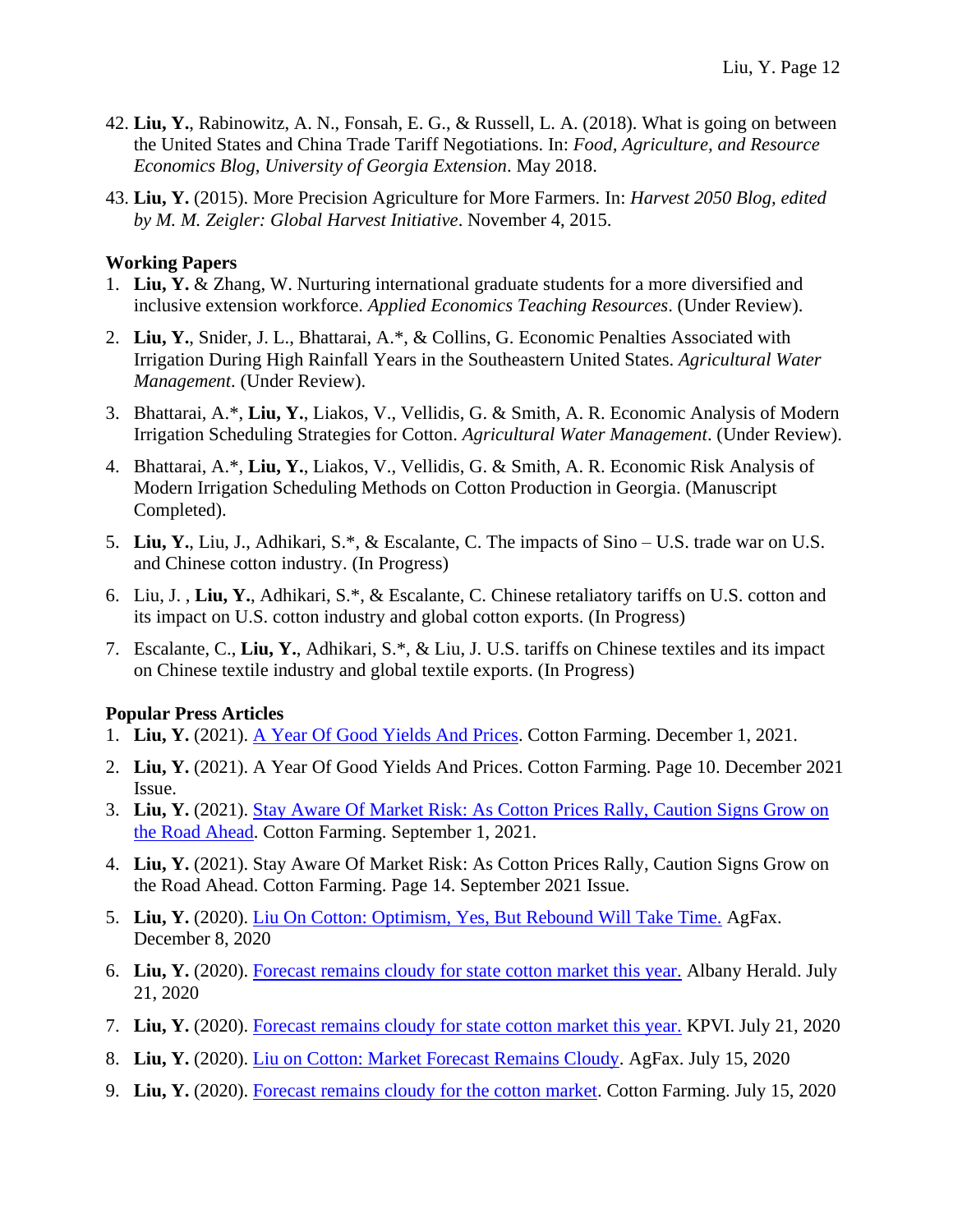- 10. **Liu, Y.** (2020). Forecast remains cloudy for the cotton market this year. [University of Georgia](https://extension.uga.edu/story.html?storyid=8409&story=Uncertain-Market)  [Extension News.](https://extension.uga.edu/story.html?storyid=8409&story=Uncertain-Market) July 14, 2020
- 11. **Liu, Y.** (2020). Forecast remains cloudy for the cotton market this year. [University of Georgia,](https://www.caes.uga.edu/news-events/news/story.html?storyid=8409&story=Uncertain-Market)  [College of Agricultural and Environmental Sciences, News and Events.](https://www.caes.uga.edu/news-events/news/story.html?storyid=8409&story=Uncertain-Market) July 14, 2020
- 12. **Liu, Y.** (2020). Forecast remains cloudy for the cotton market this year. [University of Georgia,](https://newswire.caes.uga.edu/story.html?storyid=8409&rss)  [College of Agricultural and Environmental Sciences, Media Newswire.](https://newswire.caes.uga.edu/story.html?storyid=8409&rss) July 14, 2020
- 13. **Liu, Y.** (2020). [World cotton demand plummets due to COVID-19 pandemic.](http://www.georgiacrop.com/world-cotton-demand-plummets-due-to-covid-19-pandemic) Georgia Crop Improvement Association. May 11, 2020
- 14. **Liu, Y.** (2020). [Cotton demand plummets due to COVID-19 pandemic.](https://www.moultrieobserver.com/news/local_news/cotton-demand-plummets-due-to-covid-19-pandemic/article_571fd780-9230-11ea-aee0-c3f2c90ad339.html) The Moultrie Observer. May 9, 2020
- 15. **Liu, Y.** (2020). World cotton demand plummets due to COVID-19 pandemic. [University of](https://www.caes.uga.edu/news-events/news/story.html?storyid=8352&story=Cotton-Demand-Down)  [Georgia, College of Agricultural and Environmental Sciences, News and Events.](https://www.caes.uga.edu/news-events/news/story.html?storyid=8352&story=Cotton-Demand-Down) May 7, 2020
- 16. **Liu, Y.** (2020). World cotton demand plummets due to COVID-19 pandemic. [University of](https://newswire.caes.uga.edu/story.html?storyid=8352&story=Cotton-Demand-Down)  [Georgia, College of Agricultural and Environmental Sciences, Media Newswire.](https://newswire.caes.uga.edu/story.html?storyid=8352&story=Cotton-Demand-Down) May 7, 2020
- 17. **Liu, Y.** (2020). World cotton demand plummets due to COVID-19 pandemic. [University of](https://georgiaforages.caes.uga.edu/news/story.html?storyid=8352&story=Cotton-Demand-Down)  [Georgia, College of Agricultural and Environmental Sciences, Forages News.](https://georgiaforages.caes.uga.edu/news/story.html?storyid=8352&story=Cotton-Demand-Down) May 7, 2020
- 18. **Liu, Y.** (2020). [Liu on cotton: downward market pressure continues.](https://agfax.com/2020/05/06/liu-on-cotton-downward-market-pressure-continues/) Ag Fax. May 6, 2020
- 19. **Liu, Y.** (2020). [Cotton prices may suffer during pandemic.](https://www.tiftongazette.com/news/cotton-prices-may-suffer-during-pandemic/article_48dd2e88-7526-11ea-8b55-d3f6e5ccdc3b.html) The Tifton Gazette. April 4, 2020
- 20. **Liu, Y.** (2020). [Cotton prices may suffer during pandemic.](https://www.farms.com/news/cotton-prices-may-suffer-during-pandemic-154975.aspx) Farms. March 30, 2020
- 21. **Liu, Y.** (2020). [Liu on cotton: weighing whether to take the LDP.](https://agfax.com/2020/03/29/liu-on-cotton-weighting-whether-to-take-the-ldp/) Ag Fax. March 29, 2020
- 22. **Liu, Y.** (2020). [Cotton prices may suffer during pandemic.](http://douglasnow.com/index.php/news/item/7717-cotton-prices-may-suffer-during-pandemic) Douglas Now. March 27, 2020
- 23. **Liu, Y.** (2020). [Cotton prices may suffer during coronavirus pandemic.](https://www.cottonfarming.com/breakingnews/cotton-prices-may-suffer-during-coronavirus-pandemic/) Cotton Farming. March 25, 2020
- 24. **Liu, Y.** (2020). Cotton prices may suffer during pandemic. [University of Georgia, College of](https://www.caes.uga.edu/news-events/news/story.html?storyid=8291&story=Cotton-Market)  [Agricultural and Environmental Sciences, News and Events.](https://www.caes.uga.edu/news-events/news/story.html?storyid=8291&story=Cotton-Market) March 24, 2020
- 25. **Liu, Y.** (2020). Cotton prices may suffer during pandemic. [University of Georgia, College of](https://newswire.caes.uga.edu/story.html?storyid=8291&story=Cotton-Market)  [Agricultural and Environmental Sciences, Media Newswire.](https://newswire.caes.uga.edu/story.html?storyid=8291&story=Cotton-Market) March 24, 2020
- 26. **Liu, Y.** (2020). Cotton prices may suffer during pandemic. [University of Georgia, College of](https://extension.uga.edu/story.html?storyid=8291)  [Agricultural and Environmental Sciences, Extension News.](https://extension.uga.edu/story.html?storyid=8291) March 24, 2020
- 27. **Liu, Y.** (2020). [Liu on cotton: continued volatility, down-side price risk.](https://agfax.com/2020/03/20/liu-on-cotton-continued-volatility-down-side-price-risk/) AgFax. March 20, 2020
- 28. **Liu, Y.** (2020). [Liu: Cotton outlook under worldwide coronavirus outbreak.](https://gacotton.wordpress.com/2020/03/20/liu-cotton-outlook-under-worldwide-coronavirus-outbreak/) Georgia Cotton Commission Newsletter. March 20, 2020
- 29. **Liu, Y.**, Bhattarai, A.\* & Robinson, J. R. C. (2020). [Marketing assistance loans, loan](https://gacotton.wordpress.com/2020/03/16/marketing-assistance-loans-and-loan-deficiency-payments-for-upland-cotton/)  [deficiency payments for upland cotton.](https://gacotton.wordpress.com/2020/03/16/marketing-assistance-loans-and-loan-deficiency-payments-for-upland-cotton/) Georgia Cotton Commission Newsletter. March 16, 2020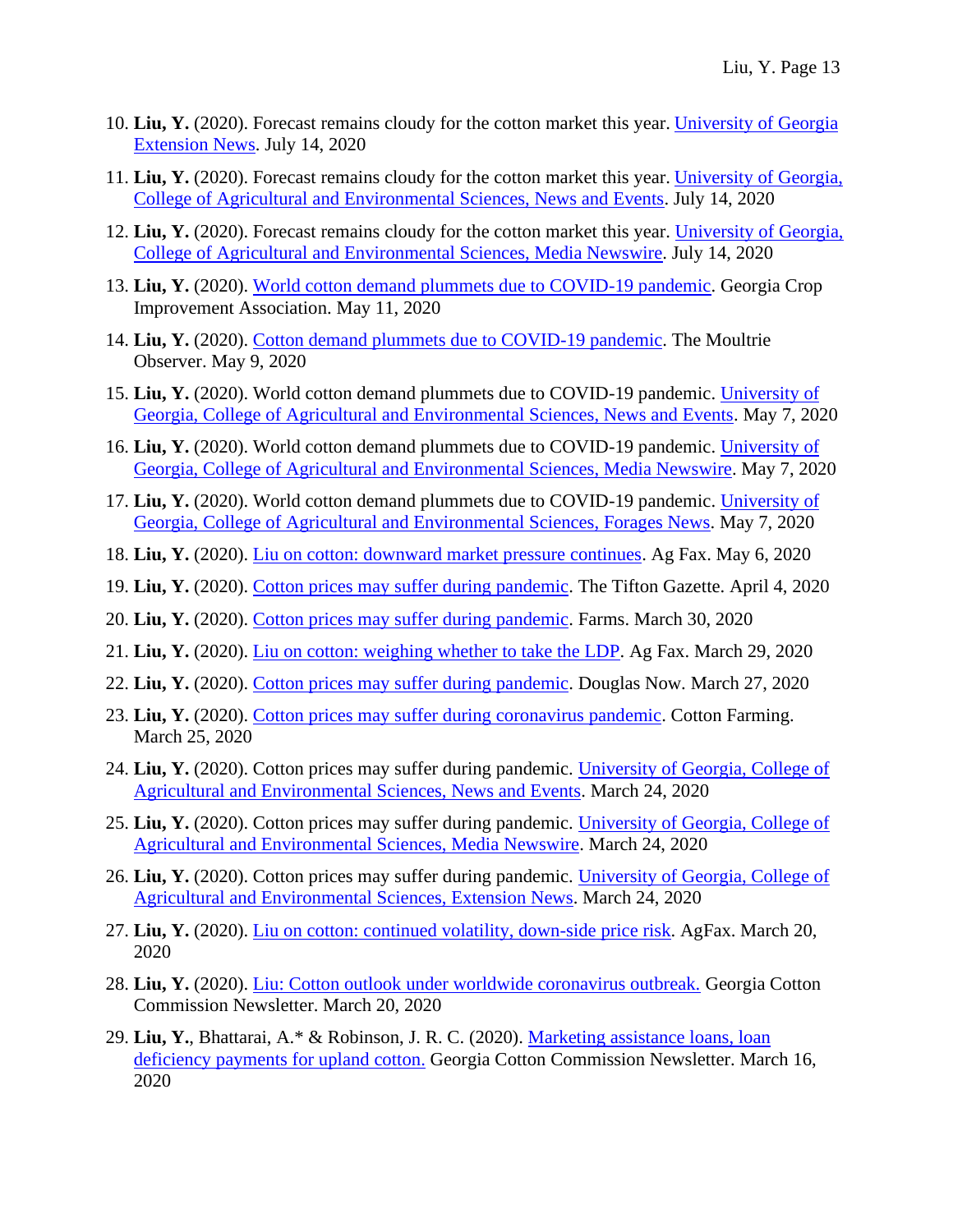- 30. **Liu, Y.** (2019). [Tariffs Weigh Heavily on Cotton Outlook.](http://www.caionline.in/articles/tariffs-weigh-heavily-on-cotton-outlook) Cotton Association of India. September 24, 2019
- 31. **Liu, Y.** (2019). [Tariffs Weigh Heavily on Cotton Outlook.](https://www.cottonfarming.com/breakingnews/tariffs-weigh-heavily-on-cotton-outlook/) Cotton Farming. September 19, 2019
- 32. Shurley, W. D. & **Liu, Y.** (2019). [Cotton Payments, Disaster Assistance, and Safety Net](https://site.extension.uga.edu/benhillcoag/2019/03/cotton-payments-disaster-assistance-and-safety-net-update/)  [Update.](https://site.extension.uga.edu/benhillcoag/2019/03/cotton-payments-disaster-assistance-and-safety-net-update/) Ben Hill County, Univesity of Georgia Extension. March 14, 2019
- 33. Shurley, W. D. & **Liu, Y.** (2019). [Cotton Payments, Disaster Assistance, and Safety Net](https://agfax.com/2019/03/12/cotton-payments-disaster-assistance-and-safety-net-update/)  [Update.](https://agfax.com/2019/03/12/cotton-payments-disaster-assistance-and-safety-net-update/) AgFax. March 12, 2019
- 34. **Liu, Y.** & Rabinowitz, A. N. (2019). [First Look at the Farm Bill Title I for Row Crops:](https://site.extension.uga.edu/laurens/2019/01/first-look-at-the-farm-bill-title-i-for-row-crops-agriculture-improvement-act-of-2018/?cat=4)  [Agriculture Improvement Act of 2018.](https://site.extension.uga.edu/laurens/2019/01/first-look-at-the-farm-bill-title-i-for-row-crops-agriculture-improvement-act-of-2018/?cat=4) Laurens County Extension Blog. January 2, 2019.
- 35. **Liu, Y.** & Rabinowitz, A. N. (2019). [Georgia: 11 Tweaks, Changes For ARC/PLC, MAL and](https://agfax.com/2018/12/27/georgia-11-tweaks-changes-for-plc-mal-and-ldp/)  [LDP.](https://agfax.com/2018/12/27/georgia-11-tweaks-changes-for-plc-mal-and-ldp/) AgFax. December 27, 2018
- 36. **Liu, Y.** & Rabinowitz, A. N. (2019). First Look at the Farm Bill Title I for Row Crops: Agriculture Improvement Act of 2018. Irwin County Extension Agriculture News. December 21, 2018
- 37. Shurley, W. D. & **Liu, Y.** (2018). [Georgia Cotton: Hurricane Michael Impacts on ARC/PLC](https://agfax.com/2018/11/12/georgia-cotton-hurricane-michael-impacts-on-arc-plc-decision/)  [Decision.](https://agfax.com/2018/11/12/georgia-cotton-hurricane-michael-impacts-on-arc-plc-decision/) AgFax. November 12, 2018
- 38. **Liu, Y.** & Smith, A. R. (2018). [Georgia Cotton: Preliminary Damage Estimates.](https://agfax.com/2018/10/22/georgia-cotton-preliminary-damage-estimates/?utm_source=facebook) Agfax. October 22, 2018.
- 39. **Liu, Y.** (2018). [Cotton Outlook 2018.](https://site.extension.uga.edu/lowndesecholsag/2018/09/cotton-outlook-2018/) Lowndes Echols Ag News. September 25, 2018
- 40. **Liu, Y.,** Robinson, J. R. C., & Shurley, W. D. (2018). [China's Potential Cotton Tariffs and](https://agfax.com/2018/07/18/cotton-chinas-potential-tariffs-and-u-s-exports-lessons-from-history/)  [U.S. Cotton Exports: Lessons from History.](https://agfax.com/2018/07/18/cotton-chinas-potential-tariffs-and-u-s-exports-lessons-from-history/) Agfax. July 18, 2018.
- 41. **Liu, Y.,** Robinson, J. R. C., & Shurley, W. D. (2018). [China's Potential Cotton Tariffs and](http://thrakika.gr/?p=18867)  [U.S. Cotton Exports: Lessons from History.](http://thrakika.gr/?p=18867) Thrakika Ekkokistiria S.A. Cotton Ginning Mill in Komotini, Greece. June 7, 2018.
- 42. Rabinowitz, A. N. & **Liu, Y.** (2018). [Georgia Cotton: Prevented Planting and Crop Insurance](https://agfax.com/2018/06/05/georgia-cotton-prevented-planting-and-crop-insurance-5-common-questions/)  – [5 Common Questions.](https://agfax.com/2018/06/05/georgia-cotton-prevented-planting-and-crop-insurance-5-common-questions/) Agfax. June 5, 2018.
- 43. Shurley, W. D., **Liu, Y.,** & Rabinowitz, A. N. (2018). [Generic Base/Seed Cotton Program](https://agfax.com/2018/06/01/generic-base-seed-cotton-program-timeline/)  [Timeline.](https://agfax.com/2018/06/01/generic-base-seed-cotton-program-timeline/) Agfax. June 1, 2018.
- 44. Shurley, W. D., **Liu, Y.,** & Rabinowitz, A. N. (2018). [Seed Cotton Provisions and the Farm](https://agfax.com/2018/05/15/seed-cotton-provisions-and-the-farm-bill-everything-you-need-to-know/)  Bill – [Everything You Need to Know.](https://agfax.com/2018/05/15/seed-cotton-provisions-and-the-farm-bill-everything-you-need-to-know/) Agfax. May 15, 2018.
- 45. **Liu, Y.,** Rabinowitz, A. N., & Shurley, W. D. (2018). [The Impacts of China Trade Tariff on](https://site.extension.uga.edu/lowndesecholsag/2018/05/the-impacts-of-china-trade-tariff-on-georgia-row-crops/)  [Georgia Row Crops.](https://site.extension.uga.edu/lowndesecholsag/2018/05/the-impacts-of-china-trade-tariff-on-georgia-row-crops/) Lowndes – Echols Ag News. May 10, 2018

#### **PowerPoints, Decision Aids, and Budgets**

1. Zhou, M.\*, **Liu, Y.**, & Smith, A. R. (2022). Cotton Budget: Conventional Tillage, Non-Irrigated. *Department of Agricultural and Applied Economics, University of Georgia.* Budget. December 2021.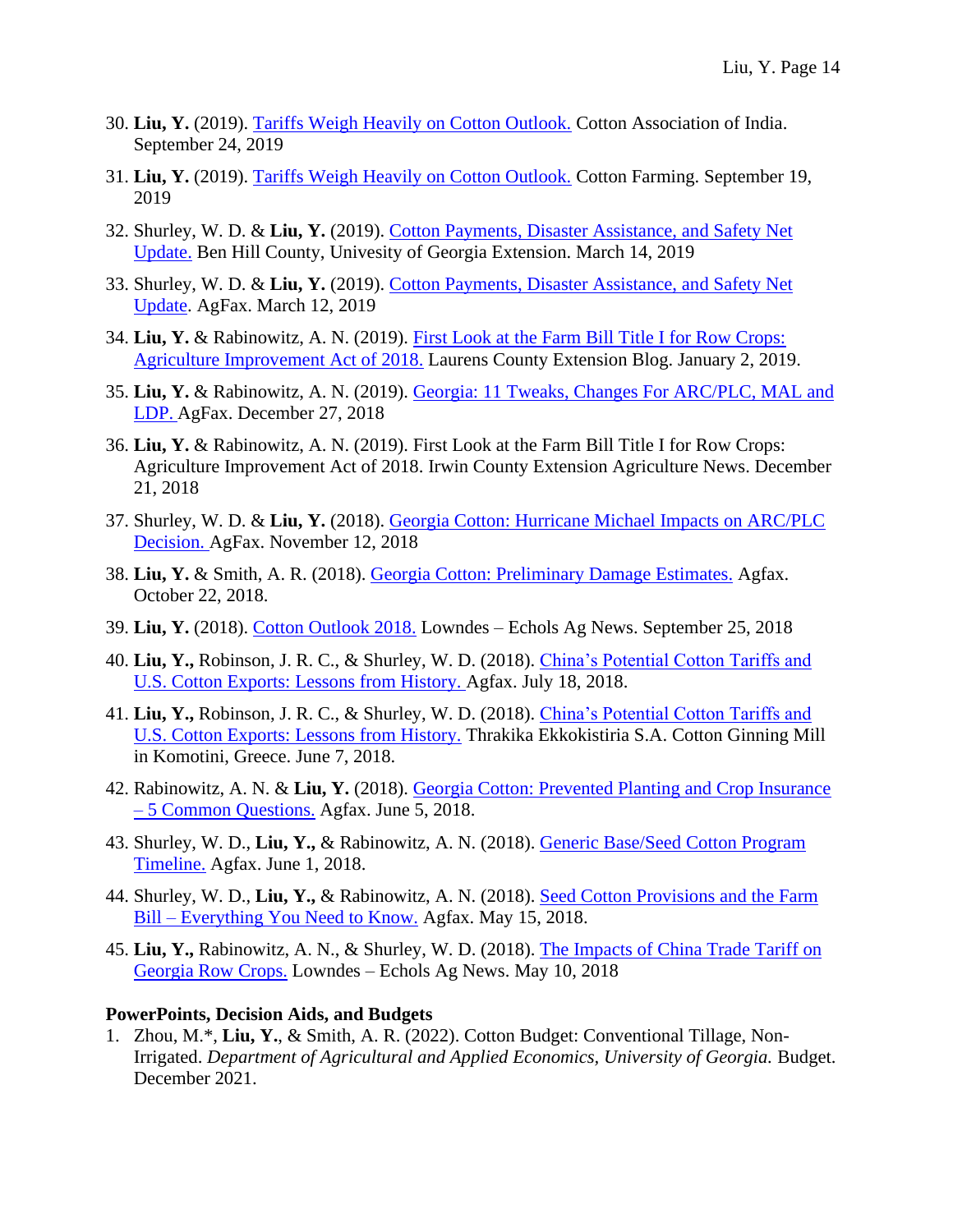- 2. Zhou, M.\*, **Liu, Y.**, & Smith, A. R. (2022). Cotton Budget: Conventional Tillage, Irrigated. *Department of Agricultural and Applied Economics, University of Georgia.* Budget. December 2021.
- 3. Zhou, M.\*, **Liu, Y.**, & Smith, A. R. (2022). Cotton Budget: Strip Tillage, Non-Irrigated. *Department of Agricultural and Applied Economics, University of Georgia.* Budget. December 2021.
- 4. Zhou, M.\*, **Liu, Y.**, & Smith, A. R. (2022). Cotton Budget: Strip Tillage, Irrigated. *Department of Agricultural and Applied Economics, University of Georgia.* Budget. December 2021.
- 5. Smith, A. R. & **Liu, Y.** (2022). Estimate of 2022 Relative Row Crop Costs and Net Returns. *Department of Agricultural and Applied Economics, University of Georgia.* Budget. November 2021
- 6. **Liu, Y.** (2021). Texas A&M University ARC-CO/PLC Decision Aid. *Department of Agricultural and Applied Economics, University of Georgia.* PowerPoint.
- 7. Zhou, M.\*, **Liu, Y.**, & Smith, A. R. (2021). Cotton Budget: Conventional Tillage, Non-Irrigated. *Department of Agricultural and Applied Economics, University of Georgia.* Budget. December 2020.
- 8. Zhou, M.\*, **Liu, Y.**, & Smith, A. R. (2021). Cotton Budget: Conventional Tillage, Irrigated. *Department of Agricultural and Applied Economics, University of Georgia.* Budget. December 2020.
- 9. Zhou, M.\*, **Liu, Y.**, & Smith, A. R. (2021). Cotton Budget: Strip Tillage, Non-Irrigated. *Department of Agricultural and Applied Economics, University of Georgia.* Budget. December 2020.
- 10. Zhou, M.\*, **Liu, Y.**, & Smith, A. R. (2021). Cotton Budget: Strip Tillage, Irrigated. *Department of Agricultural and Applied Economics, University of Georgia.* Budget. December 2020.
- 11. Bhattarai, A.\*, Smith, A. R., **Liu, Y.**, Porter, W. M., Calvin, P., Cloud, C. & Hall, D. (2021). 65 Acre Diesel Powered Center Pivot Irrigation Budget. *Department of Agricultural and Applied Economics, University of Georgia.* Budget.
- 12. Bhattarai, A.\*, Smith, A. R., **Liu, Y.**, Porter, W. M., Calvin, P., Cloud, C. & Hall, D. (2021). 160 Acre Diesel Powered Center Pivot Irrigation Budget. *Department of Agricultural and Applied Economics, University of Georgia.* Budget.
- 13. Bhattarai, A.\*, Smith, A. R., **Liu, Y.**, Porter, W. M., Calvin, P., Cloud, C. & Hall, D. (2021). 65 Acre Electric Powered Center Pivot Irrigation Budget. *Department of Agricultural and Applied Economics, University of Georgia.* Budget.
- 14. Bhattarai, A.\*, Smith, A. R., **Liu, Y.**, Porter, W. M., Calvin, P., Cloud, C. & Hall, D. (2021). 160 Acre Electric Powered Center Pivot Irrigation Budget. *Department of Agricultural and Applied Economics, University of Georgia.* Budget.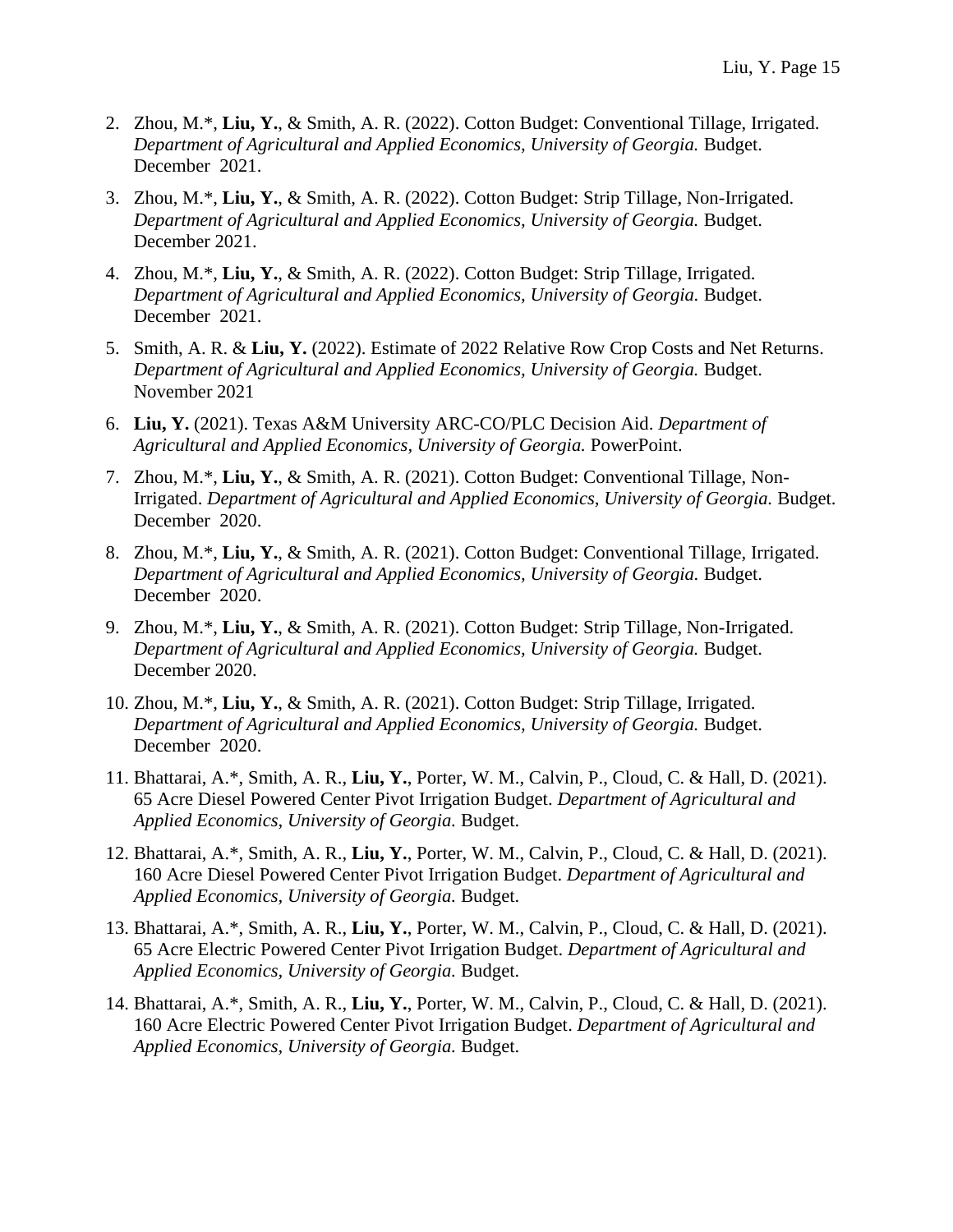- 15. Smith, A. R. & **Liu, Y.** (2021). Estimate of 2021 Relative Row Crop Costs and Net Returns. *Department of Agricultural and Applied Economics, University of Georgia.* Budget. January 2021.
- 16. **Liu, Y.**, Daugherty, G.\*, & Robinson, J. (2020). Understanding Marketing Assistance Loans and Loan Deficiency Payments. *Department of Agricultural and Applied Economics, University of Georgia.* PowerPoint.
- 17. Bhattarai, A.\*, Smith, A. R., **Liu, Y.**, Porter, W. M., Calvin, P., & Cloud, C. (2020). 65 Acre Diesel Powered Center Pivot Irrigation Budget. *Department of Agricultural and Applied Economics, University of Georgia.* Budget.
- 18. Bhattarai, A.\*, Smith, A. R., **Liu, Y.**, Porter, W. M., Calvin, P., & Cloud, C. (2020). 160 Acre Diesel Powered Center Pivot Irrigation Budget. *Department of Agricultural and Applied Economics, University of Georgia.* Budget.
- 19. Bhattarai, A.\*, Smith, A. R., **Liu, Y.**, Porter, W. M., Calvin, P., & Cloud, C. (2020). 65 Acre Electric Powered Center Pivot Irrigation Budget. *Department of Agricultural and Applied Economics, University of Georgia.* Budget.
- 20. Bhattarai, A.\*, Smith, A. R., **Liu, Y.**, Porter, W. M., Calvin, P., & Cloud, C. (2020). 160 Acre Electric Powered Center Pivot Irrigation Budget. *Department of Agricultural and Applied Economics, University of Georgia.* Budget.
- 21. Zhou, M.\*, **Liu, Y.**, & Smith, A. R. (2020). Cotton Budget: Conventional Tillage, Non-Irrigated. *Department of Agricultural and Applied Economics, University of Georgia.* Budget. December 2019.
- 22. Zhou, M.\*, **Liu, Y.**, & Smith, A. R. (2020). Cotton Budget: Conventional Tillage, Irrigated. *Department of Agricultural and Applied Economics, University of Georgia.* Budget. December 2019.
- 23. Zhou, M.\*, **Liu, Y.**, & Smith, A. R. (2020). Cotton Budget: Strip Tillage, Non-Irrigated. *Department of Agricultural and Applied Economics, University of Georgia.* Budget. December 2019.
- 24. Zhou, M.\*, **Liu, Y.**, & Smith, A. R. (2020). Cotton Budget: Strip Tillage, Irrigated. *Department of Agricultural and Applied Economics, University of Georgia.* Budget. December 2019.
- 25. Smith, A. R., Rabinowitz, A. N., & **Liu, Y.** (2020). Estimate of 2020 Relative Row Crop Costs and Net Returns. *Department of Agricultural and Applied Economics, University of Georgia.* Budget. December 2019.
- 26. Shurley, W. D., Smith, A. R., & **Liu, Y.** (2019). Cotton Budget: Conventional Tillage, Non-Irrigated. *Department of Agricultural and Applied Economics, University of Georgia.* Budget. March 2019.
- 27. Shurley, W. D., Smith, A. R., & **Liu, Y.** (2019). Cotton Budget: Conventional Tillage, Irrigated. *Department of Agricultural and Applied Economics, University of Georgia.* Budget. March 2019.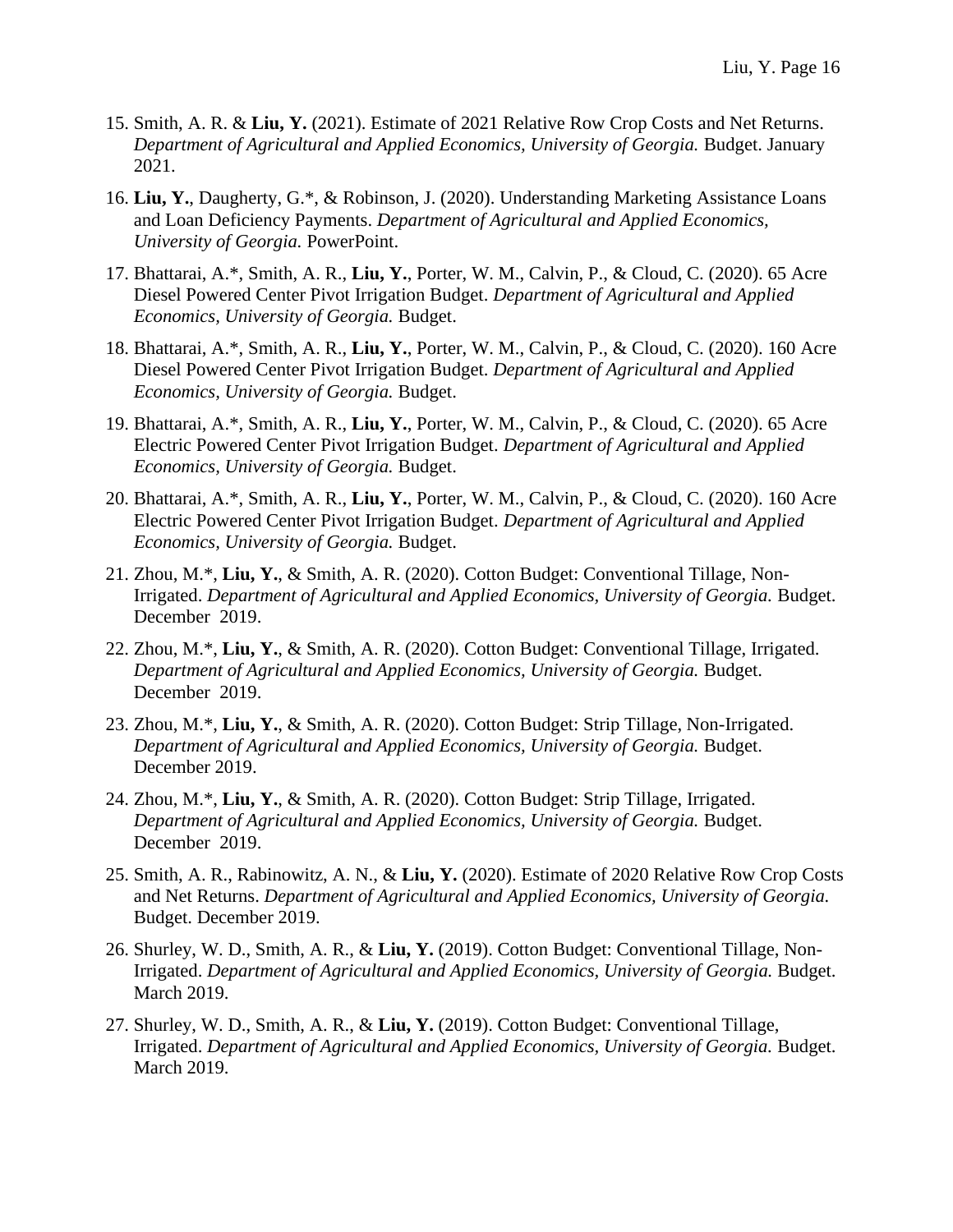- 28. Shurley, W. D., Smith, A. R., & **Liu, Y.** (2019). Cotton Budget: Strip Tillage, Non-Irrigated. *Department of Agricultural and Applied Economics, University of Georgia.* Budget. March 2019.
- 29. Shurley, W. D., Smith, A. R., & **Liu, Y.** (2019). Cotton Budget: Strip Tillage, Irrigated. *Department of Agricultural and Applied Economics, University of Georgia.* Budget. March 2019.
- 30. Smith, A. R., Rabinowitz, A. N., & **Liu, Y.** (2019). Estimate of 2019 Relative Row Crop Costs and Net Returns. *Department of Agricultural and Applied Economics, University of Georgia.* Budget. January 2019.
- 31. **Liu, Y.** & Barentine, R. (2018). Cotton Harvest Breakeven Yield Calculator. *Department of Agricultural and Applied Economics, University of Georgia.* Decision Aid. November 2018.
- 32. **Liu, Y.** & Shurley, W. D. (2018). 2018 Seed Cotton ARC and PLC Comparison Decision Aid. *Department of Agricultural and Applied Economics, University of Georgia.* PowerPoint Slides. November 2018.
- 33. **Liu, Y.** & Shurley, W. D. (2018). 2018 Seed Cotton (SC) Agricultural Risk Coverage (ARC) and Price Loss Coverage (PLC) Comparison Decision Aid (SC-DA-2). *Department of Agricultural and Applied Economics, University of Georgia.* Decision Aid. November 2018.
- 34. **Liu, Y.** (2018). Agricultural Trade. *Department of Agricultural and Applied Economics, University of Georgia.* PowerPoint Slides. September 2018.
- 35. **Liu, Y.,** Shurley, W. D., Rabinowitz, A. N., & Smith, A. R. (2018). Seed Cotton Program Decision Aid. *Department of Agricultural and Applied Economics, University of Georgia.* PowerPoint Slides. September 2018.
- 36. Shurley, W. D., Rabinowitz, A. N., & **Liu, Y.** (2018). Seed Cotton (SC) Generic Base and Yield Update Decision Aid (SC-DA-1). *Department of Agricultural and Applied Economics, University of Georgia.* Decision Aid. March 2018.
- 37. Shurley, W. D., Smith, A. R., & **Liu, Y.** (2018). Cotton Budget: Conventional Tillage, Non-Irrigated. *Department of Agricultural and Applied Economics, University of Georgia.* Budget. March 2018.
- 38. Shurley, W. D., Smith, A. R., & **Liu, Y.** (2018). Cotton Budget: Conventional Tillage, Irrigated. *Department of Agricultural and Applied Economics, University of Georgia.* Budget. March 2018.
- 39. Shurley, W. D., Smith, A. R., & **Liu, Y.** (2018). Cotton Budget: Strip Tillage, Non-Irrigated. *Department of Agricultural and Applied Economics, University of Georgia.* Budget. March 2018.
- 40. Shurley, W. D., Smith, A. R., & **Liu, Y.** (2018). Cotton Budget: Strip Tillage, Irrigated. *Department of Agricultural and Applied Economics, University of Georgia.* Budget. March 2018.
- 41. Rabinowitz, A. N., Shurley, W. D., Smith, A. R., & **Liu, Y.** (2018). Ag Policy Update within the Bipartisan Budget Act of 2018. *Department of Agricultural and Applied Economics, University of Georgia.* PowerPoint Slides. February 2018.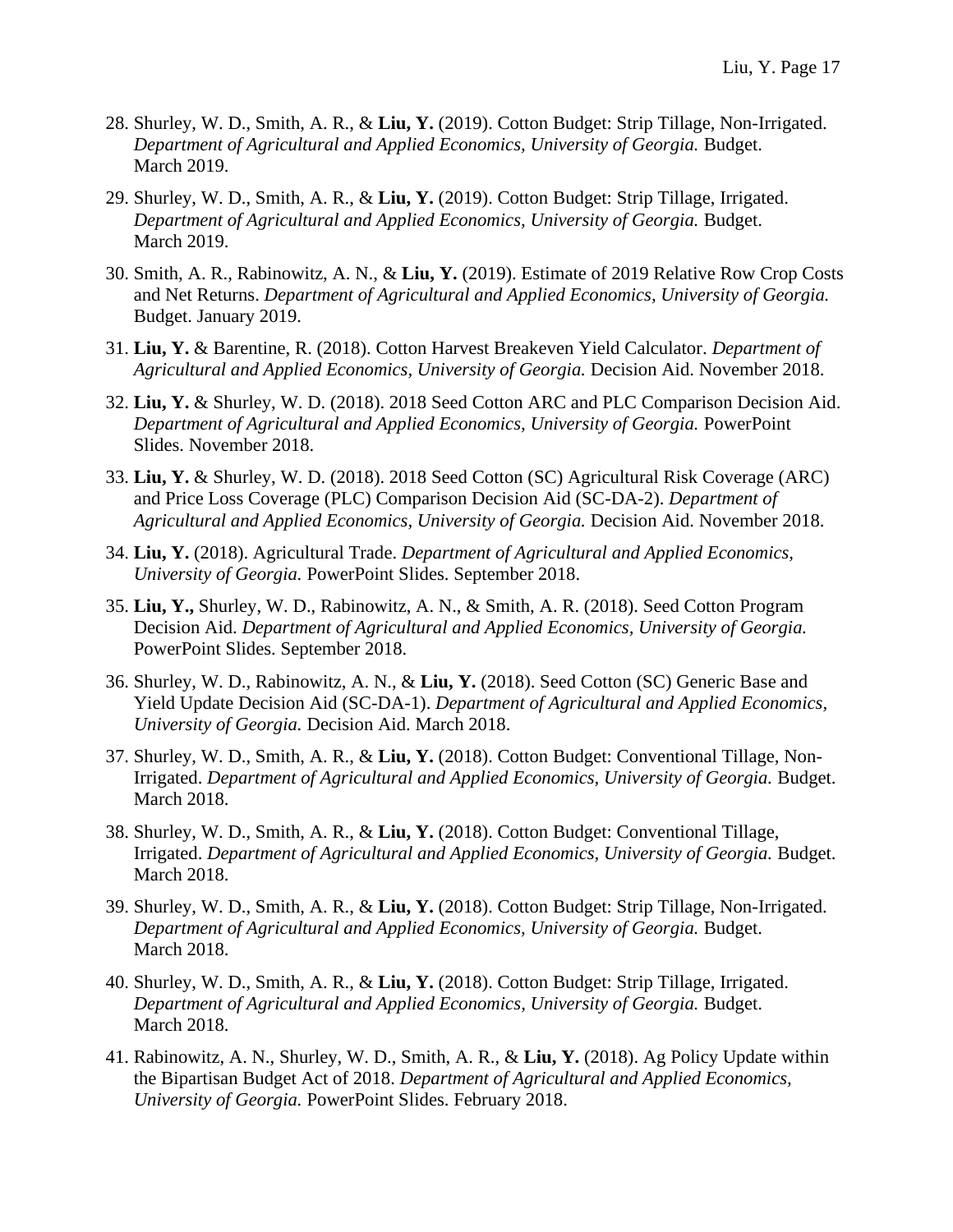## **ACADEMIC PRESENTATIONS**

#### \* indicates student

### **Invited Presentations**

- 1. **Liu, Y.** (2021). Governing with A Business Mindset. In *Advanced County Commissioner Program: Preparing County Leaders for Florida's Future*. Institute for County Government and University of Florida. Gainesville, Florida. October 8, 2021.
- 2. **Liu, Y.** (2021). Global Cotton Supply Chain: China U.S. Trade War Impact. In *Food and Resource Economics Department, University of Florida*. Gainesville, Florida. July 13, 2021.
- 3. **Liu, Y.** (2020). Cotton Outlook. In *Southern Agricultural Economics Association Annual Meetings*. Louisville, Kentucky. February 4, 2020.
- 4. **Liu, Y.** (2019). Cotton Situation and Outlook. In *Southern Agricultural Outlook Conference*. Atlanta, Georgia, September 24, 2019.
- 5. **Liu, Y.** (2019). The Economic and Risk Impacts on Cover Crops Adoption. At *Department of Agricultural and Applied Economics, University of Georgia*. Athens, Georgia, August 28, 2019.
- 6. **Liu, Y.,** Robinson, J. R. C., Shurley, W. D., & Muhammad, A. (2019). U.S. China Trade Dispute: The Challenges and Opportunities for U.S. Cotton. In *Agricultural and Applied Economics Association, Post-Conference Workshop*. Atlanta, Georgia, July 24, 2019.
- 7. **Liu, Y.,** Robinson, J. R. C., Shurley, W. D., & Rabinowitz, A. N. (2018). Global Cotton Trade Opportunities and Challenges for the U.S. In *Southern Extension Economics Committee Meeting*. Myrtle Beach, South Carolina, June 12, 2018.
- 8. Langemeier, M. R., **Liu, Y.,** & Wise, K. A. (2017). Economic Benefits of Fungicide Use in Corn. In *American Society of Agronomy Annual Meeting.* Tampa, Florida, October 25, 2017.
- 9. Small, I. M., **Liu, Y.,** Langemeier, M. R., Joseph, L., & Fry, W. E. (2017). Risk Analysis and Economic Optimization of Late Blight Management Tactics. In *American Phytopathological Society Annual Meeting*. San Antonio, Texas, August 6, 2017.
- 10. **Liu, Y.** (2017). Risk Management Strategies Using Precision Agriculture Technology to Manage Potato Late Blight. At *Department of Agricultural and Applied Economics, University of Georgia*. Tifton, Georgia, June 14, 2017.
- 11. **Liu, Y.**, Langemeier, M. R., Small, I. M., Joseph, L., & Fry, W. E. (2017). Risk Management Strategies Using Precision Agriculture Technology to Manage Potato Late Blight. At *Department of Agricultural Economics, University of Kentucky*. Lexington, Kentucky, January 20, 2017.
- 12. **Liu, Y.** (2016). Economic Benefit Analysis of the Late Blight Forecasting Systems. At *Gulf Coast Research and Education Center, University of Florida*. Wimauma, Florida, June 21, 2016.
- 13. **Liu, Y.** (2016). The Balance Sheet and Financial Ratios. At *Department of Agriculture, Eastern Kentucky University*. Richmond, Kentucky, May 9, 2016.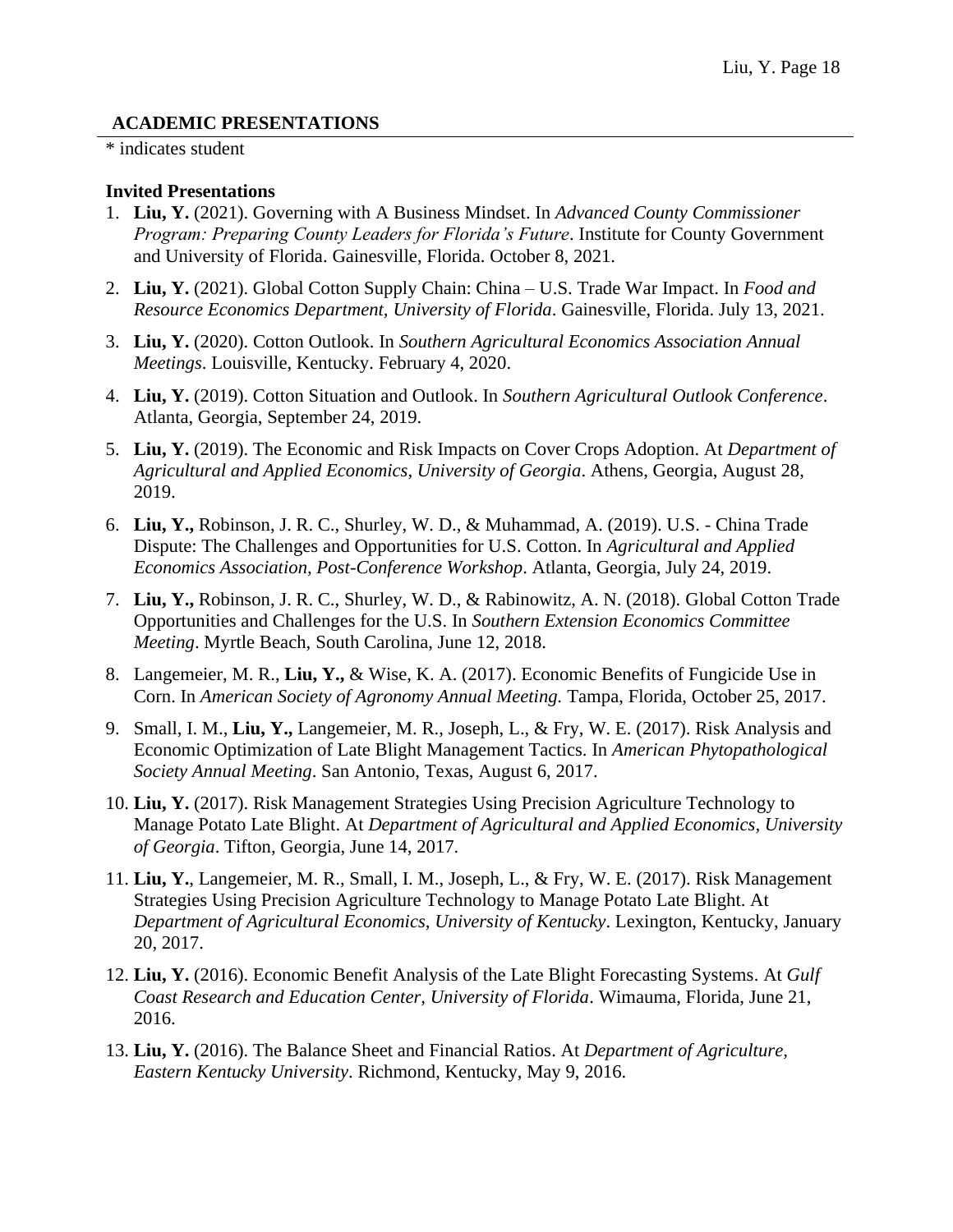14. [Precision AG & Big Data: Technologies for Resilience.](https://www.youtube.com/watch?v=9MFgxdjgAeE&feature=youtu.be) Panel discussion. **Yangxuan Liu**, Ruben G. Echeverría, Benjamin Pratt, Cory J. Reed, Jose Simas, and Michael Stern at *2015 Borlaug Dialogue and World Food Prize*. Des Moines, Iowa, October 14, 2015.

### **Conference Presentations**

- 1. Gaire, B.\*; Liu, Y.; Langemeier, M.; Colson, G. (2022). Risk Analysis of Agricultural Food Companies and Comparison of Capital Asset Pricing Model and Fama-French Model: An Empirical Evidence. In *Southern Agricultural Economics Association Annual Meetings*. New Orleans, Louisiana.
- 2. Judd, R. M.\*; **Liu, Y.**; Karki, R.; Smith, A.; Kalin, L.; Koirala, U.; Adams, D. (2022). Farm-Scale Economic Analysis of Cotton Experiments in Tifton, Georgia. In *Southern Agricultural Economics Association Annual Meetings*. New Orleans, Louisiana.
- 3. Harkins, M.\*, **Liu, Y.**, Plastina, A., Hancock, G.& Smith, A. R. (2022). Evaluating Economic Outcomes of the Utilization of Cover Crops in Southeastern Cotton Production. In *2022 Beltwide Cotton Conferences*. San Antonio, Texas.
- 4. Judd, R. M.\*; **Liu, Y.**; Karki, R.; Smith, A.; Kalin, L.; Koirala, U.; Adams, D. (2022). Evaluating Best Management Practices Using Computer Simulated Farm-Scale Cotton Experiments. In *2022 Beltwide Cotton Conferences*. San Antonio, Texas.
- 5. Lawton, C. B., Snider, J. L., Roberts, P., **Liu, Y.**, Chee, P. W., and Hand, L. C. (2022). Evaluating Wide Row Production Systems in Georgia. In *2022 Beltwide Cotton Conferences*. San Antonio, Texas.
- 6. **Liu, Y.**, Liu, J., Adhikari, S.\*, & Escalante, C. L. (2021). Impacts of the Sino-U.S. trade war on the major cotton and textile trading economies. In *24th Annual GTAP Conference on Global Economic Analysis*. Online Conference.
- 7. Smith, A. R., Judd, R. M.\*, & **Liu, Y.** (2021). Risk Preference and Economics of Best Management Practices to Improve Water Quality and Quantity in the Upper Floridan Aquifer. In *Georgia Water Resources Conference*. Online Conference.
- 8. **Liu, Y.**, Liu, J., Adhikari, S.\*, & Escalante, C. L. (2021). The impacts of Sino U.S. trade war on U.S. and Chinese cotton industry. In *Southern Agricultural Economics Association Annual Meetings*. Online Conference.
- 9. Harkins, M. G.\*, **Liu, Y.**, Plastina, A., & Smith, A. R. (2021). An Analysis of Cover Crop Use in Southeastern Row Crop Production: Economics, Production Practices, and Perceptions. In *Southern Agricultural Economics Association Annual Meetings*. Online Conference.
- 10. **Liu, Y.**, Fan, Y., Li, X., Orfanou, A., Pavlou, D., & Porter., W. M. (2021). Profitability and Risk Analysis of Corn Plant Density under Conservation and Conventional Tillage. In *Southern Agricultural Economics Association Annual Meetings*. Online Conference.
- 11. Fuhrer, L. M., Porter, W. M., Barnes, E. M., Virk, S., Rains, G. C., Snider, J. L., Smith, A. R., **Liu, Y.**, and Holt, C. (2021). Using Information from the John Deere Cotton HID System to Aid in Making Production Decisions. In *Beltwide Cotton Conferences*. Online Conference.
- 12. Smith, A. R., Hancock, G. A.\*, Koirala, U., Karki, R., Athearn, K., & **Liu, Y.** (2020). Economics of Best Management Practices to Improve Water Quality and Quantity in the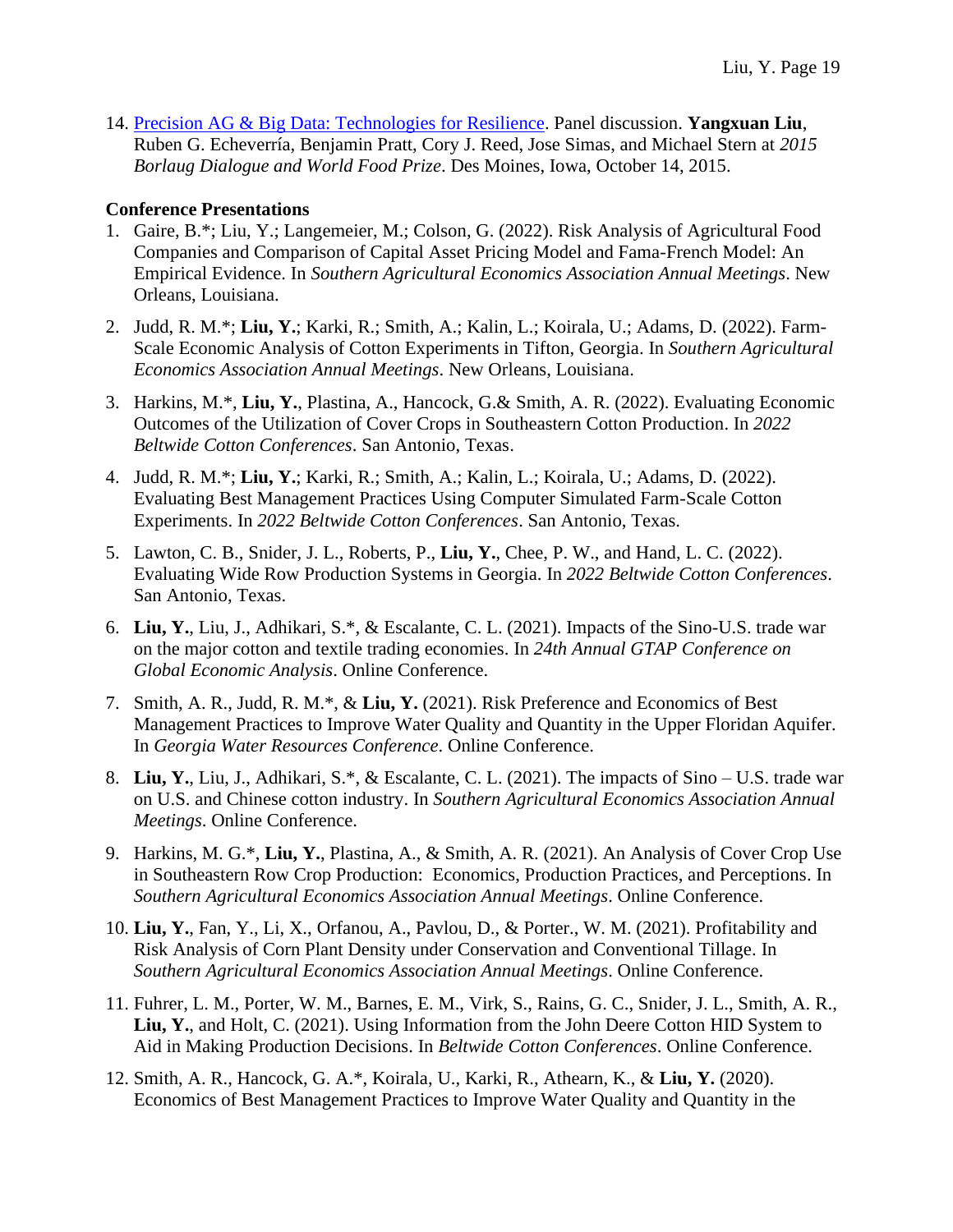Upper Floridan Aquifer. In *Seventh Interagency Conference on Research in the Watersheds*. Tifton, Georgia. Online Conference.

- 13. Bhattarai, A.\*, **Liu, Y.**, Liakos, V., Vellidis, G. & Smith, A. R. (2020). Economic Analysis of Modern Irrigation Scheduling Strategies on Cotton Production under Different Tillage Systems in South Georgia. In *Seventh Interagency Conference on Research in the Watersheds*. Tifton, Georgia. Online Conference.
- 14. Yuan, H.\*, **Liu, Y.**, Liu, J., & Escalante, C. (2020). The impacts of Chinese retaliatory tariffs on U.S. cotton industry. In 23rd Annual GTAP Conference on Global Economic Analysis. Tokyo, Japan. Online Conference.
- 15. Yuan, H.\*, **Liu, Y.**, Escalante, C., & Liu, J. (2020). The impacts of Chinese retaliatory tariffs on U.S. cotton industry. In *Southern Agricultural Economics Association Annual Meetings*. Louisville, Kentucky.
- 16. Bhattarai, A.\*, **Liu, Y.**, Smith, A. R., Liakos, V., & Vellidis, G. (2020). Economic Risk Analysis of Modern Irrigation Scheduling Methods on Cotton Production in Georgia. In *Southern Agricultural Economics Association Annual Meetings*. Louisville, Kentucky.
- 17. Bhattarai, A.\*, **Liu, Y.**, Smith, A. R., Liakos, V., & Vellidis, G. (2020). Economic Analysis of Modern Irrigation Scheduling Strategies on Cotton Production under Different Tillage Systems in South Georgia. In *2020 Beltwide Cotton Conferences*. Austin, Texas.
- 18. Hancock, G. A.\*, Smith, A. R., Koirala, U., Adams, D., Athearn, K., Karki, R., & **Liu, Y.** (2019). Using Simulation to Estimate Economic Effects of Best Management Practices Implemented to Improve Water Quality for Land in Row Crop Production in the Upper Floridan Aquifer. In *Southern Extension Economics Committee Meeting*. Nashville, Tennessee.
- 19. **Liu, Y.** & Lai, J. H. (2019). Understanding the Changes in the 2018 Farm Bill for Title I Row Crops. In *Southern Extension Economics Committee Meeting*. Nashville, Tennessee.
- 20. Hancock, G. A.\*, Smith, A. R., Koirala, U., He, F., Adams, D., Borisova, T., Athearn, K., Guzman, S., & **Liu, Y.** (2019). Development of Best Management Practice Simulations with Enterprise Budgets for Production in the Flint and Suwanee River Basins. In *Southern Agricultural Economics Association Annual Meetings*. Birmingham, Alabama.
- 21. Hancock, G. A.\*, **Liu, Y.**, Smith, A. R., & Plastina, A. (2019). An Economic Analysis of Cover Crop Utilization in Georgia Cotton and Peanut Production. In *Southern Agricultural Economics Association Annual Meetings*. Birmingham, Alabama.
- 22. **Liu, Y.,** Virk. S.\*, Porter, W. M., Whitaker, J. R., & Snider, J. L. (2019). Economic Analysis of Seeding Rate and Planter Downforce in Singulated and Hill-Drop Planted Cotton. In *Beltwide Cotton Conferences*. New Orleans, Louisiana.
- 23. **Liu, Y.,** Bhattarai, A.\*, Snider, J. L., & Collins, G. (2019). Economic Analysis of Irrigation Scheduling Method on Cotton Production in Georgia and North Carolina. In *Beltwide Cotton Conferences*. New Orleans, Louisiana.
- 24. Spaulding, A. D., Protopop, I., **Liu, Y.,** Pruitt, R., Santiago, M. L., Giri, A., & Sharma, S. (2018). Millennial College Students: What Keeps Them Engaged in Classroom? Multi-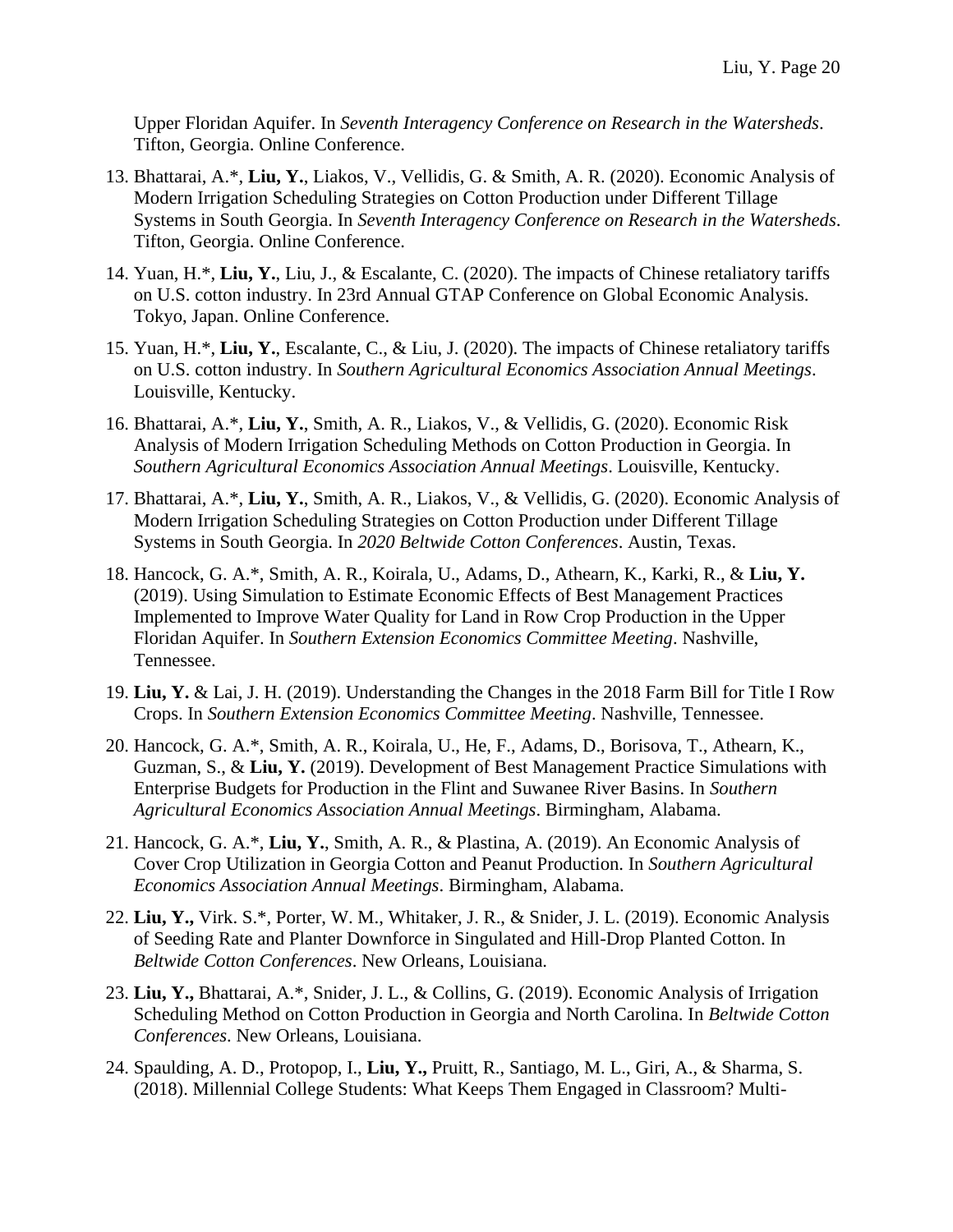Institutional Survey of Agriculture Students. In *Agricultural and Applied Economics Association Annual Meetings*. Washington, D.C.

- 25. Rabinowitz, A. N., **Liu, Y.,** Smith, A. R., Porter, W. M., Perry, C. D., Monfort, W. S., Snider, J. L., Vellidis, G., Borron, A. & Holt, J. (2018). An Economic Analysis of Alternative Irrigation Scheduling Methods to Increase Water Use Efficiency. In *Southern Extension Economics Committee Meeting*. Myrtle Beach, South Carolina.
- 26. **Liu, Y.**, Langemeier, M. R., Small, I. M., Joseph, L., Fry, W. E., Ristaino, J., & Saville, A. (2017). A Risk Analysis of Precision Farming for Tomato Production. In *Southern Agricultural Economics Association Annual Meetings*. Mobile, Alabama.
- 27. Liu, Y.<sup>1</sup>, Small, I. M.<sup>1</sup>, Langemeier, M. R., Gramig, B. M., Preckel, P. V., Joseph, L., Wu, Y., & Fry, W. E. (2016). Evaluating Economic Threshold for Dynamically Optimal Disease Management. In *Agricultural and Applied Economics Association Annual Meeting*. Boston, Massachusetts. 1These authors contributed equally to this study.
- 28. **Liu, Y.**, Langemeier, M. R., Gramig, B. M., Preckel, P. V., Small, I. M., Joseph, L., & Fry, W. E. (2016). Economic Threshold for Dynamically Optimal Late Blight Management. In *Southern Agricultural Economics Association Annual Meetings*. San Antonio, Texas.
- 29. Langemeier, M. R. & **Liu, Y.** (2015). Economic Benefit Analysis of the Late Blight Decision Support Systems. In *Late Blight Annual Meeting*. Duck Key, Florida.
- 30. **Liu, Y.**, Langemeier, M. R., Small, I. M., Joseph, L., & Fry, W. E. (2015). Risk Management Strategies Using Potato Precision Farming Technology. In *Agricultural and Applied Economics Association Annual Meeting*. San Francisco, California.
- 31. **Liu, Y.**, Langemeier, M. R., Small, I. M., Joseph, L., & Fry, W. E. (2015). A Risk Analysis of Precision Farming for Tomato Production. *In Northeastern Agricultural and Resource Economics Association's Annual Meeting*. Newport, Rhode Island.
- 32. **Liu, Y.**, Langemeier, M. R., Small, I. M., Joseph, L., & Fry, W. E. (2015). Economic Analysis of Using Cornell Decision Support System for Tomato Production. In *International Food and Agribusiness Management Association Annual Conference*. St. Paul, Minnesota.
- 33. **Liu, Y.** (2015). Economies of Scale and Scope for Agricultural Production in Kansas. In t*he 8th Midwest Graduate Student Summit*. West Lafayette, Indiana.
- 34. **Liu, Y.**, Langemeier, M. R., & Wise, K. A. (2015). Economic Benefits of Fungicide Use in Corn Production. In *Southern Agricultural Economics Association Annual Meetings*. Atlanta, Georgia.
- 35. **Liu, Y.** & Langemeier, M. R. (2014). Economic Analysis of Using Cornell Decision Support System for Potato Production. In *North American Late Blight Symposium*. Minneapolis, Minnesota.
- 36. Langemeier, M. & **Liu, Y.** (2014). Economic Benefit Analysis of the Late Blight Forecasting Systems. In *Late Blight Annual Meeting*. Atlanta, Georgia.
- 37. Gloy, B. & **Liu, Y.** (2013). Economic Assessment of Late Blight Tools Improvement and Progress. In *Late Blight Annual Meeting*. Atlanta, Georgia.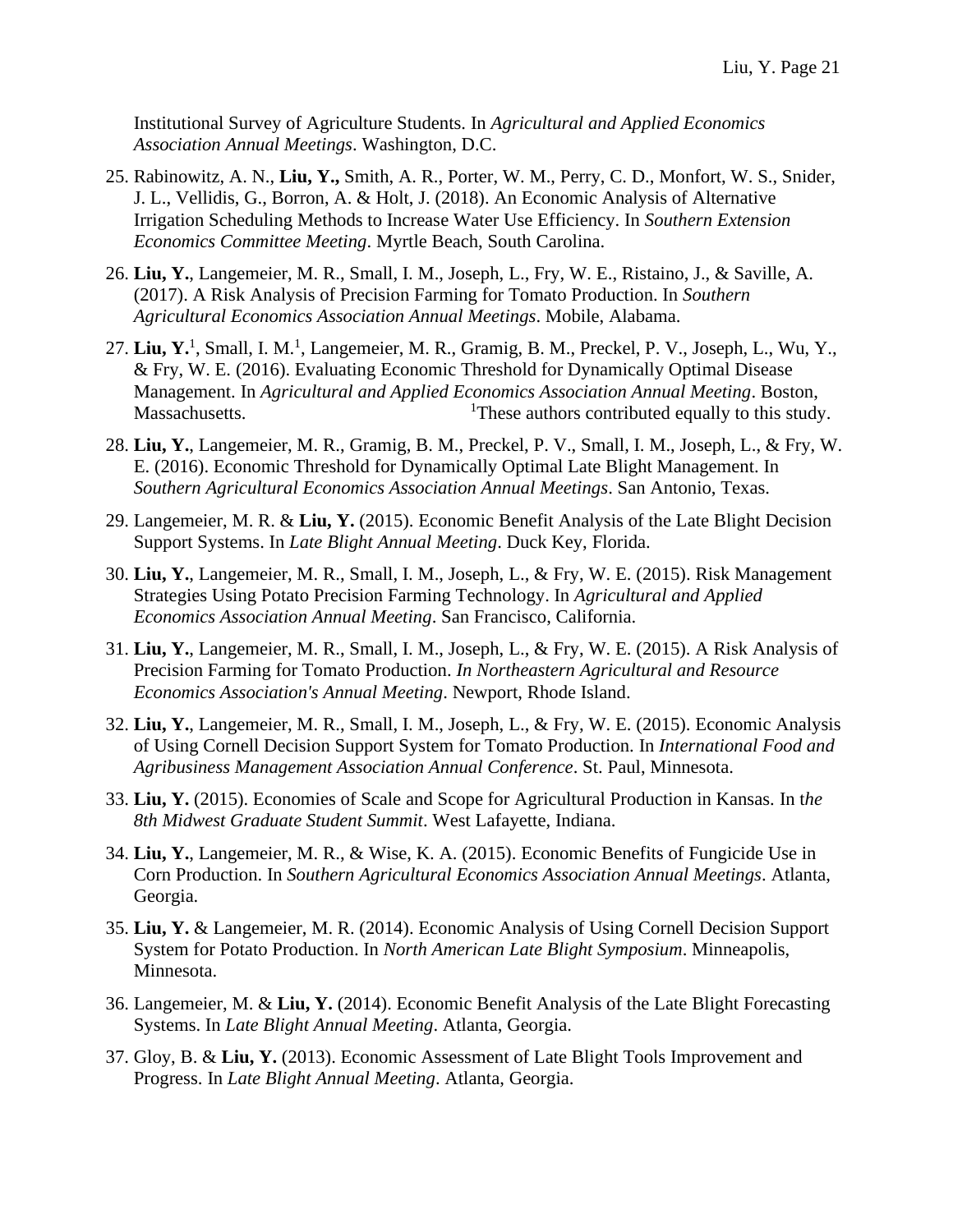- 38. Gloy, B. & **Liu, Y.** (2012). Economic Assessment of Late Blight Tools. In *Late Blight Annual Meeting*. Atlanta, Georgia.
- 39. **Liu, Y.** & Wu, S. Y. (2012). Alternative Bargaining Model between Farmers and Brokers. In *International Food and Agribusiness Management Association Annual Symposium*. Shanghai, China.

### **Poster Presentations**

- 1. Augustin, J.\* & **Liu, Y.** (2022). Hedging Against Marketing Risk in Cotton Operations Using Commodity Futures. In *2022 Extension Risk Management National Conference*. Omaha, Nebraska.
- 2. Harkins, M.\*, **Liu, Y.**, Plastina, A., Hancock, G., Smith, A. R., McGhee, N., Porter, W., & Culpepper, S. (2022). Environmental Sustainability Impacts of Cover Crops in Southeastern Cotton Production. In *2022 Beltwide Cotton Conferences*. San Antonio, Texas.
- 3. Ben Reeves, B., Kichler, J.M., Moon, C.S., Tyson, W.G., **Liu, Y.**, and Hand, L.C. (2022). Impact of Mixing Two Varieties on Yield, Fiber Quality, and Net Returns in Georgia. In *2022 Beltwide Cotton Conferences*. San Antonio, Texas.
- 4. Daugherty, G.\*, Smith, A. R., **Liu, Y.**, Bhattarai\*, A., Perry, C., Porter, W., Hall, D., & Cloud, C. (2021). Water for irrigation comes at a cost: an analysis of application and ownership costs through the UGA irrigation budgets and how-to-guide. In *Georgia Association of County Agricultural Agents Annual Meetings*. Tifton, Georgia.
- 5. Harkins, M.\*, **Liu, Y.**, Plastina, A., Smith, A. R., Hancock, G., McGhee, N., Porter, W., Culpepper, S., & Secor, W. (2021). An analysis of cover crop use in Southeastern row crop production: economics, production practices, and perceptions. In *Georgia Association of County Agricultural Agents Annual Meetings*. Tifton, Georgia.
- 6. **Liu, Y.**, Liu, J., Adhikari, S.\* & Escalante, C. L. (2021). The impacts of China U.S. trade war on the cotton industry. In *Farm Bureau State Commodity Conference*. Tifton, Georgia.
- 7. Daugherty, G.\*, Smith, A. R., **Liu, Y.**, Bhattarai\*, A., Perry, C., Porter, W., Hall, D., & Cloud, C. (2021). Water for irrigation comes at a cost: an analysis of application and ownership costs through the UGA irrigation budgets and how-to-guide. In *Farm Bureau State Commodity Conference*. Tifton, Georgia.
- 8. Harkins, M.\*, **Liu, Y.**, Plastina, A., Smith, A. R., Hancock, G., McGhee, N., Porter, W., Culpepper, S., & Secor, W. (2021). An analysis of cover crop use in Southeastern row crop production: economics, production practices, and perceptions. In *Farm Bureau State Commodity Conference*. Tifton, Georgia.
- 9. **Liu, Y.**, Liu, J., Adhikari, S\*. & Escalante, C. L. (2021). The impacts of China U.S. trade war on the cotton industry. In *Agricultural and Applied Economics Association Annual Meeting*. Austin, Texas.
- 10. Fan, Y., **Liu, Y.**, DeLaune, P., Mubvumba, P., Ale, S., Kimura, E., & Park, S. (2021). Economic feasibility of conservation tillage, cover crops, and irrigation levels in Texas High Plains cotton. In *Southern Agricultural Economics Association Annual Meetings*. Online Conference.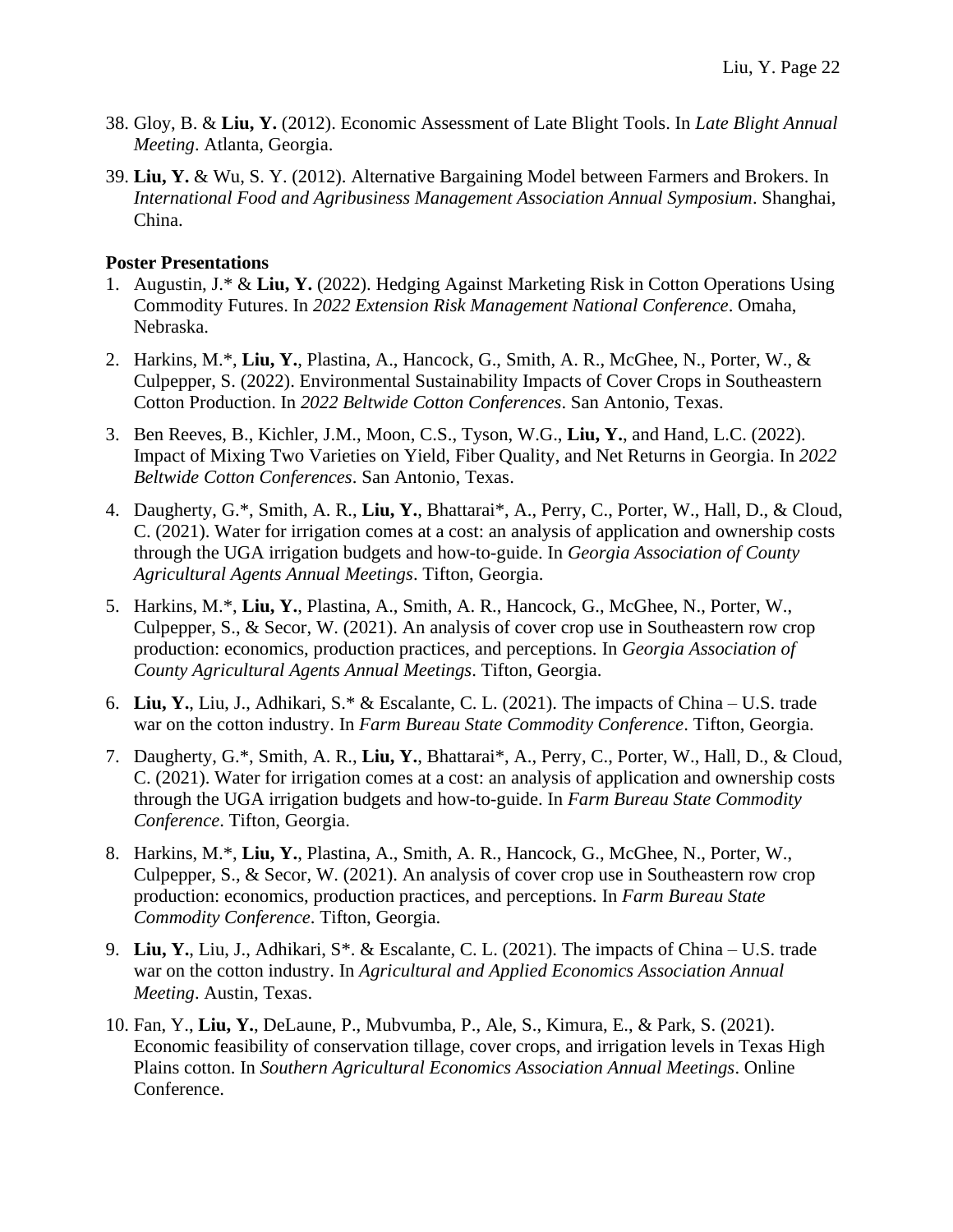- 11. Fan, F., **Liu, Y.**, DeLaune, P.B., Mubvumba, P., & Park, S. (2020). An Economic Risk Analysis of Alternative Irrigation Regimes and Transitioning Tillage Systems in Cotton Production. In *Agricultural and Applied Economics Association Annual Meeting*. Online Conference.
- 12. Bhattarai, A.\*, **Liu, Y.**, Liakos, V., Vellidis, G., & Smith, A. R. (2020). Economic Risk Analysis of Modern Irrigation Scheduling Methods on Cotton Production in Georgia. In *Agricultural and Applied Economics Association Annual Meeting*. Online Conference.
- 13. Zhou, M.\*, **Liu, Y.** Smith, A. R., Porter, W., Culpepper, S., and Freeman, J. M. (2020). Cotton Enterprise Budgets: Understanding Production Costs and Breakeven Prices. In *2020 Beltwide Cotton Conferences*. Austin, Texas.
- 14. Bhattarai, A.\*, Smith, A. R., **Liu, Y.**, Perry, C., and Cloud, C. (2020). The Cost of Irrigation: Ownership and Operating Costs through Irrigation Budgets for South Georgia. In *2020 Beltwide Cotton Conferences*. Austin, Texas.
- 15. Hancock, G. A.\*, Athearn, K. R., Karki, R., Koirala, U., **Liu, Y.**, & Smith, A. R. (2019). Development of Best Management Practice Simulations with Enterprise Budgets for Production in the Flint River Basin. In *Georgia Association of County Agricultural Agents Annual Meetings*. Dublin, Georgia.
- 16. Hancock, G. A.\*, **Liu, Y.**, Plastina, A. & Smith, A. R. (2019). An Economic Analysis of Cover Crop Utilization in Georgia Cotton and Peanut Production. In *Georgia Association of County Agricultural Agents Annual Meetings*. Dublin, Georgia.
- 17. Zhou, M.\*, **Liu, Y.** Smith, A. R., Porter, W., Culpepper, S., and Freeman, J. M. (2019). Cotton Enterprise Budgets: Understanding Production Costs and Breakeven Prices. In *Farm Bureau State Commodity Conference*. Tifton, Georgia.
- 18. Bhattarai, A.\*, Smith, A. R., **Liu, Y.**, Perry, C., and Cloud, C. (2019). Cost of Irrigation: Ownership and Operating Costs through Irrigation Budgets for South Georgia. In *Farm Bureau State Commodity Conference*. Tifton, Georgia.
- 19. Hancock, G. A.\*, **Liu, Y.**, Smith, A. R., & Plastina, A. (2019). An Economic Analysis of Cover Crop Utilization in Georgia Cotton and Peanut. In *Southern Extension Economics Committee Meeting*. Nashville, Tennessee.
- 20. Hancock, G. A.\*, **Liu, Y.**, Smith, A. R., & Plastina, A. (2019). An Economic Analysis of Cover Crop Utilization in Georgia Cotton and Peanut. In *University of Georgia Tifton Campus Centennial Ceremony Student Poster Symposium*. Tifton, Georgia.
- 21. **Liu, Y.** & Freeman, J. M. (2019). Evaluating the Current Production Practices to Improve the Efficiency in Cotton Production. In *Georgia Cotton Commission's 13th Annual Meeting and UGA Cotton Production Workshop.*Tifton, Georgia.
- 22. **Liu, Y.** & Freeman, J. M. (2019). Evaluating the Current Production Practices to Improve the Efficiency in Cotton Production. In *2019 Beltwide Cotton Conferences*. New Orleans, Louisiana.
- 23. Rabinowitz, A. N., **Liu, Y.**, & Perrin, P. (2018). Measuring Sustainability in Cotton and Peanut Production. In *Georgia Farm Bureau State Commodity Conference*. Tifton, Georgia.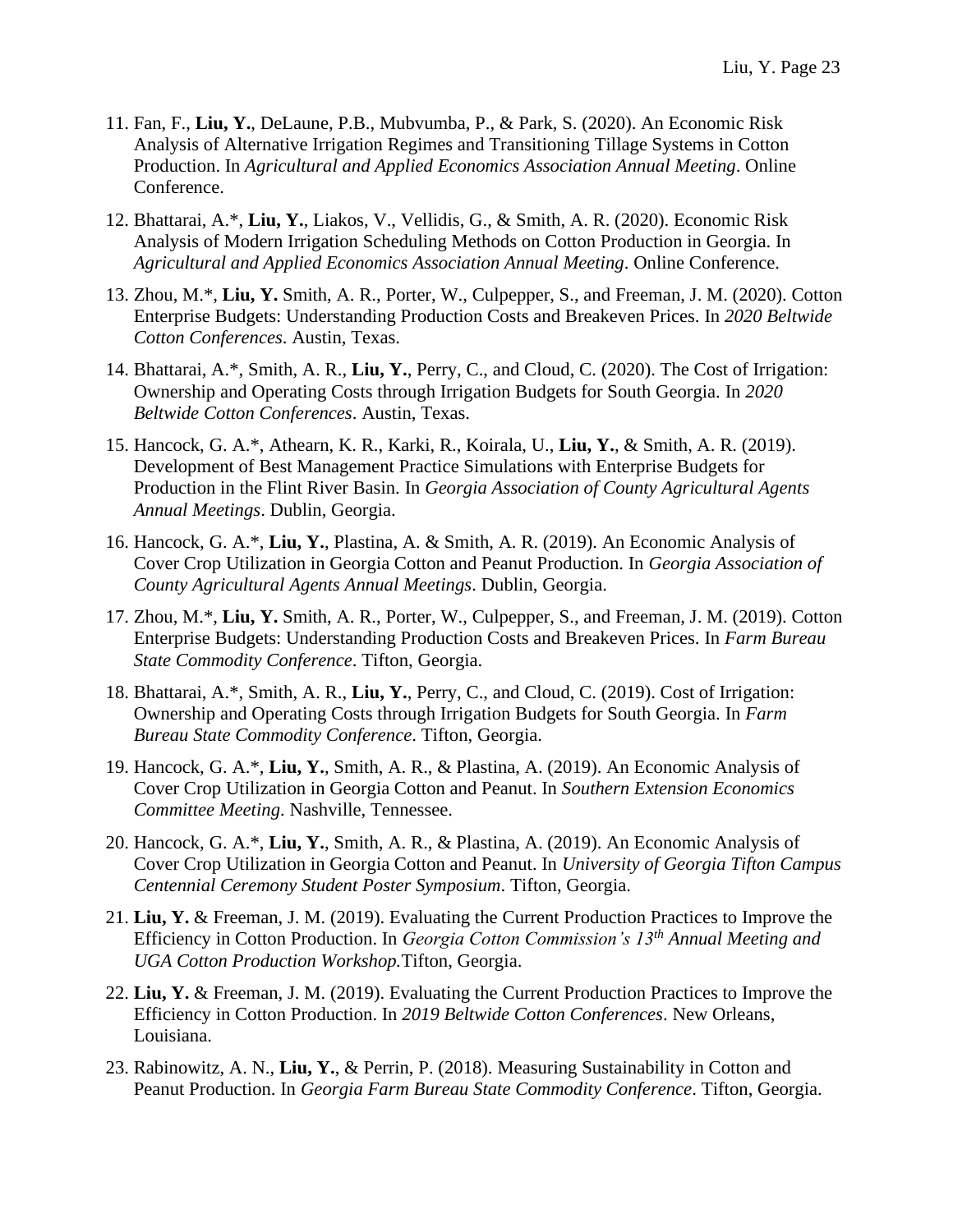- 24. **Liu, Y.**, Langemeier, M. R., Small, I. M., Joseph, L., & Fry, W. E. (2015). Risk Management Strategies Using Potato Precision Farming Technology. In *Farm Foundation Round Table*. Columbus, Ohio.
- 25. **Liu, Y.**, Langemeier, M. R., Small, I. M., Joseph, L., & Fry, W. E. (2015). Risk Management Strategies Using Potato Precision Farming Technology. In *2015 Purdue University the Office of Interdisciplinary Graduate Programs Spring Reception*. West Lafayette, Indiana.
- 26. **Liu, Y.**, Langemeier, M. R., Small, I. M., Joseph, L., & Fry, W. E. (2015). Risk Management Strategies Using Potato Precision Farming Technology. In *2015 Snyder Memorial Lecture*. West Lafayette, Indiana.
- 27. **Liu, Y.**, Gloy, B., & Langemeier, M. R. (2013). Economic Benefit Analysis of Late Blight Forecasting Systems and Management. In *Late Blight Annual Meeting*. Atlanta, Georgia.

## **EXTENSION ACTIVITIES**

#### **International**

1. [Precision AG & Big Data: Technologies for Resilience.](https://www.youtube.com/watch?v=9MFgxdjgAeE&feature=youtu.be) Panel discussion. **Yangxuan Liu,** Ruben G. Echeverría, Benjamin Pratt, Cory J. Reed, Jose Simas, and Michael Stern at *2015 Borlaug Dialogue and World Food Prize*. Des Moines, Iowa, October 14, 2015. Attendance: 2,064. Contact Hours: 1.5

#### **National**

1. **Liu, Y.** & Robinson, J. R. C. Marketing and Risk Management Programs for U.S. Cotton Producers. *[Southern Extension Risk Management Education Webinar](https://srmec.uaex.edu/webinars/default.aspx)*. Online Webinar. April 29, 2020. Attendance: 157. Contact Hours: 1

## **Regional and State**

- 1. **Liu, Y.** Utilizing Precision Ag Technology Workshop. Albany, Georgia. March 31, 2022. Attendance: 38. Contact Hours: 4.5
- 2. **Liu, Y.** Utilizing Precision Ag Technology Workshop. Statesboro, Georgia. March 29, 2022. Attendance: 31. Contact Hours: 4.5
- 3. **Liu, Y.** & Smith, A. R. 2022 Georgia Ag Forecast Row Crop Breakout Section. *Georgia Ag Forecast.* Tifton, Georgia and Online Webinar. January 28, 2022. Attendance: 115. Contact Hours: 0.5
- 4. **Liu, Y.** 2022 Cotton Market Outlook. *Georgia Cotton Commission's 16 th Annual Meeting and UGA Cotton Production Workshop.* Tifton, Georgia. Afternoon Section. January 26, 2022. Attendance: 7. Contact Hours: 0.5
- 5. **Liu, Y.** 2021 Georgia Quality Cotton Awards. *Georgia Cotton Commission's 16 th Annual Meeting.* Tifton, Georgia. January 26, 2022. Attendance: 300. Contact Hours: 0.5
- 6. **Liu, Y.** 2022 Cotton Market Outlook. *Georgia Cotton Commission's 16 th Annual Meeting and UGA Cotton Production Workshop.* Tifton, Georgia. Morning Section. January 26, 2022. Attendance: 41. Contact Hours: 0.5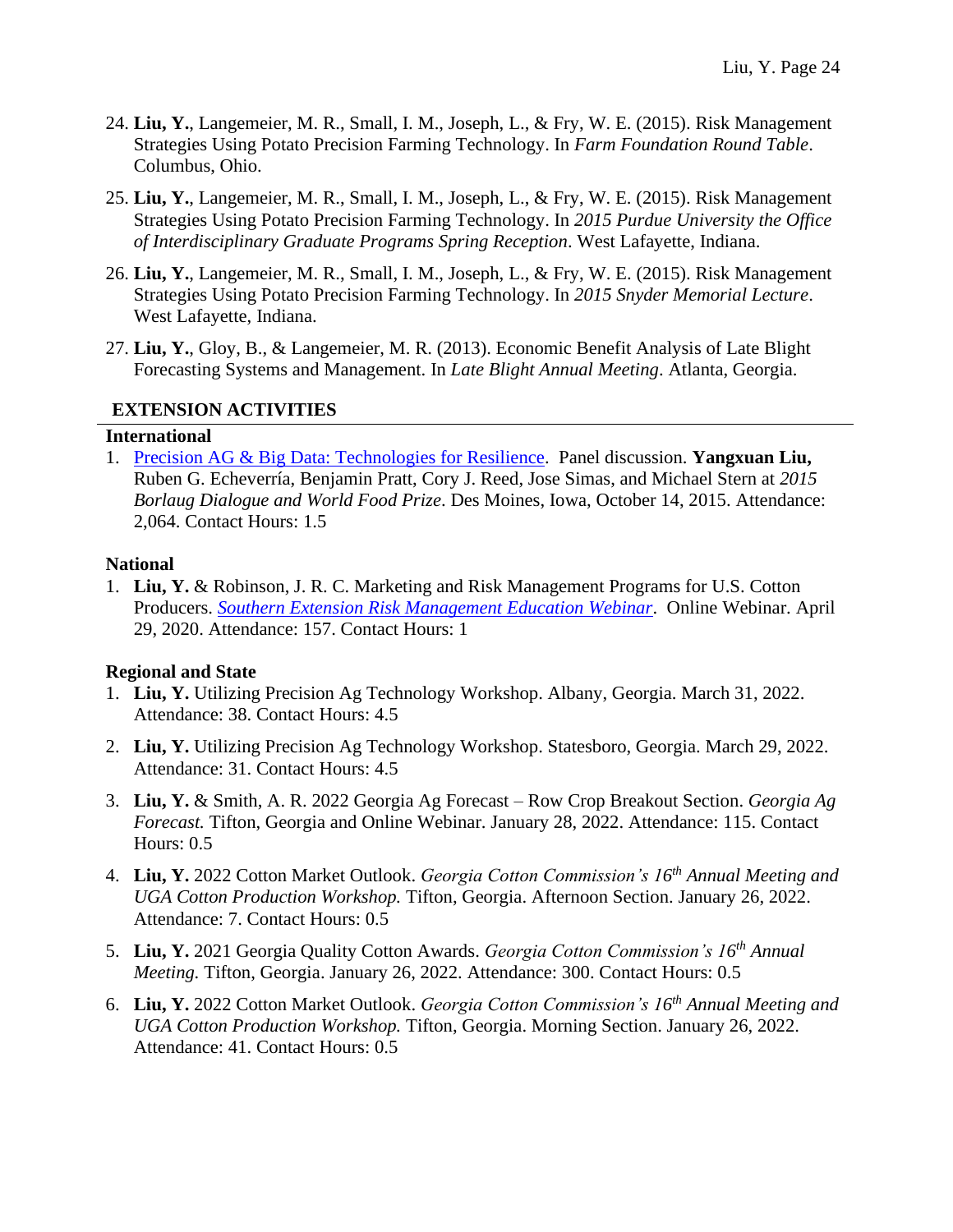- 7. Smith, A. R. and **Liu, Y.** Crops that may provide the best ROI in 2022. In *Georgia Plant Food Education Society Annual Winter Meeting*. Tifton, Georgia. January 4, 2022. Attendance: 100. Contact Hours: 1
- 8. **Liu, Y.** Governing with A Business Mindset. In *Advanced County Commissioner Program: Preparing County Leaders for Florida's Future*. Institute for County Government and University of Florida. Gainesville, Florida. October 8, 2021. Attendance: 35. Contact Hours: 1.5
- 9. **Liu, Y.** Financial Management in Practice. Master Agri-Manager Series: Session 4: Financial Management*.* Forsyth, GA. November 9, 2021. Attendance: 16. Contact Hours: 1
- 10. **Liu, Y.** Choosing a Business Structure. Master Agri-Manager Series: Session 2: Legal Organizational Structures*.* Forsyth, GA. November 2, 2021. Attendance: 16. Contact Hours: 1
- 11. **Liu, Y.** Cotton Market Update. *2021 UGA Cotton & Peanut Research Field Day.* Tifton, GA. September 8, 2021. Attendance: 110. Contact Hours: 0.5
- 12. **Liu, Y.** Interdisciplinary Research and Extension Approach for Georgia cotton. *2021 Georgia Cotton Commission Research Review Day.* Tifton, GA. July 16, 2021. Attendance: 42. Contact Hours: 0.5
- 13. **Liu, Y.** 2021 Cotton Outlook. *UGA Annual Cotton County Production Meetings.* Online Webinar. February 24, 2021. Attendance: 134. Contact Hours: 0.5
- 14. **Liu, Y.** 2021 Cotton Outlook. *UGA Annual Cotton County Production Meetings.* Online Webinar. February 2, 2021. Attendance: 115. Contact Hours: 0.5
- 15. **Liu, Y.** & Smith, A. R. 2021 Georgia Ag Forecast Row Crop Breakout Section. *Georgia Ag Forecast.* Online Webinar. January 29, 2021. Attendance: 177. Contact Hours: 0.5
- 16. **Liu, Y.** 2021 Cotton Outlook. *UGA Annual Cotton County Production Meetings.* Online Webinar. January 28, 2021. Attendance: 189. Contact Hours: 0.5
- 17. **Liu, Y.** 2020 Georgia Quality Cotton Awards. *Georgia Cotton Commission's 15 th Virtual Annual Meeting.*Virtual Meeting. January 27, 2021. Attendance: 178. Contact Hours: 0.5
- 18. **Liu, Y.** 2021 Cotton Outlook. *UGA Annual Cotton County Production Meetings.* Online Webinar. January 19, 2021. Attendance: 89. Contact Hours: 0.5
- 19. **Liu, Y.** Market Outlook and Risk Management Programs for Cotton Producers. *Cotton and Peanut Research Virtual Field Day.* Online Webinar. September 9, 2020. Attendance: 190. Contact Hours: 0.5
- 20. **Liu, Y.** What to Expect in 2020! *37th Georgia Farmers Conference Federation of Southern Cooperatives.* Albany, Georgia. February 14, 2020. Attendance: 250. Contact Hours: 0.5
- 21. **Liu, Y.** Cotton Outlook. *Suwannee Valley Agricultural Outlook Conference.* Live Oak, Florida. February 6, 2020. Attendance: 50. Contact Hours: 0.5
- 22. **Liu, Y.** 2020 Georgia Ag Forecast. *Georgia Ag Forecast Series.* Bainbridge, Georgia. January 30, 2020. Attendance: 70. Contact Hours: 0.5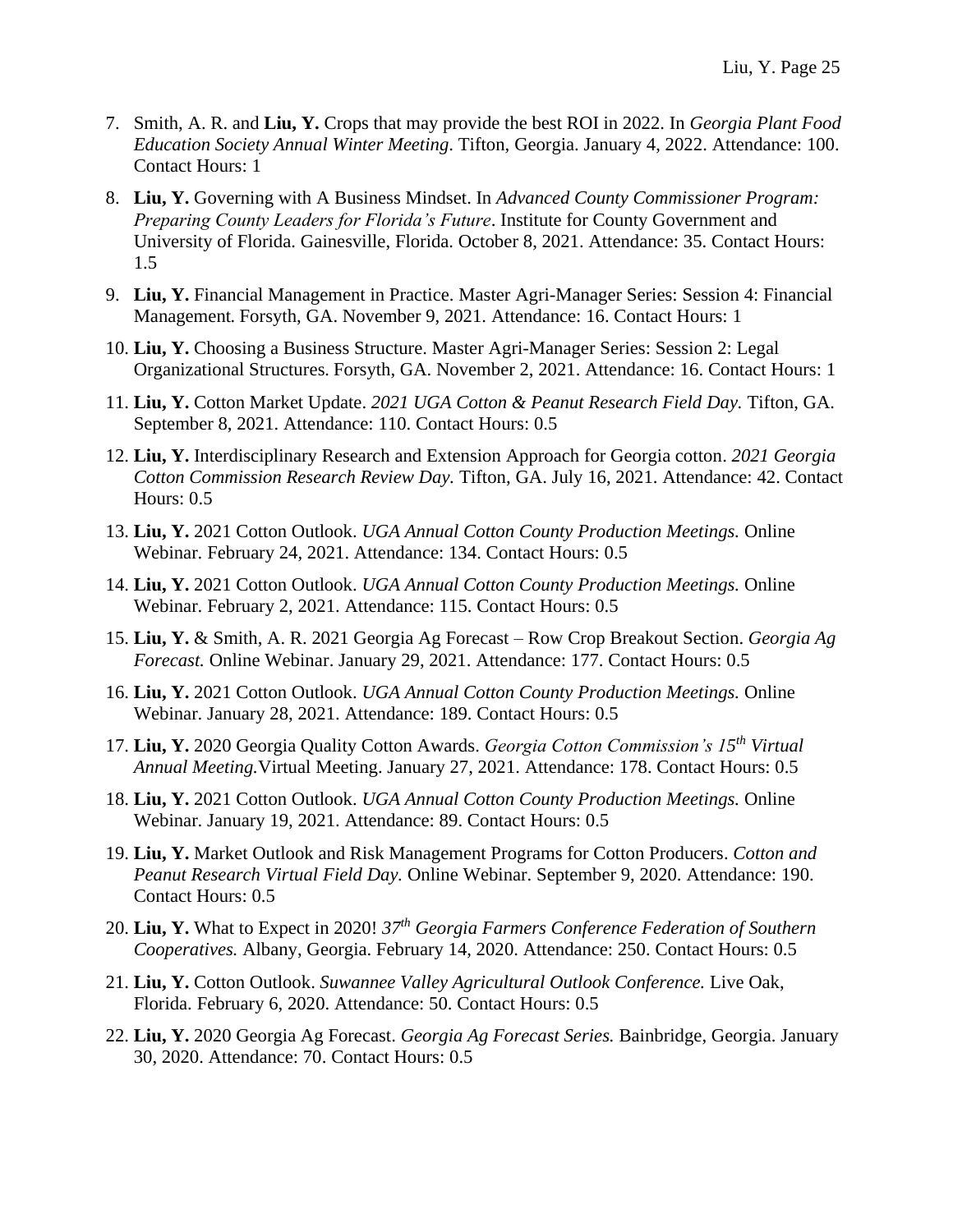- 23. **Liu, Y.** 2019 Georgia Quality Cotton Awards. *Georgia Cotton Commission's 14th Annual Meeting and UGA Cotton Production Workshop.*Tifton, Georgia. January 29, 2020. Attendance: 468. Contact Hours: 0.5
- 24. **Liu, Y.** Cotton Outlook. *2019 UGA Cotton & Peanut Research Field Day.* Tifton, Georgia. September 4, 2019. Attendance: 104. Contact Hours: 0.5
- 25. **Liu, Y.** Interdisciplinary Research and Extension Approach for Georgia cotton. *Georgia Cotton Commission Research Advisory Field Day.* Tifton, Georgia. July 26, 2019. Attendance: 20. Contact Hours: 0.5
- 26. **Liu, Y.** UGA Enterprise Budget: It's Important to Know Production Cost. *Agribusiness Management. Abraham Baldwin Agricultural College.* Tifton, Georgia. April 1, 2019. Attendance: 60. Contact Hours: 1
- 27. Guo, Y. Luo, X. & **Liu, Y.** China. *International Agricultural Awareness Day.* Tifton, Georgia. March 21, 2019. Attendance: 500. Contact Hours: 3
- 28. **Liu, Y.** 2019 Cotton Outlook and Enterprise Budget. *Georgia Farm Business Education Conference.* Tifton, Georgia. February 27, 2019. Attendance: 15. Contact Hours: 0.5
- 29. **Liu, Y.** What to Expect in 2019! *36th Georgia Farmers Conference Federation of Southern Cooperatives.* Albany, Georgia. February 15, 2019. Attendance: 200. Contact Hours: 0.5
- 30. **Liu, Y.** Cotton Outlook. *Suwannee Valley Agricultural Outlook Conference.* Live Oak, Florida. February 6, 2019. Attendance: 50. Contact Hours: 0.5
- 31. **Liu, Y.** Cotton Outlook. *Georgia Cotton Commission's 13th Annual Meeting and UGA Cotton Production Workshop.*Tifton, Georgia. Afternoon Section. January 30, 2019. Attendance: 15. Contact Hours: 0.5
- 32. **Liu, Y.** 2018 Georgia Quality Cotton Awards. *Georgia Cotton Commission's 13th Annual Meeting and UGA Cotton Production Workshop.*Tifton, Georgia. January 30, 2019. Attendance: 500. Contact Hours: 0.5
- 33. **Liu, Y.** Cotton Outlook. *Georgia Cotton Commission's 13th Annual Meeting and UGA Cotton Production Workshop.*Tifton, Georgia. Morning Section. January 30, 2019. Attendance: 25. Contact Hours: 0.5
- 34. **Liu, Y.** Row Crops Situation and Outlook. *Georgia Ag Forecast Series.* Lyons, Georgia. January 29, 2019. Attendance: 100. Contact Hours: 0.5
- 35. **Liu, Y.** Row Crops Situation and Outlook. *Georgia Ag Forecast Series.* Carrollton, Georgia. January 23, 2019. Attendance: 50. Contact Hours: 0.5
- 36. **Liu, Y.** Agricultural Trade. *UGA and USDA FSA Joint Producer Meeting.* Watkinsville, Georgia. September 12, 2018. Attendance: 15. Contact Hours: 0.5
- 37. **Liu, Y.,** Shurley, W. D., Rabinowitz, A. N., & Smith, A. R. Seed Cotton Program Decision Aid. *UGA and USDA FSA Joint Producer Meeting.* Watkinsville, Georgia. September 12, 2018. Attendance: 15. Contact Hours: 0.5
- 38. **Liu, Y.** Agricultural Trade. *UGA and USDA FSA Joint Producer Meeting.* Cartersville, Georgia. September 12, 2018. Attendance: 13. Contact Hours: 0.5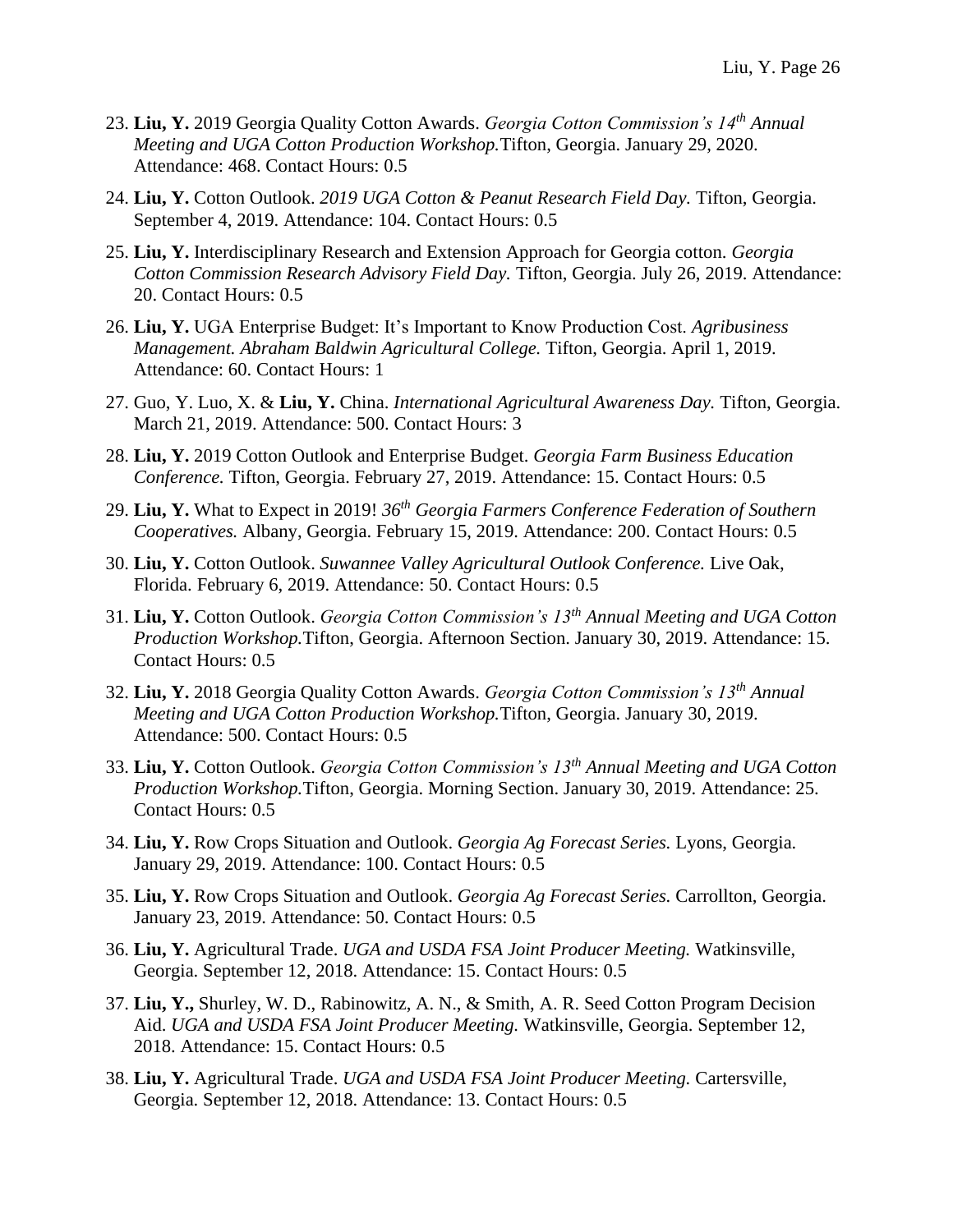- 39. **Liu, Y.** Agricultural Trade. *UGA and USDA FSA Joint Producer Meeting.* Tifton, Georgia. September 11, 2018. Attendance: 52. Contact Hours: 0.5
- 40. **Liu, Y.,** Shurley, W. D., Rabinowitz, A. N., & Smith, A. R. Seed Cotton Program Decision Aid. *UGA and USDA FSA Joint Producer Meeting.* Tifton, Georgia. September 11, 2018. Attendance: 52. Contact Hours: 0.5
- 41. **Liu, Y.** Agricultural Trade. *UGA and USDA FSA Joint Producer Meeting.* Statesboro, Georgia. September 11, 2018. Attendance: 50. Contact Hours: 0.5
- 42. **Liu, Y.,** Shurley, W. D., Rabinowitz, A. N., & Smith, A. R. Seed Cotton Program Decision Aid. *UGA and USDA FSA Joint Producer Meeting.* Statesboro, Georgia. September 11, 2018. Attendance: 50. Contact Hours: 0.5
- 43. **Liu, Y.** Agricultural Trade. *UGA and USDA FSA Joint Producer Meeting.* Perry, Georgia. September 10, 2018. Attendance: 40. Contact Hours: 0.5
- 44. **Liu, Y.,** Shurley, W. D., Rabinowitz, A. N., & Smith, A. R. Seed Cotton Program Decision Aid. *UGA and USDA FSA Joint Producer Meeting.* Perry, Georgia. September 10, 2018. Attendance: 40. Contact Hours: 0.5
- 45. **Liu, Y.** Agricultural Trade. *UGA and USDA FSA Joint Producer Meeting.* Bainbridge, Georgia. September 10, 2018. Attendance: 48. Contact Hours: 0.5
- 46. **Liu, Y.,** Shurley, W. D., Rabinowitz, A. N., & Smith, A. R. Seed Cotton Program Decision Aid. *UGA and USDA FSA Joint Producer Meeting.* Bainbridge, Georgia. September 10, 2018. Attendance: 48. Contact Hours: 0.5
- 47. **Liu, Y.** Cotton Outlook. *2018 UGA Cotton & Peanut Research Field Day.* Tifton, Georgia. September 5, 2018. Attendance: 120. Contact Hours: 0.5
- 48. **Liu, Y.** & Shurley, W. D. Global Cotton Trade and Cotton Policy Updates. *Southeast Research and Education Center Field Day.* Midville, Georgia. August 15, 2018. Attendance: 139. Contact Hours: 0.5
- 49. **Liu, Y.** The Impacts of Chinese Tariff on Georgia Agriculture. *Douglas Rotary Program.*  Douglas, Georgia. August 2, 2018. Attendance: 24. Contact Hours: 0.5
- 50. **Liu, Y.** Interdisciplinary Research and Extension Approach for Georgia cotton. *Georgia Cotton Commission Research Advisory Field Day.* Tifton, Georgia. June 8, 2018. Attendance: 40. Contact Hours: 0.5
- 51. Using Precision Agriculture with World Food Prize Panelist **Yangxuan Liu** (PAEP 19). Podcast discussion with Dr. Ken Foster and Jessica Eise at *Purdue Agricultural Economics Podcasts*.

#### **County**

- 1. **Liu, Y.** 2022 Cotton Market Outlook. *Extension Crop Budget Update.* Ocilla, Georgia. February 7, 2022. Attendance: 27. Contact Hours: 0.5
- 2. **Liu, Y.** 2022 Cotton Market Outlook. *Screven County Cotton and Corn Production Meeting.*  Sylvania, Georgia. January 14, 2022. Attendance: 30. Contact Hours: 0.5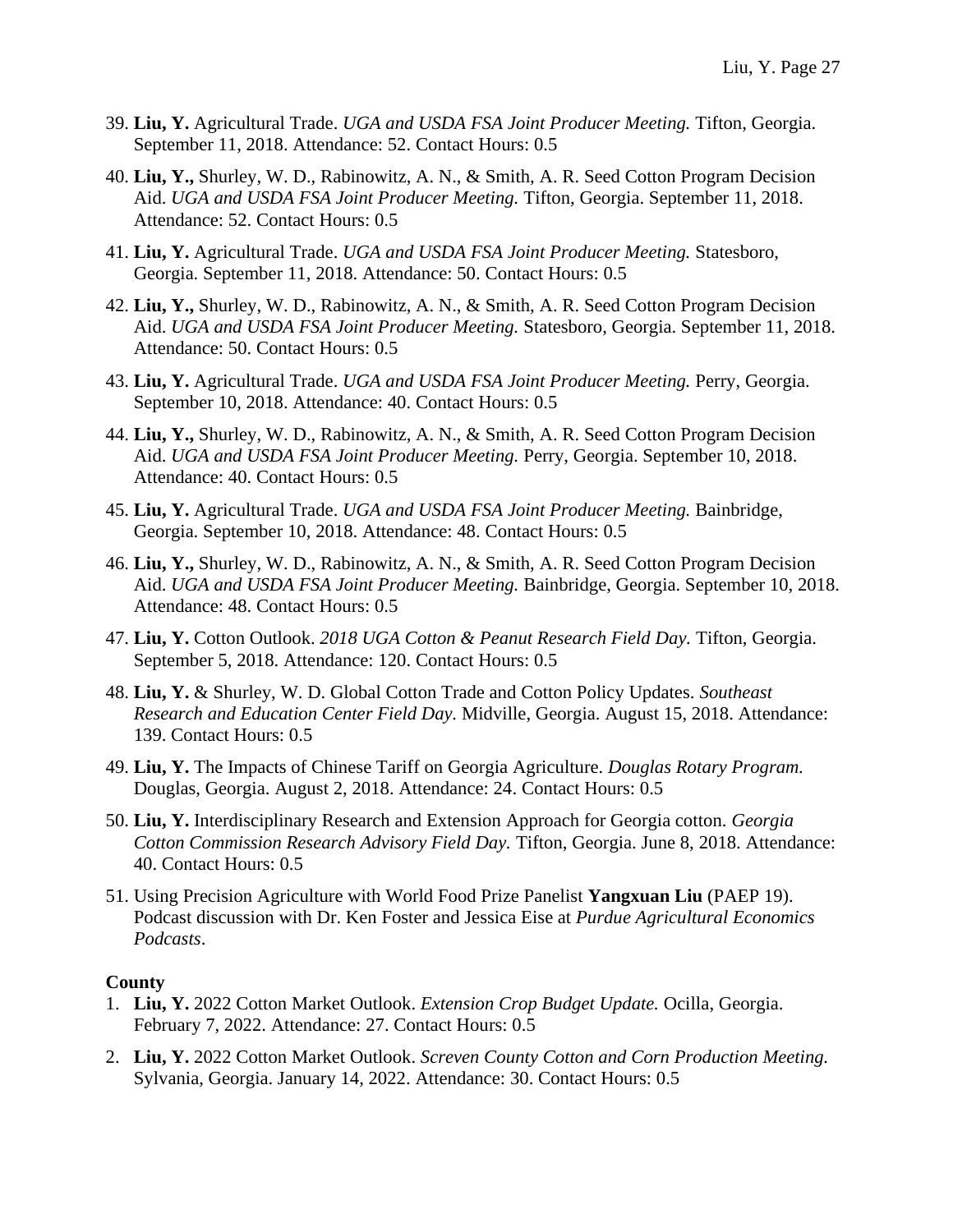- 3. **Liu, Y.** 2020 Cotton Outlook and Farm Bill Updates. *Lanier County Cotton and Peanut Production Meeting.* Lakeland, Georgia. March 11, 2020. Attendance: 18. Contact Hours: 0.5
- 4. **Liu, Y.** 2020 Cotton Outlook and Farm Bill Updates. *Morgan County Cotton Production Meeting.* Madison, Georgia. March 6, 2020. Attendance: 32. Contact Hours: 0.5
- 5. **Liu, Y.** 2020 Cotton Outlook and Farm Bill Updates. *Emanuel County Cotton Production Meeting.* Swainsboro, Georgia. February 27, 2020. Attendance: 53. Contact Hours: 0.5
- 6. **Liu, Y.** 2020 Cotton Outlook and Farm Bill Updates. *Toombs County Cotton Production Meeting.* Lyons, Georgia. February 27, 2020. Attendance: 50. Contact Hours: 0.5
- 7. **Liu, Y.** 2020 Cotton Outlook and Farm Bill Updates. *Baker County Cotton Production Meeting.* Newton, Georgia. February 20, 2020. Attendance: 67. Contact Hours: 0.5
- 8. **Liu, Y.** 2020 Cotton Outlook and Farm Bill Updates. *Seminole County Cotton Production Meeting. Donalsonville, Georgia. February 18, 2020. Attendance: 65. Contact Hours: 0.5*
- 9. **Liu, Y.** 2020 Cotton Outlook and Farm Bill Updates. *Pulaski County Cotton Production Meeting.* Hawkinsville, Georgia. February 13, 2020. Attendance: 46. Contact Hours: 0.5
- 10. **Liu, Y.** 2020 Cotton Outlook and Farm Bill Updates. *Wilcox County Cotton Production Meeting.* Rochelle, Georgia. February 13, 2020. Attendance: 30. Contact Hours: 0.5
- 11. **Liu, Y.** 2019 Cotton Outlook. *2019 Tift County Crop Economic Meeting.* Tifton, Georgia. March 4, 2019. Attendance: 30. Contact Hours: 0.5
- 12. **Liu, Y.** 2019 Cotton Outlook and Farm Bill Updates. *Northeast Georgia Cotton Production Update*. Madison, Georgia. February 19, 2019. Attendance: 26. Contact Hours: 0.5
- 13. **Liu, Y.** 2019 Cotton Outlook and Farm Bill Updates. *Northwest Georgia Cotton Production Update*. Rockmart, Georgia. February 19, 2019. Attendance: 34. Contact Hours: 0.5
- 14. **Liu, Y.** Cotton Outlook and Farm Bill Updates. *Macon and Peach County Cotton Production Meeting*. Oglethorpe, Georgia. January 15, 2019. Attendance: 25. Contact Hours: 0.5
- 15. **Liu, Y.** Cotton Outlook and Farm Bill Updates. *Houston County Cotton Production Meeting*. Perry, Georgia. January 15, 2019. Attendance: 13. Contact Hours: 0.5
- 16. **Liu, Y.** 2018 Cotton Outlook. *Irwin County Market Outlook and Policy Meeting*. Ocilla, Georgia. March 9, 2018. Attendance: 96. Contact Hours: 0.5
- 17. **Liu, Y.** 2018 Cotton Outlook. *Laurens and Wilkinson County Farm Economics and Market Outlook Meeting*. East Dublin, Georgia. February 14, 2018. Attendance: 26. Contact Hours: 0.5
- 18. Rabinowitz, A. N., Smith, A. R., & **Liu, Y.** Peanut and Cotton Economics for 2018. *Jeff Davis County Agricultural Economics Meeting*. Hazlehurst, Georgia. January 12, 2018. Attendance: 10. Contact Hours: 0.5

#### **County Extension Agent Trainings**

1. **Liu, Y.** Manage Farm Business Organizations. *Farm Business Management Session.* Online Webinar. March 17, 2022. Attendance: 5. Contact Hours: 1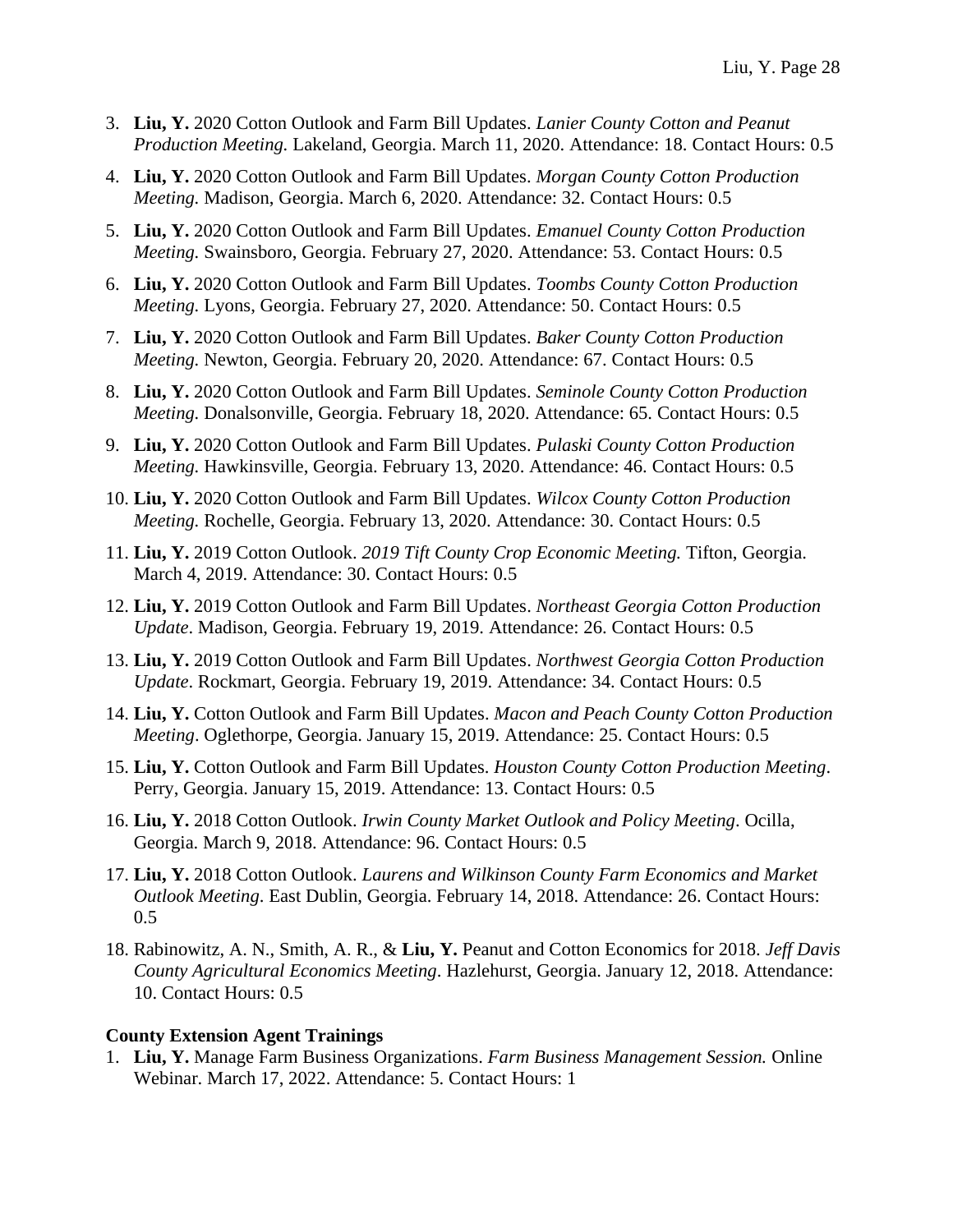- 2. Smith, A. R. & **Liu, Y.** Update from Ag Econ and USDA Programs. *Southwest District ANR Update.* Lyons, Georgia. Feburary 3, 2022. Attendance: 28. Contact Hours: 1
- 3. **Liu, Y.** 2022 Cotton Market Outlook. *2022 UGA Cotton Extension Agent Training (SE District).* Lyons, Georgia. January 19, 2022. Attendance: 32. Contact Hours: 0.5
- 4. **Liu, Y.** 2022 Cotton Market Outlook. *2022 UGA Cotton Extension Agent Training (SW District).* Tifton, Georgia. January 18, 2022. Attendance: 42. Contact Hours: 0.5
- 5. Campbell, B., Fonsah, E. G., Kane, S. P., **Liu, Y.**, Secor, W., Shepherd, T., Shonkwiler, V., Smith, A. R. Hot Topics and Issues for Farms and Agribusinesses from Ag Economics. *2022 University of Georgia Winter Conference.* January 11, 2022. Attendance: 31. Contact Hours: 1.5
- 6. **Liu, Y.** Cotton Market Updates. *Agronomic Crops Agent Training Field Day.* Online Webinar*.*  June 10, 2021. Attendance: 58. Contact Hours: 0.5
- 7. **Liu, Y.**, Daugherty, G. & Robinson, R. Understanding Marketing Assistance Loans and Loan Deficiency Payments. *Agricultural Economics Training.* Online Webinar. April 5, 2021. Attendance: 5. Contact Hours: 1
- 8. **Liu, Y.** Texas A&M University ARC-CO/PLC Decision Aid. *USDA Programs Update for Your Clientele.* Online Webinar. February 19, 2021. Attendance: 15. Contact Hours: 0.5
- 9. **Liu, Y.** 2021 Cotton Outlook. *2021 Florida Ag Agent In Service Training.* Online Webinar. January 19, 2021. Attendance: 15. Contact Hours: 0.5
- 10. **Liu, Y.** 2021 Cotton Outlook. *2021 UGA Cotton Extension Agent Trainings.* Online Webinar. January 13, 2021. Attendance: 54. Contact Hours: 0.5
- 11. **Liu, Y.** The Impact of Covid-19 on Cotton Prices. *UGA Agricultural Economics Market Update Webinar.* Tifton, Georgia. April 3, 2020. Attendance: 65. Contact Hours: 0.5
- 12. **Liu, Y.** 2020 Cotton Outlook. *2020 UGA Cotton Extension Agent Trainings.* Lyons, Georgia. January 3, 2020. Attendance: 30. Contact Hours: 0.5
- 13. **Liu, Y.** 2020 Cotton Outlook. *2020 UGA Cotton Extension Agent Trainings.* Tifton, Georgia. January 2, 2020. Attendance: 29. Contact Hours: 0.5
- 14. **Liu, Y.** Beyond the Gin: Cotton Quality Grading, Marketing, and Milling. Macon, Georgia. November 7, 2019. Attendance: 5. Contact Hours: 4
- 15. **Liu, Y.** Cotton Outlook. *Agricultural Economics Quarterly Market Update.* Tifton, Georgia. July 1, 2019. Attendance: 12. Contact Hours: 0.5
- 16. **Liu, Y.** The Impact of Trade on Cotton Outlook. *Agricultural Economics Extension Agent Training.* Tifton, Georgia. June 6, 2019. Attendance: 50. Contact Hours: 0.5
- 17. **Liu, Y.** Cotton Outlook Updates and Prospective Plantings. *Agricultural Economics Extension Agent Training.* Tifton, Georgia. April 1, 2019. Attendance: 10. Contact Hours: 0.5
- 18. **Liu, Y.** Cotton Outlook and Farm Bill Updates. *2019 UGA Cotton Extension Agent Trainings.*  Tifton, Georgia. January 4, 2019. Attendance: 38. Contact Hours: 0.5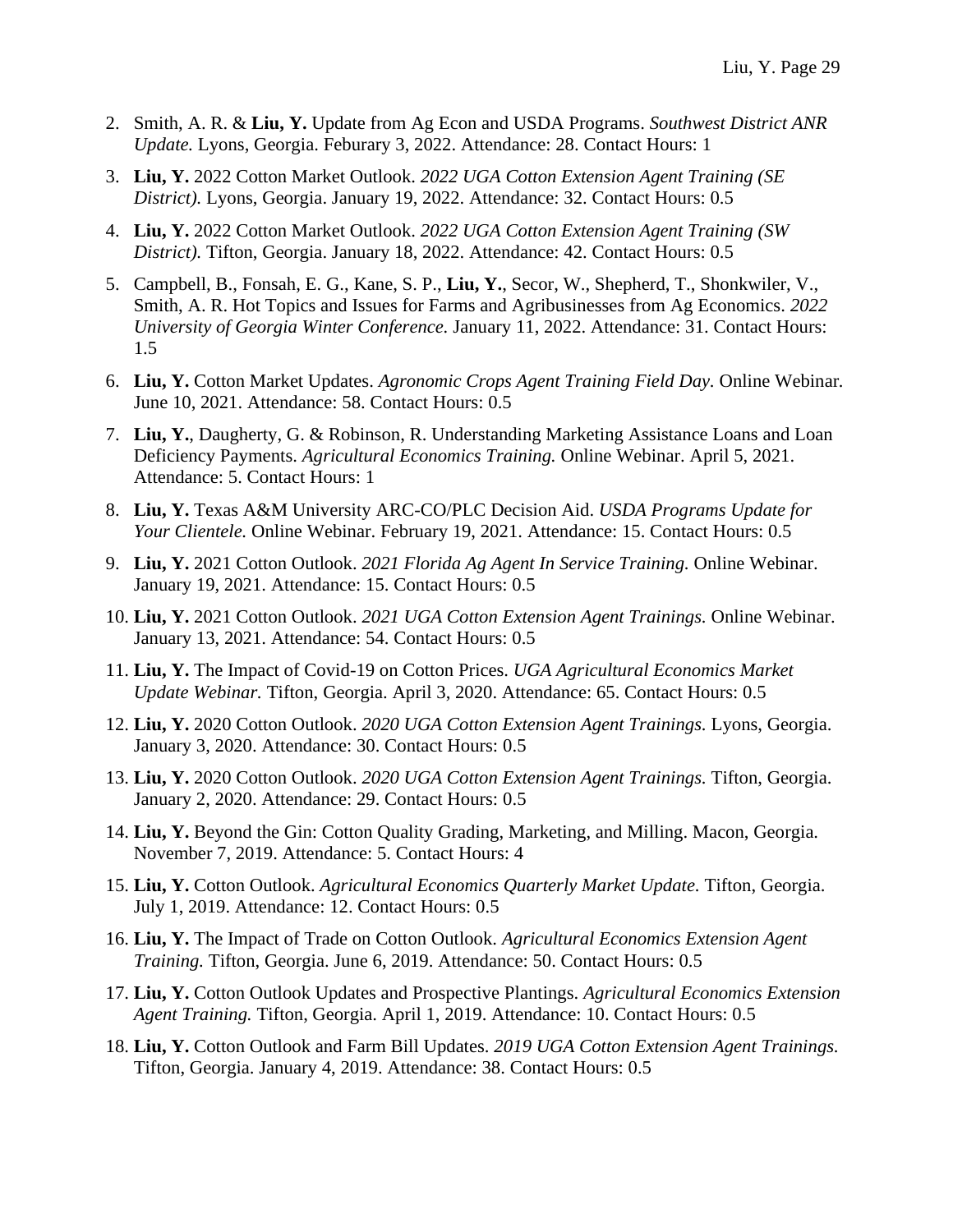- 19. **Liu, Y.** Cotton Outlook and Farm Bill Updates. *2019 UGA Cotton Extension Agent Trainings.*  Lyons, Georgia. January 3, 2019. Attendance: 27. Contact Hours: 0.5
- 20. **Liu, Y.** First Look at the Farm Bill Title I for Row Crops: Agriculture Improvement Act of 2018. *Agricultural Economics Agent Training Webinar.* Tifton, Georgia. December 17, 2018. Attendance: 19. Contact Hours: 0.5
- 21. **Liu, Y.** & Shurley, W. D. 2018 Seed Cotton ARC and PLC Comparison Decision Aid. *Cotton Thursday Webinar Meetings.* Tifton, Georgia. November 16, 2018. Attendance: 27. Contact Hours: 0.5
- 22. **Liu, Y.**, Whitaker, J. R. & Dorfman, J. H. Preliminary Estimation of Cotton Damages from Hurricane Michael. *Southwest District Annual Conference.* Tifton, Georgia. October 31, 2018. Attendance: 50. Contact Hours: 0.5
- 23. **Liu, Y.** Agricultural Trade. *UGA and USDA FSA Joint Webinar Meeting.* Tifton, Georgia. September 7, 2018. Attendance: 12. Contact Hours: 0.5
- 24. **Liu, Y.,** Shurley, W. D., Rabinowitz, A. N., & Smith, A. R. Seed Cotton Program Decision Aid. *UGA and USDA FSA Joint Webinar Meeting.* Tifton, Georgia. September 7, 2018. Attendance: 12. Contact Hours: 0.5
- 25. **Liu, Y.** & Smith, A. R. An Introduction to Hedging with Futures. *Cotton Thursday Webinar Meetings.* Tifton, Georgia. June 21, 2018. Attendance: 25. Contact Hours: 0.5
- 26. **Liu, Y.** 2018 Cotton Outlook. *Agronomic Crops Agent Training Field Day.* Tifton, Georgia. June 7, 2018. Attendance: 70. Contact Hours: 0.5
- 27. **Liu, Y.** & Smith, A. R. Agricultural Enterprise Budgets. *Agricultural and Natural Resources Foundations Agent Training.* Tifton, Georgia. March 27, 2018. Attendance: 35. Contact Hours: 0.5
- 28. Rabinowitz, A. N., **Liu, Y.** & Shurley, W. D. Seed Cotton Generic Base and Yield Update. *Agricultural Economics Agent Training Webinar.* Tifton, Georgia. March 16, 2018. Attendance: 35. Contact Hours: 0.5
- 29. Rabinowitz, A. N., Shurley, W. D., Smith, A. R. & **Liu, Y.** Ag Policy Update within the Bipartisan Budget Act of 2018. *Agricultural Economics Agent Training Webinar.* Tifton, Georgia. February 16, 2018. Attendance: 38. Contact Hours: 0.5
- 30. **Liu, Y.** 2018 Cotton Outlook. *Southeast District Agent Training*. Savannah, Georgia. February 8, 2018. Attendance: 32. Contact Hours: 0.5

#### **Media Interviews and Citations**

- 1. [Georgian farmers paying the price for the invasion of Ukraine. Vnatalie.](https://www.vnatalie.com/2022/03/30/georgian-farmers-paying-the-price-for-the-invasion-of-ukraine/) March 30, 2022
- 2. [Watch Georgia farmers paying price for Ukraine invasion –](https://www.latestbreakingnewsvideo.com/news/latest-news/watch-georgia-farmers-paying-price-for-ukraine-invasion-latest-georgia-news.html) Latest Georgia News. Latest Breaking News Video. March 30, 2022
- 3. [Georgia farmers paying price for Ukraine invasion.](https://www.ajc.com/news/georgia-farmers-paying-price-for-ukraine-invasion/LNEEMMCZKJBM3IZNTG64G2GJVA/#:~:text=University%20of%20Georgia%20agricultural%20economists,And%20that) The Atlanta Journal-Constitution. March 30, 2022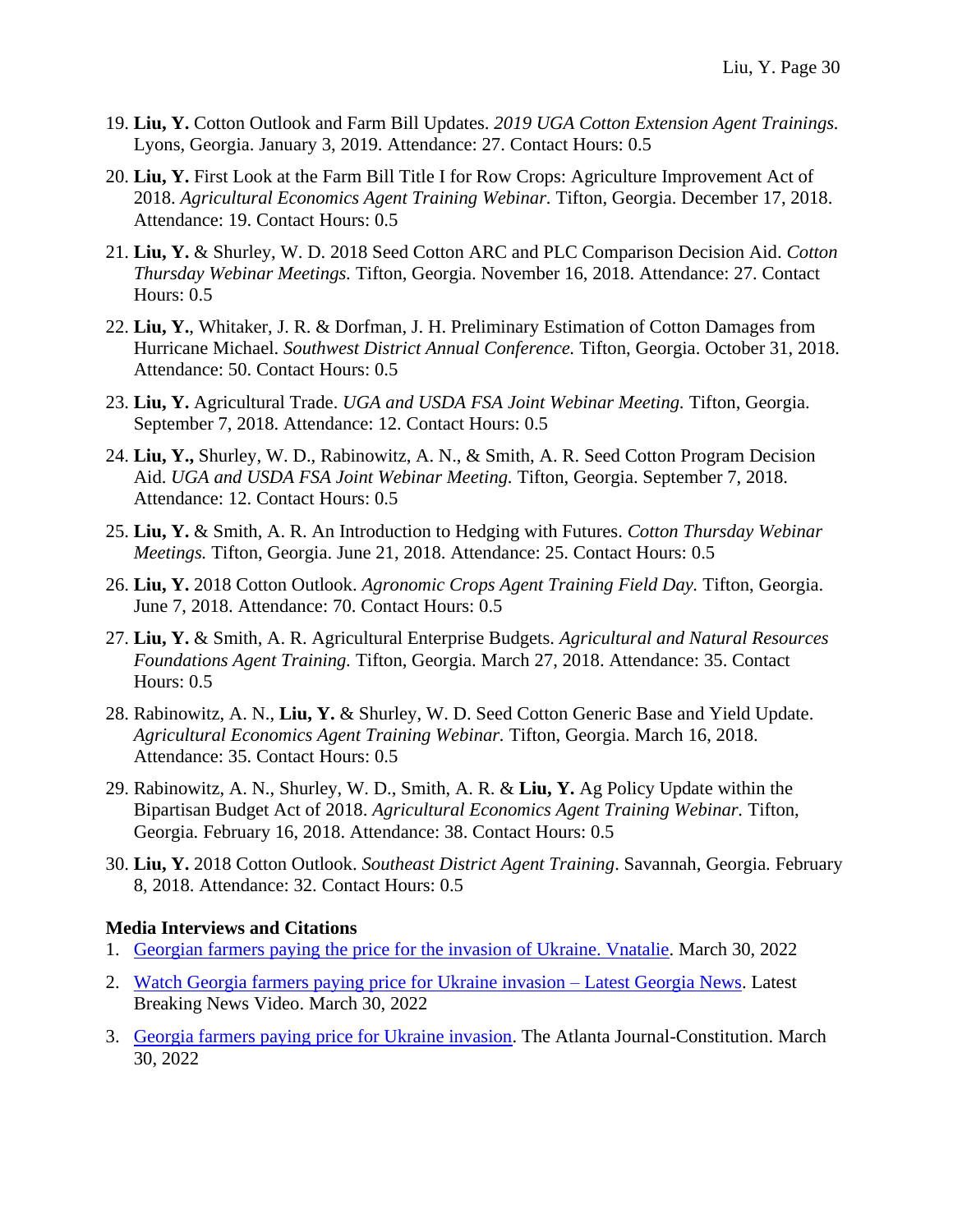- 4. [Registration open for UGA-sponsored precision agriculture workshops.](https://site.extension.uga.edu/colquittag/2022/03/registration-open-for-uga-sponsored-precision-agriculture-workshops/) Colquitt County Ag Report. March 4, 2022
- 5. Georgia's Top Cotton Producers Honored For 2021 Crop. Cotton Farming. Page 15. March 2022 Issue.
- 6. [Georgia's Top Cotton Producers Honored For 2021 Crop.](https://www.cottonfarming.com/feature-story/georgias-top-cotton-producers-honored-for-2021-crop/) Cotton Farming. March 1, 2022
- 7. [2 Utilizing Precision Ag Technology Workshops, March 29, 31 –](https://infodig.site/2-utilizing-precision-ag-technology-workshops-march-29-31-agfax/) AgFax. Info Dig Site. March 1, 2022
- 8. [Registration Open for UGA-Sponsored Precision Agriculture Workshops.](https://vegetablegrowersnews.com/news/uga-sponsored-precision-agriculture-workshops-registration-open/) Vegetable Growers News. February 28, 2022
- 9. [Registration Open for UGA-Sponsored Precision Agriculture Workshops.](https://fruitgrowersnews.com/news/registration-open-for-uga-sponsored-precision-agriculture-workshops/) Fruit Growers News. February 28, 2022
- 10. [Registration Open for UGA-Sponsored Precision Agriculture Workshops.](http://metroatlantaceo.com/news/2022/02/registration-open-uga-sponsored-precision-agriculture-workshops/) Metro Atlanta CEO. February 28, 2022
- 11. [Registration Open for UGA-Sponsored Precision Agriculture Workshops.](http://albanyceo.com/news/2022/02/registration-open-uga-sponsored-precision-agriculture-workshops/?utm_source=albanyceo&utm_medium=rss&utm_campaign=rss) Albany CEO. February 28, 2022
- 12. [Registration Open for UGA-Sponsored Precision Agriculture Workshops.](http://middlegeorgiaceo.com/news/2022/02/registration-open-uga-sponsored-precision-agriculture-workshops/) Middle Georgia CEO. February 28, 2022
- 13. [Registration Open for UGA-Sponsored Precision Agriculture Workshops.](http://valdostaceo.com/news/2022/02/registration-open-uga-sponsored-precision-agriculture-workshops/?utm_source=valdostaceo&utm_medium=rss&utm_campaign=rss) Valdosta CEO. February 28, 2022
- 14. [Registration Open for UGA-Sponsored Precision Agriculture Workshops.](http://tiftonceo.com/news/2022/02/registration-open-uga-sponsored-precision-agriculture-workshops/?utm_source=tiftonceo&utm_medium=rss&utm_campaign=rss) Tifton CEO. February 28, 2022
- 15. [Registration Open for UGA-Sponsored Precision Agriculture Workshops.](http://savannahceo.com/news/2022/02/registration-open-uga-sponsored-precision-agriculture-workshops/?utm_source=savannahceo&utm_medium=rss&utm_campaign=rss) Savannah CEO. February 28, 2022
- 16. [Registration Open for UGA-Sponsored Precision Agriculture Workshops.](http://athensceo.com/news/2022/02/registration-open-uga-sponsored-precision-agriculture-workshops/?utm_source=athensceo&utm_medium=rss&utm_campaign=rss) Athens CEO. February 28, 2022
- 17. [Registration Open for UGA-Sponsored Precision Agriculture Workshops.](http://lagrangeceo.com/news/2022/02/registration-open-uga-sponsored-precision-agriculture-workshops/) Langrange CEO. February 28, 2022
- 18. [Registration Open for UGA-Sponsored Precision Agriculture Workshops.](http://newnanceo.com/news/2022/02/registration-open-uga-sponsored-precision-agriculture-workshops/) Newman CEO. February 28, 2022
- 19. [Registration Open for UGA-Sponsored Precision Agriculture Workshops.](https://www.morningagclips.com/registration-open-for-uga-sponsored-precision-agriculture-workshops/) Morning AgClips. February 28, 2022
- 20. [Registration Open for UGA-Sponsored Precision Agriculture Workshops.](https://nationalcybersecuritynews.today/registration-open-for-uga-sponsored-precision-agriculture-workshops-education-technology-training/) National Cyber Security News Today. February 28, 2022
- 21. [Registration Open for UGA-Sponsored Precision Agriculture Workshops.](https://www.victoriaadvocate.com/registration-open-for-uga-sponsored-precision-agriculture-workshops/article_310712db-26d4-59c3-b029-19b112def593.html) Victoria Advocate. February 28, 2022
- 22. [Georgia: 2 Utilizing Precision Ag Technology Workshops, March 29, 31.](https://agfax.com/2022/02/28/georgia-2-utilizing-precision-ag-technology-workshops-march-29-31/) AgFax. February 28, 2022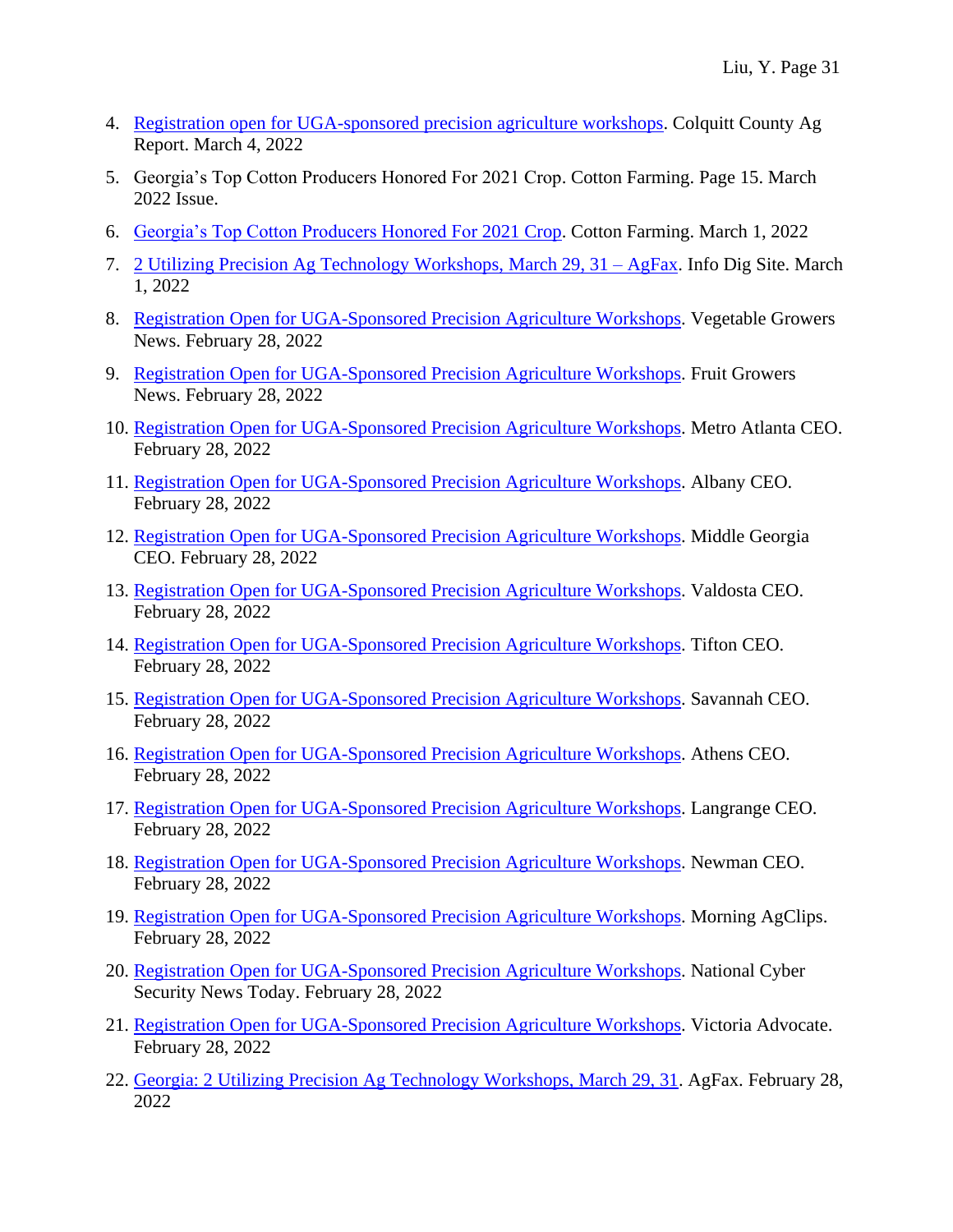- 23. [Registration Open for UGA-Sponsored Precision Agriculture Workshops.](https://www.ontownmedia.com/townnews/university/registration-open-for-uga-sponsored-precision-agriculture-workshops/article_b889fa64-6f4b-53c0-92d1-2136e4ef5cdb.html) OnSachem Power the Town Square. February 27, 2022
- 24. [Registration Open for UGA-Sponsored Precision Agriculture Workshops.](https://www.mcduffieprogress.com/news/state/registration-open-for-uga-sponsored-precision-agriculture-workshops/article_ca73152c-992a-5947-b5af-41da75869f65.html) The Mcduffie Progress. February 27, 2022
- 25. [Registration Open for UGA-Sponsored Precision Agriculture Workshops.](https://wingsenvironmental.com/registration-open-for-uga-sponsored-precision-agriculture-workshops/) Wings Environmental. February 27, 2022
- 26. [Registration Open for UGA-Sponsored Precision Agriculture Workshops.](https://www.easternprogress.com/registration-open-for-uga-sponsored-precision-agriculture-workshops/article_7328749b-a83f-5ca6-886b-4590cb94ae8e.html) Eastern Progress. February 27, 2022
- 27. [Registration Open for UGA-Sponsored Precision Agriculture Workshops.](https://finance.yahoo.com/news/registration-open-uga-sponsored-precision-220500659.html) Yahoo Finance. February 27, 2022
- 28. [Registration Open for UGA-Sponsored Precision Agriculture Workshops.](https://sports.yahoo.com/registration-open-uga-sponsored-precision-220500659.html) Yahoo Sports. February 27, 2022
- 29. [Registration Open for UGA-Sponsored Precision Agriculture Workshops.](https://www.yahoo.com/video/registration-open-uga-sponsored-precision-220500659.html) Yahoo. February 27, 2022
- 30. [Registration Open for UGA-Sponsored Precision Agriculture Workshops.](https://www.griffindailynews.com/news/state/registration-open-for-uga-sponsored-precision-agriculture-workshops/article_e469178e-f7e1-5c7d-b0da-d9dd44abed02.html) The Griffin Daily News. February 27, 2022
- 31. [Registration Open for UGA-Sponsored Precision Agriculture Workshops.](https://www.albanyherald.com/news/registration-open-for-uga-sponsored-precision-agriculture-workshops/article_0113c902-9772-11ec-818b-071ebbdc6991.html) Albany Herald. February 27, 2022
- 32. [Registration Open for UGA-Sponsored Precision Agriculture Workshops.](https://www.reachwca.com/registration-open-for-uga-sponsored-precision-agriculture-workshops/) Reach WCA. February 27, 2022
- 33. [Registration Open for UGA-Sponsored Precision Agriculture Workshops.](https://www.news-journal.com/registration-open-for-uga-sponsored-precision-agriculture-workshops/article_f9c770ca-203a-58b1-969c-8c0e39d2970d.html) Longview News-Journal. February 27, 2022
- 34. [Registration Open for UGA-Sponsored Precision Agriculture Workshops.](https://www.kpvi.com/news/national_news/registration-open-for-uga-sponsored-precision-agriculture-workshops/article_e1925c3d-b89a-5fcf-a60d-9afd56adfe45.html) KPVI. February 27, 2022
- 35. [Registration Open for UGA-Sponsored Precision Agriculture Workshops.](https://www.kilgorenewsherald.com/registration-open-for-uga-sponsored-precision-agriculture-workshops/article_fb23fe15-4213-5893-b9bd-d9bb30617a8c.html) Kilgore News Herald. February 27, 2022
- 36. [Registration Open for UGA-Sponsored Precision Agriculture Workshops.](https://www.northwestgeorgianews.com/registration-open-for-uga-sponsored-precision-agriculture-workshops/article_55d22d0a-0c3e-5967-9fec-5ebe9d99bd35.html) Rome News-Tribune. February 27, 2022
- 37. [Registration Open for UGA-Sponsored Precision Agriculture Workshops.](https://asap-conference.org/registration-open-for-uga-sponsored-precision-agriculture-workshops/) ASAP Conference. February 27, 2022
- 38. [Registration Open for UGA-Sponsored Precision Agriculture Workshops.](https://www.johnsoncitypress.com/registration-open-for-uga-sponsored-precision-agriculture-workshops/article_22e403a0-18e6-5027-82fa-544ff140b32b.html) Johnson City Press. February 27, 2022
- 39. [Registration Open for UGA-sponsored Precision Agriculture Workshops.](https://newswire.caes.uga.edu/story/8878/Precision-Agriculture-Workshops.html) University of Georgia, College of Agricultural and Environmental Sciences, CAES Newswire. February 25, 2022
- 40. [Georgia Quality Cotton Awards Handed Out.](https://www.cnhinews.com/exchange/states/georgia/article_d58206e3-7f91-5664-a680-f9e354b06b56.html) CNHI News. February 28, 2022
- 41. [Georgia Quality Cotton Awards Handed Out.](https://www.albanyherald.com/news/georgia-quality-cotton-awards-handed-out/article_c98da66c-98c3-11ec-87bf-03990dbc787d.html) Albany Herald. February 28, 2022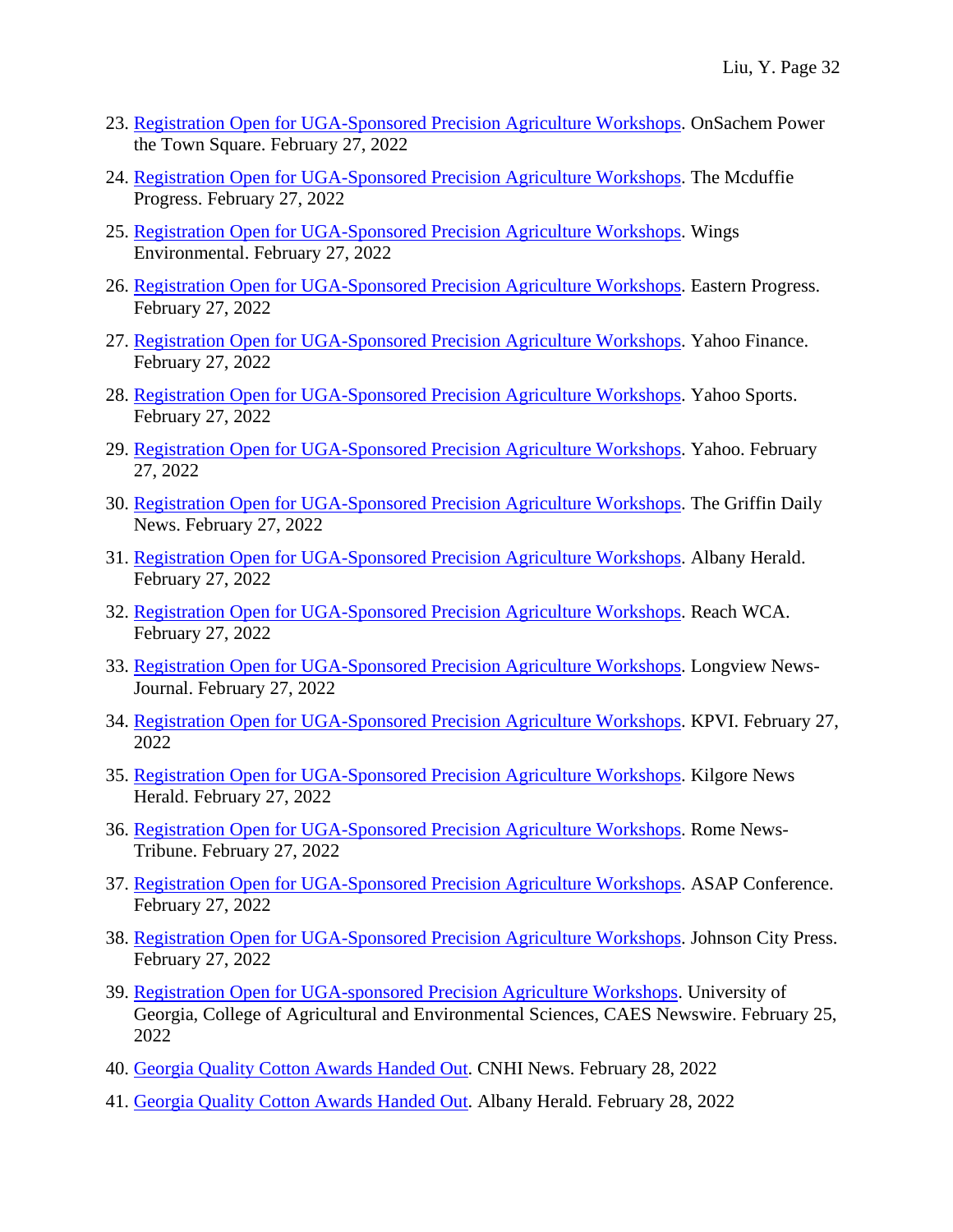- 42. [Georgia Quality Cotton Awards Handed Out.](https://www.henryherald.com/news/georgia-quality-cotton-awards-handed-out/article_29bb7095-d5a8-5867-9649-1bbf6b45d9e1.html) Henry Herald. February 28, 2022
- 43. [Georgia Quality Cotton Awards Handed Out.](https://www.news-daily.com/news/georgia-quality-cotton-awards-handed-out/article_41b9a0f6-d1d2-5b4d-a18f-201a4342172e.html) News-Daily. February 28, 2022
- 44. [Georgia Quality Cotton Awards Handed Out.](https://www.mcduffieprogress.com/news/state/georgia-quality-cotton-awards-handed-out/article_f128f716-3505-52c2-af68-182d40860992.html) The McDuffie Progress. February 28, 2022
- 45. [Georgia Quality Cotton Awards Handed Out.](https://www.douglascountysentinel.com/news/state/georgia-quality-cotton-awards-handed-out/article_62048745-c762-5a79-86b0-05dd70582509.html) Douglas County Sentinel. February 28, 2022
- 46. [Georgia Quality Cotton Awards Handed Out.](https://www.victoriaadvocate.com/georgia-quality-cotton-awards-handed-out/article_cde7fa3a-d812-5dd4-bc1a-634db88644f7.html) Victoria Advocate. February 28, 2022
- 47. [Georgia Quality Cotton Awards Handed Out.](https://www.gwinnettdailypost.com/news/georgia-quality-cotton-awards-handed-out/article_b3fb1120-08e7-5bbb-9e46-ef76a4894de7.html) Gwinnett Daily Post. February 28, 2022
- 48. [Georgia Quality Cotton Awards Handed Out.](https://www.jacksonprogress-argus.com/news/georgia-quality-cotton-awards-handed-out/article_f1850e0e-2e93-5ee3-9f96-9563421dddfd.html) Johnson Progress-Argus. February 28, 2022
- 49. [Georgia Quality Cotton Awards Handed Out.](https://www.johnsoncitypress.com/georgia-quality-cotton-awards-handed-out/article_5b126f41-1a82-51df-8a6b-d05a02193b60.html) Johnson City Press. February 28, 2022
- 50. [Georgia Quality Cotton Awards Handed Out.](https://www.kpvi.com/news/national_news/georgia-quality-cotton-awards-handed-out/article_0279036b-b314-5a55-880d-ca72b29fc5e7.html) KPVI. February 28, 2022
- 51. [Georgia Quality Cotton Awards Handed Out.](https://www.yahoo.com/news/georgia-quality-cotton-awards-handed-220400479.html) Yahoo News. February 28, 2022
- 52. [Georgia Quality Cotton Awards Handed Out.](https://finance.yahoo.com/news/georgia-quality-cotton-awards-handed-220400479.html) Yahoo Finance. February 28, 2022
- 53. [Georgia Quality Cotton Awards Handed Out.](https://money.yahoo.com/georgia-quality-cotton-awards-handed-220400479.html) Yahoo Money. February 28, 2022
- 54. [Georgia Quality Cotton Awards Handed Out.](https://www.yahoo.com/entertainment/georgia-quality-cotton-awards-handed-220400479.html) Yahoo Entertainment. February 28, 2022
- 55. [Georgia Quality Cotton Awards Handed Out.](https://www.griffindailynews.com/news/state/georgia-quality-cotton-awards-handed-out/article_c557abb3-6bf5-54c6-bfd7-a88ac52c07be.html) The Griffin Daily News. February 28, 2022
- 56. [Georgia Quality Cotton Awards Handed Out.](https://www.times-georgian.com/news/state/georgia-quality-cotton-awards-handed-out/article_12bf3037-01e3-54cc-8b44-eb1d2ecb430a.html) Times-Georgian. February 28, 2022
- 57. [Georgia's Top Cotton Producers for '21 Crop Honored.](https://www.gfb.org/media-and-publications/news.cms/2022/1212/georgia-s-top-cotton-producers-for--21-crop-honored) Georgia Farm Bureau Ag News. February 10, 2022
- 58. [2021 Georgia Quality Cotton Award Winners Announced.](http://thecolumbusceo.com/news/2022/02/2021-georgia-quality-cotton-award-winners-announced/) Columbus CEO. February 9, 2022
- 59. [2021 Georgia Quality Cotton Award Winners Announced.](http://tiftonceo.com/news/2022/02/2021-georgia-quality-cotton-award-winners-announced/?utm_source=tiftonceo&utm_medium=rss&utm_campaign=rss) Tifton CEO. February 9, 2022
- 60. [2021 Georgia Quality Cotton Award Winners Announced.](http://albanyceo.com/news/2022/02/2021-georgia-quality-cotton-award-winners-announced/?utm_source=albanyceo&utm_medium=rss&utm_campaign=rss) Albany CEO. February 9, 2022
- 61. [2021 Georgia Quality Cotton Award Winners Announced.](http://savannahceo.com/news/2022/02/2021-georgia-quality-cotton-award-winners-announced/) Savannah CEO. February 9, 2022
- 62. [2021 Georgia Quality Cotton Award Winners Announced.](http://valdostaceo.com/news/2022/02/2021-georgia-quality-cotton-award-winners-announced/?utm_source=valdostaceo&utm_medium=rss&utm_campaign=rss) Valdosta CEO. February 9, 2022
- 63. [Hahira Farm Wins Cotton Award.](https://valdostatoday.com/news-2/local/2022/02/hahira-farm-wins-cotton-award/) Valdosta Today. February 8, 2022
- 64. [2021 Georgia Quality Cotton Award Winners Announced.](https://www.moultrieobserver.com/news/local_news/2021-georgia-quality-cotton-award-winners-announced/article_72347992-8831-11ec-abe8-73ad89c710b2.html) The Moultrie Observer. February 7, 2022
- 65. [2021 Georgia Quality Cotton Award Winners Announced.](https://www.yahoo.com/video/2021-georgia-quality-cotton-award-045900116.html) Yahoo. February 7, 2022
- 66. [2021 Georgia Quality Cotton Award Winners Announced.](https://money.yahoo.com/2021-georgia-quality-cotton-award-045900116.html) Yahoo Money. February 7, 2022
- 67. [2021 Georgia Quality Cotton Award Winners Announced.](https://sports.yahoo.com/2021-georgia-quality-cotton-award-045900116.html) Yahoo Sports. February 7, 2022
- 68. [Bulloch, Boston Gin among Georgia Quality Cotton Awards winners.](https://www.timesenterprise.com/news/local_news/bulloch-boston-gin-among-georgia-quality-cotton-awards-winners/article_31fc7e52-68ea-51ea-9ab6-f80085fef534.html#:~:text=The%20final%20award%20given%20was,premium%20of%205.70%20cents%2Flb.) Thomasville Times Enterprise. February 5, 2022
- 69. 2021 [Georgia Quality Cotton Award Winners Announced.](https://www.dailyadvent.com/news/088c2e18e52fb5f093da6e7229b4e4da-2021-Georgia-Quality-Cotton-Award-Winners-Announced-) Opera News. February 3, 2022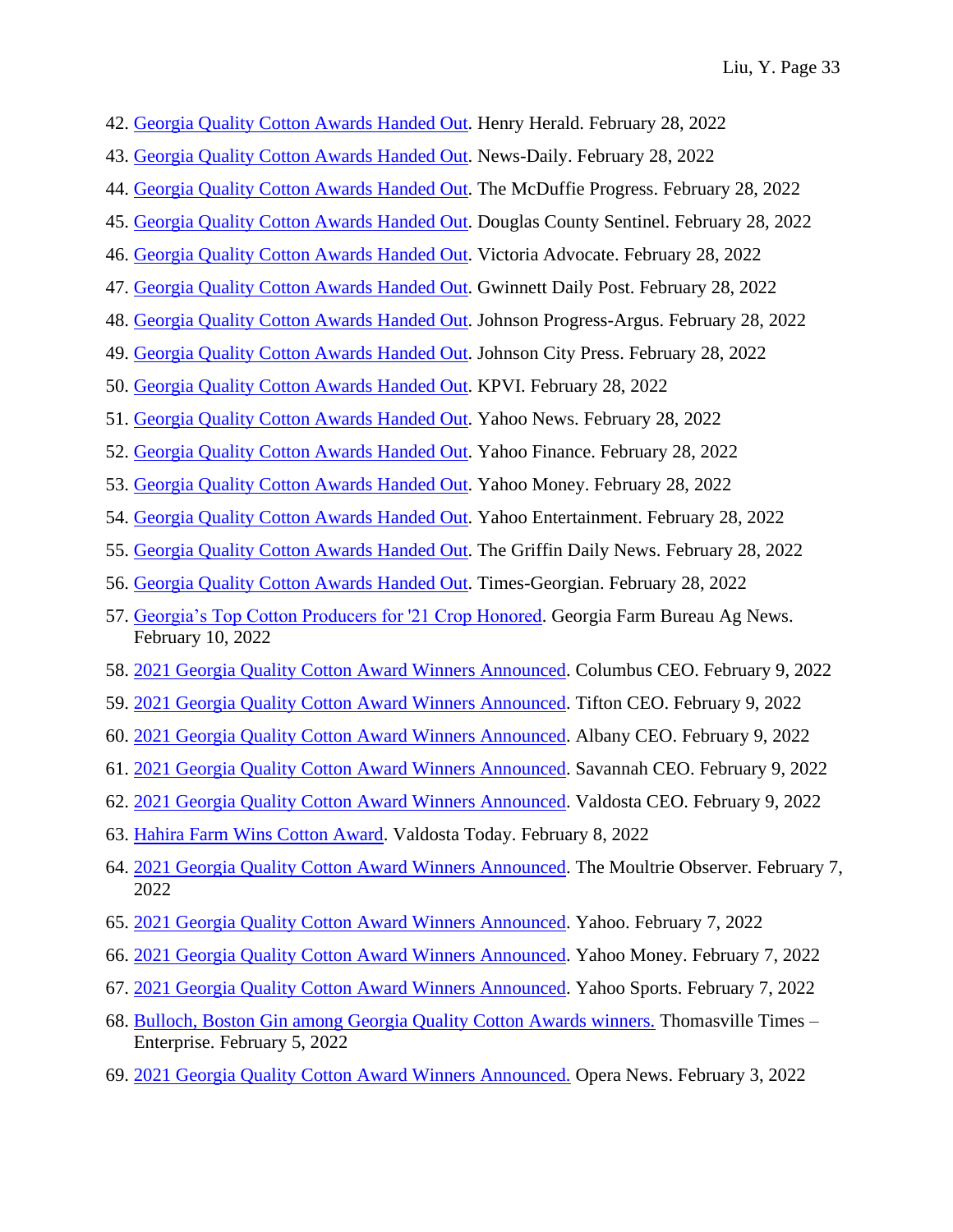- 70. [2021 Georgia Quality Cotton Award Winners Announced.](https://georgiacottoncommission.org/2021-georgia-quality-cotton-award-winners-announced/) Georgia Cotton Commission. February 3, 2022
- 71. [2021 Georgia Quality Cotton Award Winners Announced.](https://darik.news/georgia/2021-georgia-quality-cotton-award-winners-announced/202202498094.html) Georgia News. February 1, 2022
- 72. [2021 Georgia Quality Cotton Award Winners Announced.](https://southeastagnet.com/2022/02/01/2021-georgia-quality-cotton-award-winners-announced/#:~:text=The%20final%20award%20given%20was,premium%20of%205.70%20cents%2Flb.) Southeast AgNet. February 1, 2022
- 73. Ag Forecast [In-person & Virtual.](https://site.extension.uga.edu/crispcoag/2022/01/ag-forecast-in-person-virtual/) Crisp Co Ag Blog. January 18, 2022
- 74. [Yangxuan Liu: Farm Foundation® Cultivator Alum.](https://kzhead.info/sun/dsajosZokYBseqM/yangxuan-liu.html) KZhead. May 23, 2021
- 75. [CAES: Row crop forecast presents mixed bag.](https://www.gfb.org/media-and-publications/news.cms/2021/967/caes--row-crop-forecast-presents-mixed-bag) Georgia Farm Bureau Ag News. February 3, 2021
- 76. [2020 Georgia quality cotton award winners announced.](https://georgiacottoncommission.org/2020-georgia-quality-cotton-award-winners-announced/) Georgia Cotton Commission News. January 28, 2021
- 77. [Input harvest: agriculture professors reap feedback on students'](https://news.illinoisstate.edu/2020/09/input-harvest-agriculture-professors-reap-feedback-on-students-motivations-to-reach-new-generation/) motivations to reach new [generation.](https://news.illinoisstate.edu/2020/09/input-harvest-agriculture-professors-reap-feedback-on-students-motivations-to-reach-new-generation/) Illinois State University News. September 28, 2020
- 78. [Tri-County farmers face low cotton prices this year.](https://www.cordeledispatch.com/2020/09/16/tri-county-farmers-face-low-cotton-prices-this-year/) Cordele Dispatch. September 16, 2020
- 79. [Cotton demand continues to drop.](http://southeastagnet.com/2020/05/11/cotton-demand-continues-drop/) Southeast Ag Net. May 11, 2020
- 80. [COVID-19 hammers textiles as cotton farmers hit the fields.](https://www.agri-pulse.com/articles/13486-covid-19-hammers-textiles-as-cotton-farmers-hit-the-fields) AgriPulse. April 15, 2020
- 81. [Marketing assistance loans, loan deficiency payments for upland cotton.](https://www.morningagclips.com/marketing-assistance-loans-loan-deficiency-payments-for-upland-cotton/) Morning AgClips. March 19, 2020
- 82. [Reducing Hurricane Risk with Earlier Harvest –](https://agfax.com/2020/01/29/georgia-cotton-reducing-hurricane-risk-with-earlier-harvest-study/) Study. AgFax. January 29, 2020
- 83. [UGA Extension cotton agronomist wants to reduce severe weather risk through research.](https://www.morningagclips.com/uga-extension-cotton-agronomist-wants-to-reduce-severe-weather-risk-through-research/) Morning AgClips. January 28, 2020
- 84. [UGA cotton agronomist wants to reduce weather risk through research.](https://www.cottonfarming.com/production-2/uga-cotton-agronomist-wants-to-reduce-weather-risk-through-research/) Cotton Farming. January 29, 2020
- 85. [National Cotton Council announces 2020 Beltwide Cotton Conferences.](https://www.farmprogress.com/cotton/national-cotton-council-announces-2020-beltwide-cotton-conferences) Delta FarmPress. August 13, 2019
- 86. [Farm Bill Highlights.](https://cornsouth.com/articles/farm-bill-highlights/) Corn South. February 25, 2019
- 87. [Farm Business Conference.](https://site.extension.uga.edu/threerivers/2019/02/farm-business-conference/) Three Rivers Ag News. February 11, 2019
- 88. [7 things you didn't want to know about cotton markets: A bearish assessment of the 2019](https://www.farmprogress.com/cotton/7-things-you-didn-t-want-know-about-cotton-markets)  [cotton market.](https://www.farmprogress.com/cotton/7-things-you-didn-t-want-know-about-cotton-markets) Southeast Farm Press. January 23, 2019
- 89. [Government shutdown felt at Beltwide Cotton Conferences.](http://www.thecomanchechief.com/agriculture/government-shutdown-felt-at-beltwide-cotton-conferences/article_90085a9a-19c8-11e9-a5af-7bad522244c6.html) The Comanche Chief. January 16, 2019
- 90. [Government shutdown felt at Beltwide Cotton Conference.](https://ww2.theseam.com/news/industry-news/post/4880) Delta Farm Press. January 15, 2019
- 91. [11 changes to Title 1 of the new farm bill.](https://www.farmprogress.com/farm-bill/11-changes-title-1-new-farm-bill?PK=UM_SEPTOP5&NL=UM_TOP5&utm_rid=CPG02000003479558&utm_campaign=35159&utm_medium=email&elq2=baae5b701ebd4dfea868d5938df18a45) Southeast FarmPress. December 28, 2018
- 92. [First Look at Farm Bill.](https://site.extension.uga.edu/burkeag/2018/12/first-look-at-farm-bill/) Burke County Ag Updates. December 20, 2018.
- 93. [First Look at the 2018 Farm Bill for Row Crops.](https://site.extension.uga.edu/bleckleyblog/2018/12/first-look-at-the-2018-farm-bill-for-row-crops/) Bleckley County. Ag. December 19, 2018.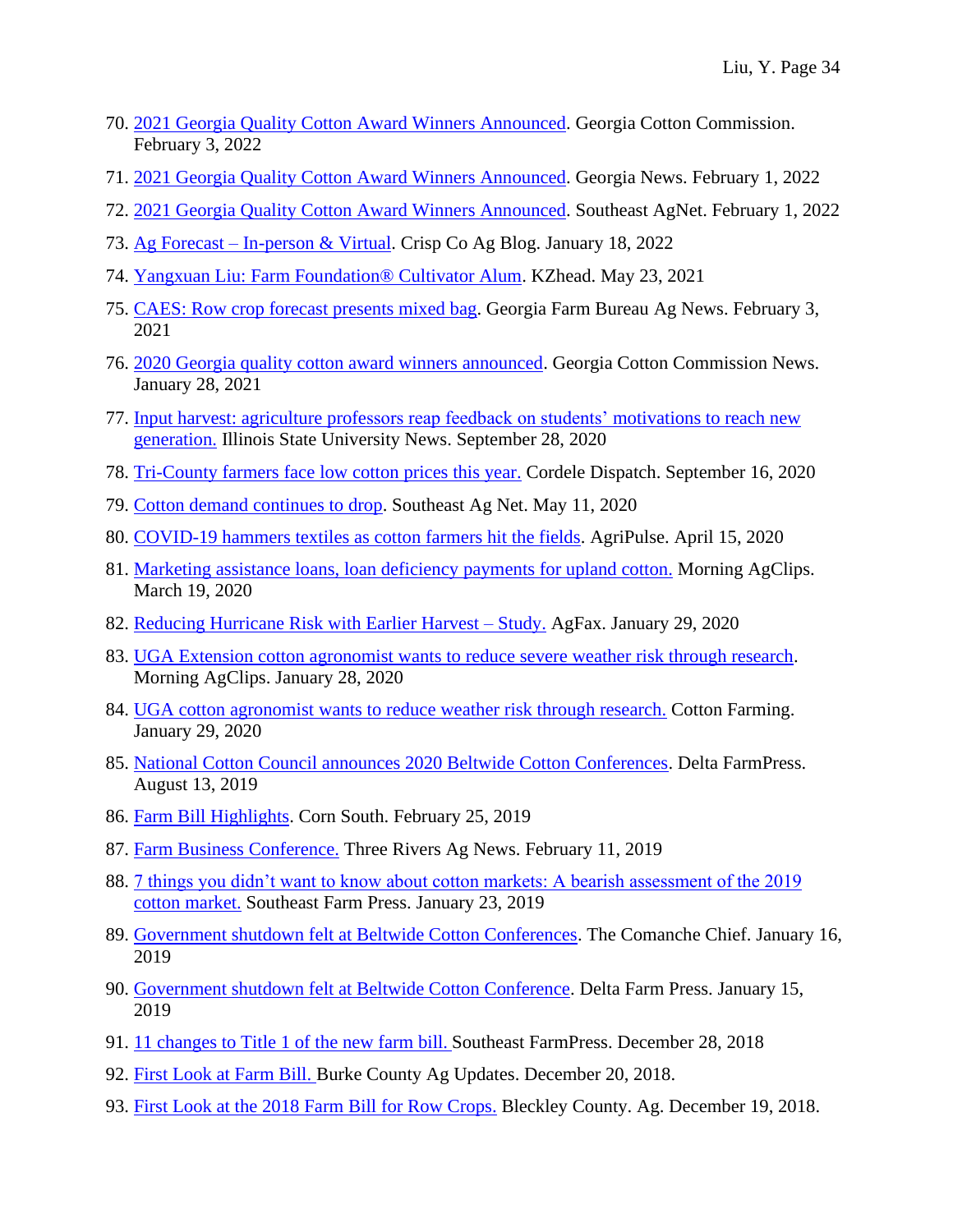- 94. [Georgia Cotton: Economists Estimate \\$600 Million in Damage from Michael.](https://agfax.com/2018/11/01/georgia-cotton-economists-estimate-600-mln-in-damage-from-michael/) AgFax. November 1, 2018
- 95. UGA economists estimate up to \$600 million in cotton damage from Hurricane Michael. [University of Georgia, College of Agricultural and Environmental Sciences, Peaches News.](http://peaches.caes.uga.edu/news/story.html?storyid=7766&story=Cotton-Crop) October 31, 2018.
- 96. UGA economists estimate up to \$600 million in cotton damage from Hurricane Michael. [University of Georgia, College of Agricultural and Environmental Sciences, Center for Food](http://cfs.caes.uga.edu/news/story.html?storyid=7766&story=Cotton-Crop)  [Safety News.](http://cfs.caes.uga.edu/news/story.html?storyid=7766&story=Cotton-Crop) October 31, 2018.
- 97. UGA economists estimate up to \$600 million in cotton damage from Hurricane Michael. [University of Georgia, College of Agricultural and Environmental Sciences, Aquaculture](http://aquaculture.caes.uga.edu/content/caes-subsite/aquaculture/news/story.html?storyid=7766&story=Cotton%20Crop)  [News.](http://aquaculture.caes.uga.edu/content/caes-subsite/aquaculture/news/story.html?storyid=7766&story=Cotton%20Crop) October 31, 2018.
- 98. UGA economists estimate up to \$600 million in cotton damage from Hurricane Michael. [University of Georgia College of Agricultural and Environmental Sciences, Entomology](http://ent.uga.edu/news/story.html?storyid=7766&story=Cotton-Crop)  [News.](http://ent.uga.edu/news/story.html?storyid=7766&story=Cotton-Crop) October 31, 2018.
- 99. UGA economists estimate up to \$600 million in cotton damage from Hurricane Michael. [University of Georgia Research.](https://ugaresearch.uga.edu/uga-economists-estimate-up-to-600-million-in-cotton-damage-from-hurricane-michael/) October 31, 2018.
- 100. UGA economists estimate up to \$600 million in cotton damage from Hurricane Michael. University of Georgia, [College of Agricultural and Environmental Sciences, UGA Cooperative](http://newswire.caes.uga.edu/content/newswire/story.html?storyid=7766&story=Cotton-Crop)  [Extension, Media](http://newswire.caes.uga.edu/content/newswire/story.html?storyid=7766&story=Cotton-Crop) Newswire. October 31, 2018.
- 101. UGA economists estimate up to \$600 million in cotton damage from Hurricane Michael. [University of Georgia, College of Agricultural and Environmental Sciences, Crop and Soil](http://cropsoil.uga.edu/news/story.html?storyid=7766&story=Cotton-Crop)  [Sciences News.](http://cropsoil.uga.edu/news/story.html?storyid=7766&story=Cotton-Crop) October 31, 2018.
- 102. UGA economists estimate up to \$600 million in cotton damage from Hurricane Michael. [University of Georgia, College of Agricultural and Environmental Sciences, Agricultural](http://alec.caes.uga.edu/news/story.html?storyid=7766&story=Cotton-Crop)  [Leadership, Education and Communication News.](http://alec.caes.uga.edu/news/story.html?storyid=7766&story=Cotton-Crop) October 31, 2018.
- 103. UGA economists estimate up to \$600 million in cotton damage from Hurricane Michael. [University of Georgia, College of Agricultural and Environmental Sciences, Forages News.](http://georgiaforages.caes.uga.edu/news/story.html?storyid=7766&story=Cotton-Crop) October 31, 2018.
- 104. UGA economists estimate up to \$600 million in cotton damage from Hurricane Michael. [University of Georgia, College of Agricultural and Environmental Sciences, Grains News](http://grains.caes.uga.edu/news/story.html?storyid=7766&story=Cotton%20Crop). October 31, 2018.
- 105. UGA economists estimate up to \$600 million in cotton damage from Hurricane Michael. [University of Georgia, College of Agricultural and Environmental Sciences, Horticulture](http://hort.caes.uga.edu/news/story.html?storyid=7766&story=Cotton-Crop)  [News.](http://hort.caes.uga.edu/news/story.html?storyid=7766&story=Cotton-Crop) October 31, 2018.
- 106. UGA economists estimate up to \$600 million in cotton damage from Hurricane Michael. [University of Georgia, College of Agricultural and Environmental Sciences, Animal and Diary](http://ads.caes.uga.edu/news/story.html?storyid=7766&story=Cotton-Crop)  [Science News.](http://ads.caes.uga.edu/news/story.html?storyid=7766&story=Cotton-Crop) October 31, 2018.
- 107. UGA economists estimate up to \$600 million in cotton damage from Hurricane Michael. [University of Georgia, College of Agricultural and Environmental Sciences, Food Science and](http://foodscience.caes.uga.edu/news/story.html?storyid=7766&story=Cotton-Crop)  [Technology News.](http://foodscience.caes.uga.edu/news/story.html?storyid=7766&story=Cotton-Crop) October 31, 2018.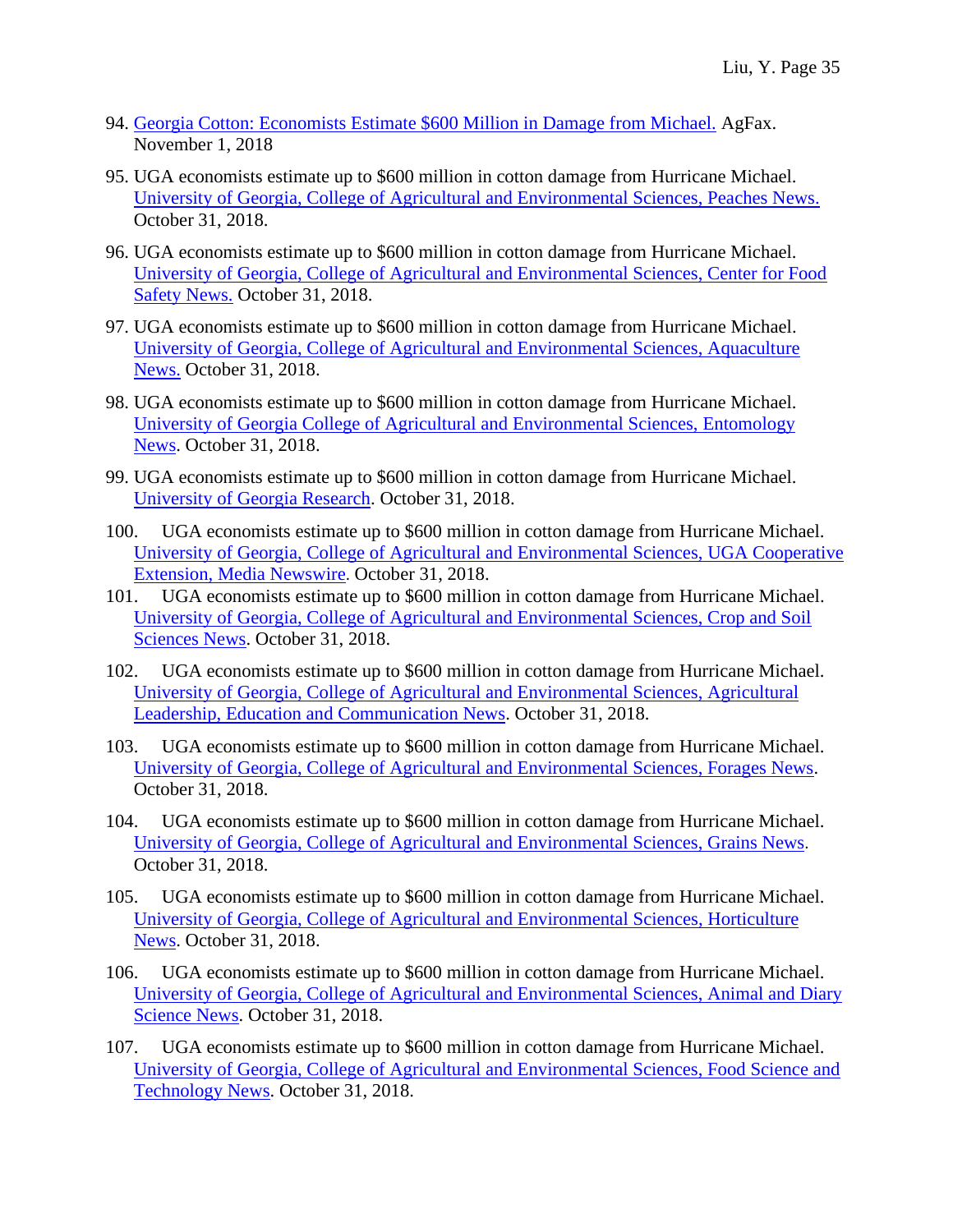- 108. UGA economists estimate up to \$600 million in cotton damage from Hurricane Michael. [University of Georgia, College of Agricultural and Environmental Sciences, Poultry Science](http://poultry.caes.uga.edu/news/story.html?storyid=7766&story=Cotton-Crop)  [News.](http://poultry.caes.uga.edu/news/story.html?storyid=7766&story=Cotton-Crop) October 31, 2018.
- 109. UGA economists estimate up to \$600 million in cotton damage from Hurricane Michael. [University of Georgia, College of Agricultural and Environmental Sciences, Tifton Campus](http://tifton.caes.uga.edu/news/story.html?storyid=7766&story=Cotton-Crop)  [News.](http://tifton.caes.uga.edu/news/story.html?storyid=7766&story=Cotton-Crop) October 31, 2018.
- 110. UGA economists estimate up to \$600 million in cotton damage from Hurricane Michael. [University of Georgia, College of Agricultural and Environmental Sciences, News and Events](http://www.caes.uga.edu/news-events/news/story.html?storyid=7766&story=Cotton%20Crop)  [News.](http://www.caes.uga.edu/news-events/news/story.html?storyid=7766&story=Cotton%20Crop) October 31, 2018.
- 111. UGA economists estimate up to \$600 million in cotton damage from Hurricane Michael. [University of Georgia, College of Agricultural and Environmental Sciences, Agricultural and](http://agecon.uga.edu/news/story.html?storyid=7766&story=Cotton-Crop)  [Applied Economics News](http://agecon.uga.edu/news/story.html?storyid=7766&story=Cotton-Crop).October 31, 2018.
- 112. UGA economists estimate up to \$600 million in cotton damage from Hurricane Michael. Lowndes – [Echols Ag News;](https://site.extension.uga.edu/lowndesecholsag/2018/11/cotton-losses-from-hurricane-michael/) October 31, 2018.
- 113. [Learning from History and Modeling: Chinese Trade Retaliation Choices.](http://econbrowser.com/archives/2018/09/learning-from-history-and-modeling-chinese-trade-retaliation-choices) Econbrowser. September 29, 2018.
- 114. [FSA Producers Meetings Highlight Cotton, WHIP and Trade Programs.](https://www.gfb.org/media-and-publications/news.cms/2018/316/fsa-producers-meetings-highlight-cotton--whip-and-trade-prorgrams) Georgia Farm Bureau Ag News. September 12, 2018.
- 115. [UGA and FSA Producer Meetings –](https://site.extension.uga.edu/bullochag/2018/09/uga-and-fsa-producer-meetings-september-11-at-900-am/) September 11 at 9:00 am. Bulloch County Ag News. September 5, 2018.
- 116. [UGA and FSA Joint Producer Meetings.](https://site.extension.uga.edu/colquittag/2018/09/uga-and-fsa-joint-producer-meetings/) Colquitt County Ag Report. September 4, 2018.
- 117. [Generic Base Discussion.](https://site.extension.uga.edu/burkeag/2018/08/generic-base-decision-aid/) Burke County Ag Updates. August 29, 2018.
- 118. [Seed Cotton MYA and Payments Update.](https://site.extension.uga.edu/bleckleyblog/2018/08/seed-cotton-mya-and-payments-update/) Bleckley County Ag. August 28, 2018.
- 119. [UGA AG Econ & FSA Joint Producer Meetings –](https://site.extension.uga.edu/bleckleyblog/2018/08/uga-ag-econ-fsa-joint-producer-meetings-september-10-12-2018/) September 10-12, 2018. Bleckley County Ag. August 28, 2018.
- 120. [Farm Bill: Seed Cotton Program Making a Choice.](https://site.extension.uga.edu/laurens/2018/08/farm-bill-seed-cotton-program-making-a-choice/) Laurens County Extension Blog. August 24, 2018.
- 121. [UGA Cotton Team Newsletter July, 2018.](https://site.extension.uga.edu/lowndesecholsag/2018/07/uga-cotton-team-newsletter-july-2018/) Lowndes Echols Ag News. July 3, 2018
- 122. [Rain Stunts Crop.](https://issuu.com/onegrower/docs/peanut_grower_july_2018) Peanut Grower July 2018 Newsletter. One Grower Publishing. June 26, 2018.
- 123. [Q & A on Crop Insurance and Prevented Planting.](https://griffinfertilizer.com/q-a-on-crop-insurance-and-prevented-planting/) Griffin Fertilizer Company. June 24, 2018.
- 124. [Cotton: China's Potential Tariffs and U.S. Exports –](https://agfax.com/2018/07/18/cotton-chinas-potential-tariffs-and-u-s-exports-lessons-from-history/) Lessons from History. Agfax. June 18, 2018.
- 125. U.S.–China Trade Dispute and Potential Impacts on Agriculture. [NBC Right Now.](http://www.nbcrightnow.com/story/38413550/uschina-trade-dispute-and-potential-impacts-on-agriculture) June 13, 2018.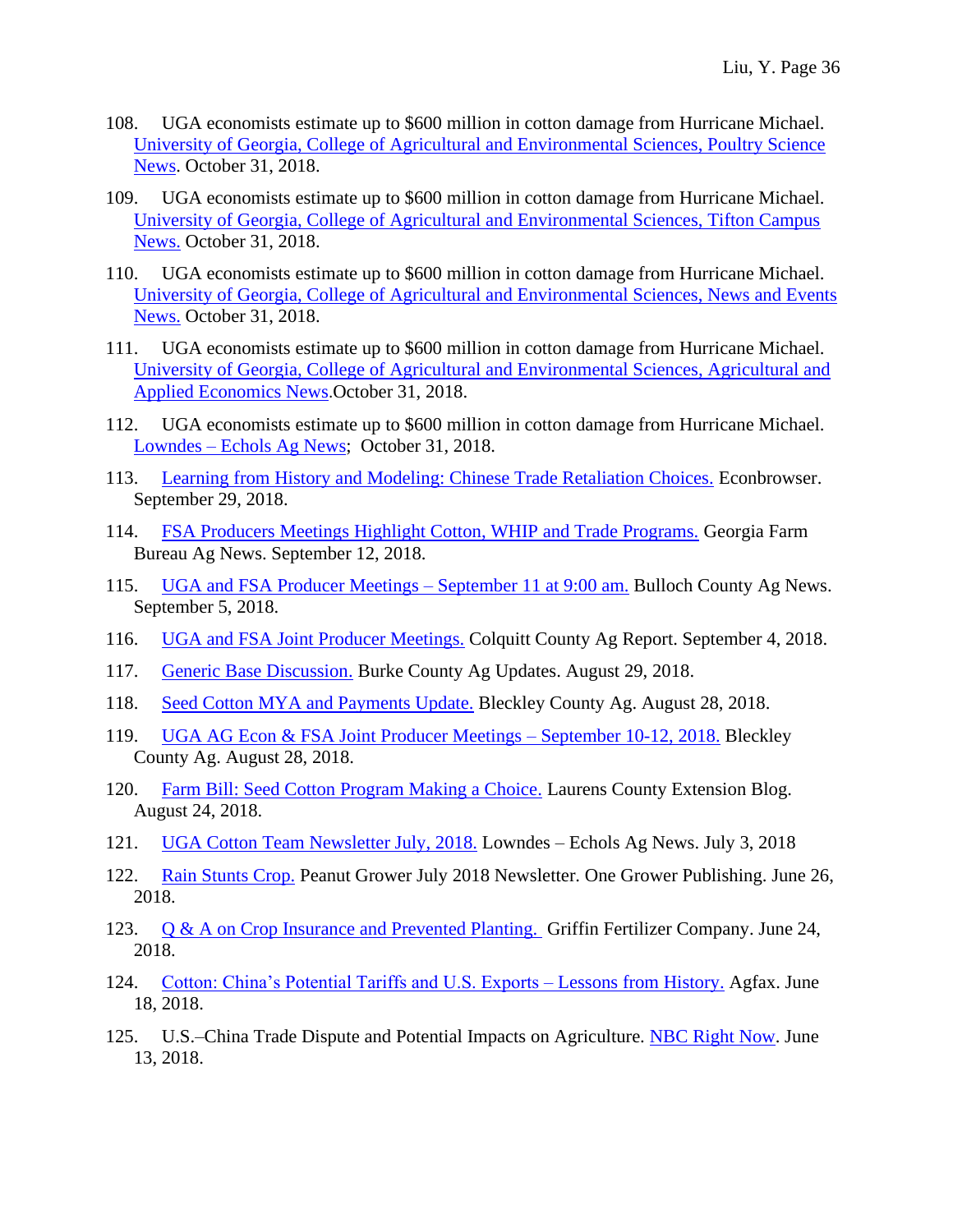- 126. U.S.–China Trade Dispute and Potential Impacts on Agriculture. [CBS News 8;](http://www.cbs8.com/story/38413550/uschina-trade-dispute-and-potential-impacts-on-agriculture) June 13, 2018.
- 127. U.S.–China Trade Dispute and Potential Impacts on Agriculture. [Cleveland 19.](http://www.cleveland19.com/story/38413550/uschina-trade-dispute-and-potential-impacts-on-agriculture) June 13, 2018.
- 128. U.S.–China Trade Dispute and Potential Impacts on Agriculture. [Mississippi News Now.](http://www.msnewsnow.com/story/38413550/uschina-trade-dispute-and-potential-impacts-on-agriculture) June 13, 2018.
- 129. U.S.–China Trade Dispute and Potential Impacts on Agriculture. [Erie News Now.](http://www.erienewsnow.com/story/38413550/uschina-trade-dispute-and-potential-impacts-on-agriculture) June 13, 2018.
- 130. U.S.–China Trade Dispute and Potential Impacts on Agriculture. [KPLC 7 News.](http://www.kplctv.com/story/38413550/uschina-trade-dispute-and-potential-impacts-on-agriculture) June 13, 2018.
- 131. U.S.–China Trade Dispute and Potential Impacts on Agriculture. [KRGV Channel 5 News.](http://www.krgv.com/story/38413550/uschina-trade-dispute-and-potential-impacts-on-agriculture) June 13, 2018.
- 132. U.S.–China Trade Dispute and Potential Impacts on Agriculture. [Fox 19 Now.](http://www.fox19.com/story/38413550/uschina-trade-dispute-and-potential-impacts-on-agriculture) June 13, 2018.
- 133. U.S.–China Trade Dispute and Potential Impacts on Agriculture. [News Channel 10.](http://www.newschannel10.com/story/38413550/uschina-trade-dispute-and-potential-impacts-on-agriculture) June 13, 2018.
- 134. U.S.–China Trade Dispute and Potential Impacts on Agriculture. [Fox 40.](http://www.wicz.com/story/38413550/uschina-trade-dispute-and-potential-impacts-on-agriculture) June 13, 2018.
- 135. U.S.–China Trade Dispute and Potential Impacts on Agriculture. [WAFB Channel 9.](http://www.wafb.com/story/38413550/uschina-trade-dispute-and-potential-impacts-on-agriculture) June 13, 2018.
- 136. U.S.–China Trade Dispute and Potential Impacts on Agriculture. WSIL-TV 3 Southern [Illinois.](http://www.wsiltv.com/story/38413550/uschina-trade-dispute-and-potential-impacts-on-agriculture) June 13, 2018.
- 137. U.S.–China Trade Dispute and Potential Impacts on Agriculture. [KULR 8 News.](http://www.kulr8.com/story/38413550/uschina-trade-dispute-and-potential-impacts-on-agriculture) June 13, 2018.
- 138. U.S.–China Trade Dispute and Potential Impacts on Agriculture. [ABC FOX Montana](http://www.abcfoxmontana.com/story/38413550/uschina-trade-dispute-and-potential-impacts-on-agriculture)  [Right Now.](http://www.abcfoxmontana.com/story/38413550/uschina-trade-dispute-and-potential-impacts-on-agriculture) June 13, 2018.
- 139. U.S.–China Trade Dispute and Potential Impacts on Agriculture. [14 News.](http://www.14news.com/story/38413550/uschina-trade-dispute-and-potential-impacts-on-agriculture) June 13, 2018.
- 140. U.S.–China Trade Dispute and Potential Impacts on Agriculture. [WVUE FOX 8 News.](http://www.fox8live.com/story/38413550/uschina-trade-dispute-and-potential-impacts-on-agriculture) June 13, 2018.
- 141. U.S.–China Trade Dispute and Potential Impacts on Agriculture. [PR Web.](https://www.prweb.com/releases/2018/06/prweb15558049.htm) June 13, 2018.
- 142. U.S.–China Trade Dispute and Potential Impacts on Agriculture. [Region 8 News.](http://www.kait8.com/story/38413550/uschina-trade-dispute-and-potential-impacts-on-agriculture) June 13, 2018.
- 143. U.S.–China Trade Dispute and Potential Impacts on Agriculture. [Street Insider.](https://www.streetinsider.com/Press+Releases/U.S.%E2%80%93China+Trade+Dispute+and+Potential+Impacts+on+Agriculture/14302498.html) June 13, 2018.
- 144. U.S.–China Trade Dispute and Potential Impacts on Agriculture. [WMBF News.](http://www.wmbfnews.com/story/38413550/uschina-trade-dispute-and-potential-impacts-on-agriculture) June 13, 2018.
- 145. U.S.–China Trade Dispute and Potential Impacts on Agriculture. [KAKE.](http://www.kake.com/story/38413550/uschina-trade-dispute-and-potential-impacts-on-agriculture) June 13, 2018.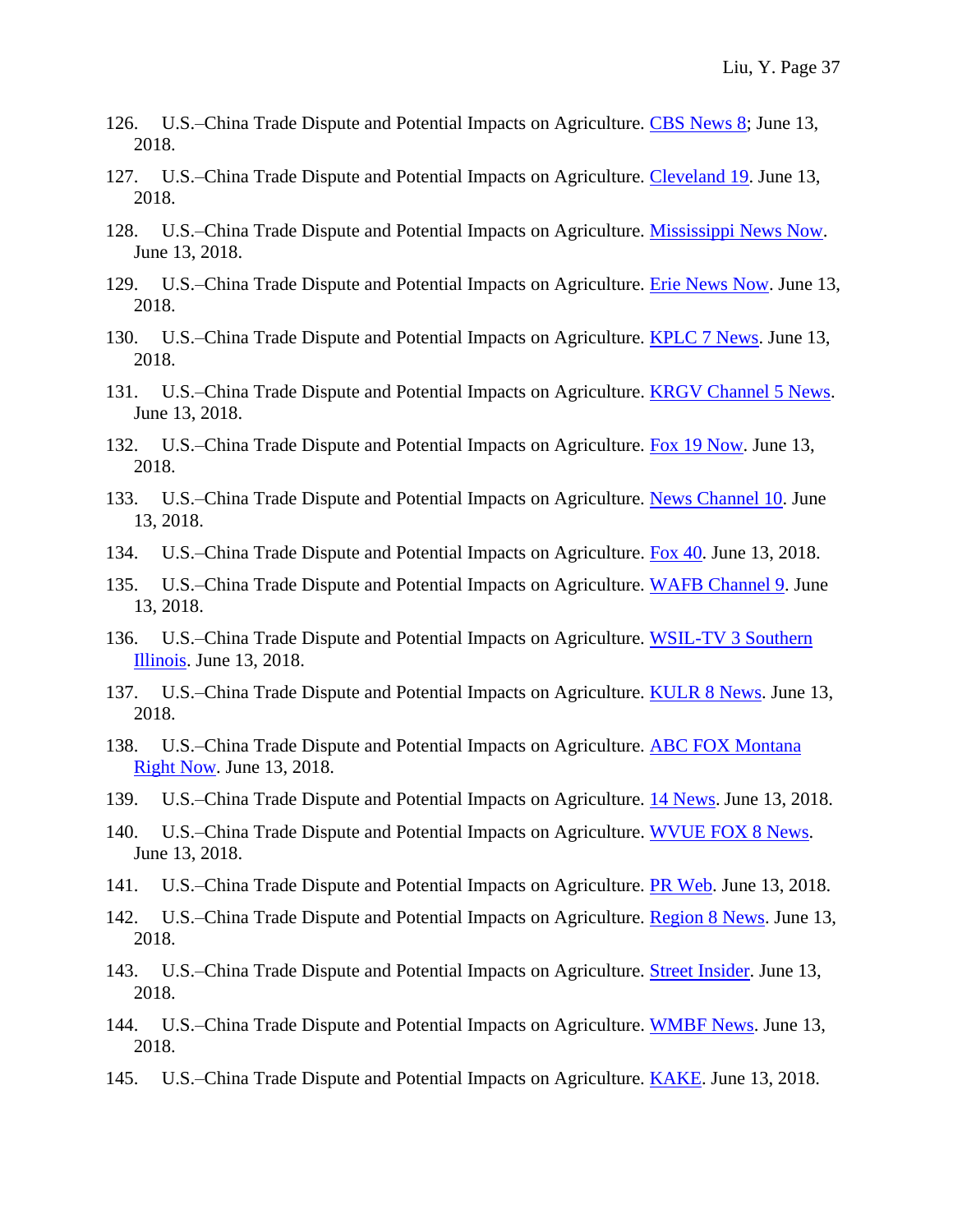- 146. U.S.–China Trade Dispute and Potential Impacts on Agriculture. [NBC 12.](http://www.nbc12.com/story/38413550/uschina-trade-dispute-and-potential-impacts-on-agriculture) June 13, 2018.
- 147. U.S.–China Trade Dispute and Potential Impacts on Agriculture. [WBTV.](http://www.wbtv.com/story/38413550/uschina-trade-dispute-and-potential-impacts-on-agriculture) June 13, 2018.
- 148. U.S.–China Trade Dispute and Potential Impacts on Agriculture. [Central Texas News](http://www.kxxv.com/story/38413550/uschina-trade-dispute-and-potential-impacts-on-agriculture)  [Now.](http://www.kxxv.com/story/38413550/uschina-trade-dispute-and-potential-impacts-on-agriculture) June 13, 2018.
- 149. U.S.–China Trade Dispute and Potential Impacts on Agriculture. [KSLA 12 News.](http://www.ksla.com/story/38413550/uschina-trade-dispute-and-potential-impacts-on-agriculture) June 13, 2018.
- 150. U.S.–China Trade Dispute and Potential Impacts on Agriculture. [Benzinga Pro.](https://www.benzinga.com/pressreleases/18/06/p11872906/u-s-china-trade-dispute-and-potential-impacts-on-agriculture) June 13, 2018.
- 151. U.S.–China Trade Dispute and Potential Impacts on Agriculture. [Hometwon Stations.](http://www.hometownstations.com/story/38413550/uschina-trade-dispute-and-potential-impacts-on-agriculture) June 13, 2018.
- 152. U.S.–China Trade Dispute and Potential Impacts on Agriculture. [Wave 3 News.](http://www.wave3.com/story/38413550/uschina-trade-dispute-and-potential-impacts-on-agriculture) June 13, 2018.
- 153. U.S.–China Trade Dispute and Potential Impacts on Agriculture. [Action News 5.](http://www.wmcactionnews5.com/story/38413550/uschina-trade-dispute-and-potential-impacts-on-agriculture) June 13, 2018.
- 154. U.S.–China Trade Dispute and Potential Impacts on Agriculture. [CISION PRWeb.](https://www.prweb.com/releases/2018/06/prweb15558049.htm) June 13, 2018.
- 155. [Georgia Farm Bureau News Alert -](https://issuu.com/gafarm/docs/june_13_alert) June 13, 2018. Georgia Farm Bureau. June 12, 2018.
- 156. [Know How Prevented Planting Affects Crop Insurance.](http://landing.smartbrief.com/s/2018/06/know-how-prevented-planting-affects-crop-insurance) Smart Brief. June 11, 2018.
- 157. [Rains Hindering Peanut Crop.](http://themartinnews.com/wp-content/uploads/2017/11/newsletter-6-11-2018.pdf) The Martin News. June 11, 2018.
- 158. [What to Know About Crop Insurance, Prevented Planting.](https://www.proag.com/news/what-to-know-about-crop-insurance-prevented-planting/) PA PRO AG News. June 7, 2018.
- 159. [What to Know about Crop Insurance, Prevented Planting: 5 Questions.](https://www.usabreakingnews.net/2018/06/what-to-know-about-crop-insurance-prevented-planting-5-questions/) USA Breaking News. June 6, 2018.
- 160. [What to Know about Crop Insurance, Prevented Planting: 5 Questions.](http://www.southeastfarmpress.com/weather/what-know-about-crop-insurance-prevented-planting-5-questions) Southeast Farm Press. June 5, 2018.
- 161. [Georgia Peanuts Stunted, Cotton in Flux and Vegetables Near Devastation.](https://www.proag.com/news/georgia-peanuts-stunted-cotton-in-flux-and-vegetables-near-devastation/) PA PRO AG News. June 5, 2018.
- 162. [Rain Stunts Crop.](http://www.peanutgrower.com/feature/rain-stunts-crop/) The Peanut Grower. June 2018.
- 163. [Rains Hindering Peanut Crop.](http://myemail.constantcontact.com/Court-Rules-on-Tift-Teacher-s-Lawsuit.html?soid=1108636655667&aid=vRmhNYcYi-M) Tifton Grapevine. June 5, 2018.
- 164. [Georgia Peanuts Stunted, Cotton in Flux and Vegetables Near Devastation.](https://www.farmprogress.com/weather/georgia-peanuts-stunted-cotton-flux-and-vegetables-near-devastation) FarmProgress. June 3, 2018.
- 165. [Rain Stunts Peanut Crop, Creates Perfect Conditions for Vegetable Diseases.](http://www.timesenterprise.com/news/local_news/rain-stunts-peanut-crop-creates-perfect-conditions-for-vegetable-diseases/article_78108f74-66a5-11e8-b1d5-0774ff76a6ef.html) Thomasville Times Enterprise. June 2, 2018.
- 166. [Georgia Peanuts, Cotton: Rains Leave Acreage Questions in Flux.](https://agfax.com/2018/06/01/georgia-peanuts-cotton-rains-leave-acreage-questions-in-flux/) Agfax. June 1, 2018.
- 167. [Excessive Rainfall could Spell Disaster for Georgia Farmers.](https://douglasnow.com/index.php/news/item/5604-excessive-rainfall-could-spell-disaster-for-georgia-farmers) Douglas Now. June 1, 2018.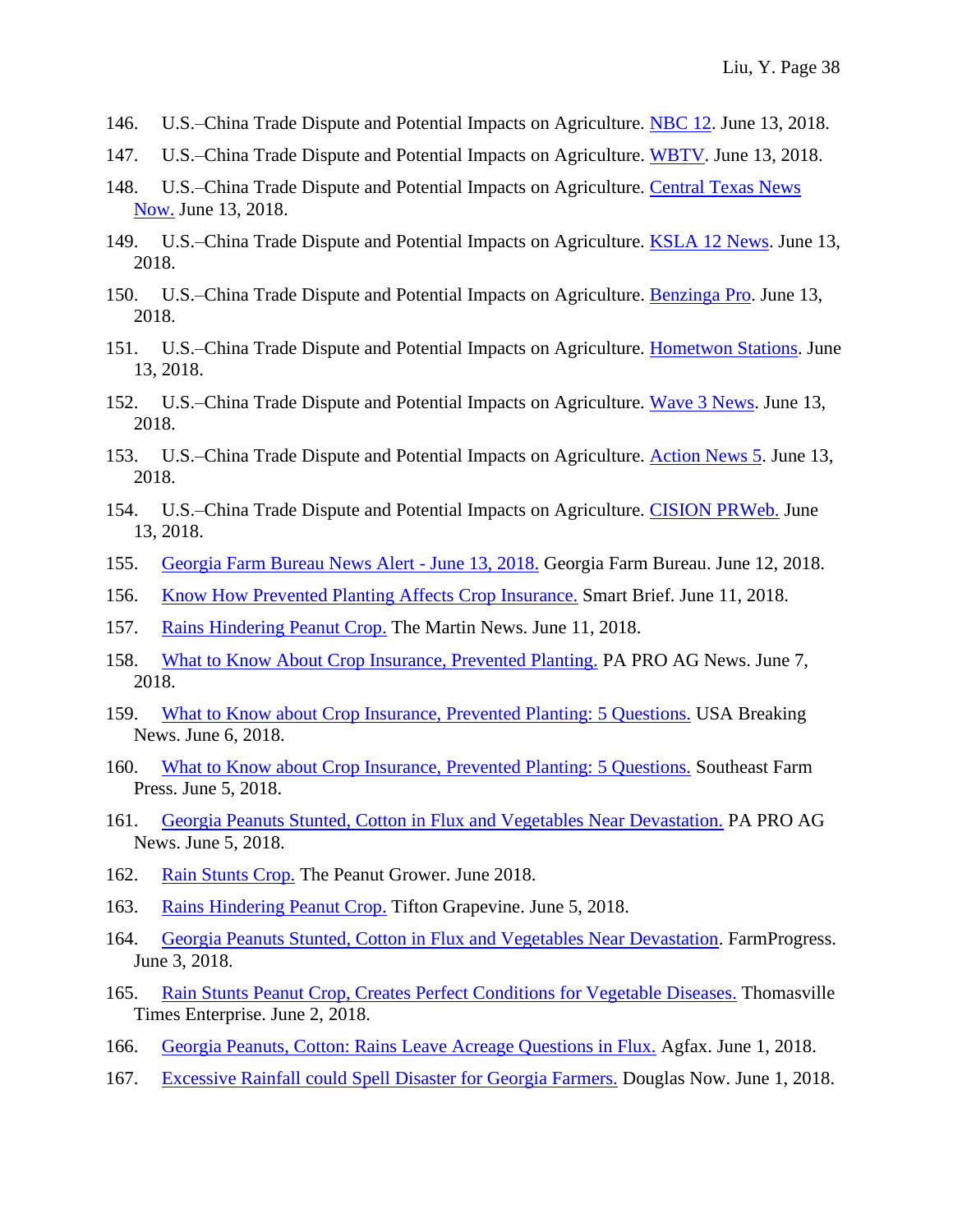- 168. Rain stunts peanut crop, creates perfect conditions for vegetable diseases. [University of](http://ent.uga.edu/news/story.html?storyid=7596&story=Rainy%20Impact)  [Georgia, College of Agricultural and Environmental Sciences, Entomology News.](http://ent.uga.edu/news/story.html?storyid=7596&story=Rainy%20Impact) May 31, 2018.
- 169. Rain stunts peanut crop, creates perfect conditions for vegetable diseases. [University](http://georgiaforages.caes.uga.edu/news/story.html?storyid=7596&story=Rainy%20Impact) of [Georgia, College of Agricultural and Environmental Sciences, Forages News.](http://georgiaforages.caes.uga.edu/news/story.html?storyid=7596&story=Rainy%20Impact) May 31, 2018.
- 170. Rain stunts peanut crop, creates perfect conditions for vegetable diseases. [University](http://newswire.caes.uga.edu/story.html?storyid=7596&story=Rainy-Impact) of [Georgia, College of Agricultural and Environmental Sciences, UGA Cooperative Extension,](http://newswire.caes.uga.edu/story.html?storyid=7596&story=Rainy-Impact)  [Media Newswire;](http://newswire.caes.uga.edu/story.html?storyid=7596&story=Rainy-Impact) May 31, 2018.
- 171. [Dr. Glen Kleine Capstone Presentations -](https://cbt.eku.edu/news/dr-glen-kleine-capstone-presentations-spring-2017) Spring 2017. Eastern Kentucky University News. May 4, 2017.
- 172. [Agriculture Students Participate in Alltech Competition.](https://agriculture.eku.edu/insidelook/agriculture-students-participate-alltech-competition#_ga=2.124085770.1684722552.1550779260-603743201.1550779260) Eastern Kentucky University News. April 5, 2017.
- 173. [Technological Transformation: A Way to Increase Food Availability around the World.](https://www.thechicagocouncil.org/blog/global-food-thought/technological-transformation-way-increase-food-availability-around-world) The Chicago Council on Global Affairs. July 29, 2016.
- 174. [Meet the 2016 Next Generation Delegation.](https://www.thechicagocouncil.org/blog/global-food-thought/meet-2016-next-generation-delegation) The Chicago Council on Global Affairs. April 25, 2016.
- 175. [Precision Agriculture for Small Growers, High-Value Crops.](https://thefern.org/ag_insider/precision-agriculture-for-small-growers-high-value-crops/) Food and Environment Reporting Network News. November 9, 2015.

## **COMPUTER AND LANGUAGE SKILLS**

SAS, R, GAMS, STATA, @Risk, Simetar, English (Purdue OEPP Certification), Mandarin.

## **PROFESSIONAL MEMBERSHIPS**

Georgia Association of County Agricultural Agents, 2018. American Society of Agronomy, 2017. Crop Science Society of America, 2017. Soil Science Society of America, 2017. American Economic Association, 2015 – 2018. Northeastern Agricultural and Resource Economics Association, 2015 – 2016. Southern Agricultural Economics Association, 2014 – Present. The American Phytopathological Society, 2014. Agricultural and Applied Economics Association, 2013 – Present. International Food and Agribusiness Management Association, 2011 – 2015.

#### **ACADEMIC SERVICES**

#### **Graduate Student Committee**

*Chair, Ph.D. Advisory Committee*  Jameson Augustin, Ph.D., In Progress.

*Chair, Master Advisory Committee*  Susmitha Kalli, Co-Chair, M.S., In Progress. Bishal Gaire, M.S., In Progress. Rachel M Judd, M.S., In Progress.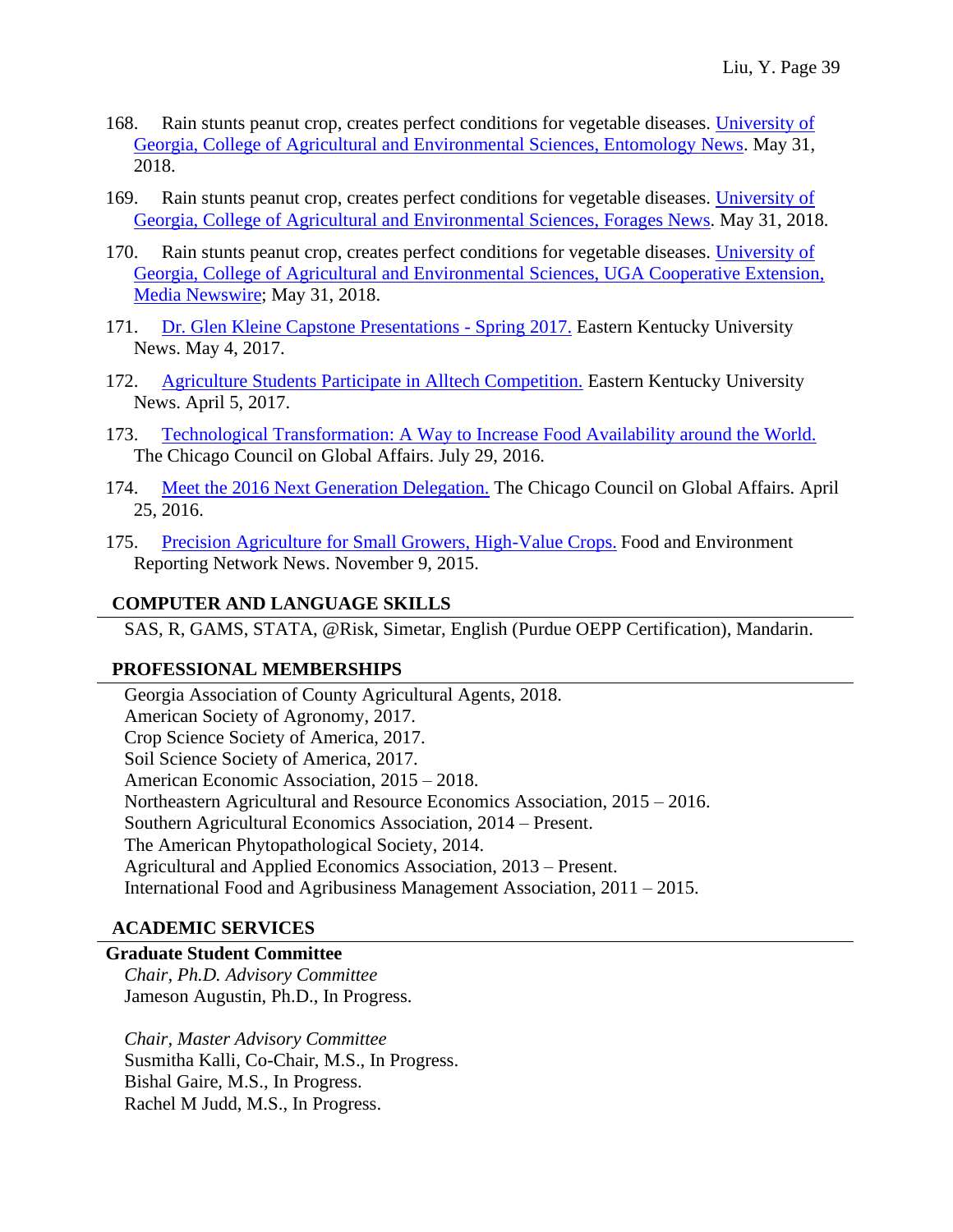Madison Gabrielle Harkins, M.S., In Progress. (Operations Specialist, University of Georgia) Anukul Bhattarai, M.S., 2020. (Ph.D. at Virginia Tech University) Hongyi Yuan, MAB., 2020. (Ph.D. at University of Georgia) Guy Albritton Hancock, M.S., 2019. (Extension Agent, University of Georgia).

*Member, Ph.D. Advisory Committee*  Alankrita Goswami, Ph.D., 2021. Simerjeet Virk, Ph.D., 2020. (Assistant Professor, University of Georgia).

*Member, Master Advisory Committee*  Ashish Adhikari, M.S., In Progress. Dhiraj Bhatta, M.S., 2021. Mengyu Zhou, M.S. 2020. Siyuan Jiang, M.S., 2019.

#### **University of Georgia Committees**

- Search Committee for Department Chair, Agricultural and Applied Economics Department, University of Georgia, 2021.
- Membership Committee for UGA Association of Chinese American Professors, University of Georgia, 2021 – Present.
- Awards Committee for University of Georgia Tifton Campus, University of Georgia, 2018 Present.

#### **Eastern Kentucky University Committees**

Search Committee for Department Chair, Department of Agriculture, Eastern Kentucky University, 2017. Faculty Advisor, Alltech Innovation Competition, Eastern Kentucky University, 2017. Scholarship Committee, Department of Agriculture, Eastern Kentucky University, 2016 – 2017.

#### **Reviewer**

Southern Ag Today (2022:1). Abstract, Agricultural and Applied Economics Association Annual Meeting (2022:6). Southern Ag Today (2021:3). Journal of Food Distribution Research (2021:1). U.S. Department of Agriculture, Economic Research Service Report (2021:1). University of Georgia Extension (2021:1). Abstract, Agricultural and Applied Economics Association Annual Meeting (2021:6). Journal of Cotton Science (2020: 1). International Food and Agribusiness Management Review (2020: 1). Choices Magazine, Agricultural and Applied Economics Association (2020: 1). Journal of Cotton Science (2019: 1). Journal of Agribusiness (2019: 1). Abstract, Agricultural and Applied Economics Association Annual Meeting (2019: 11). Choices Magazine, Agricultural and Applied Economics Association (2018: 1). Journal of Cotton Science (2018: 1). International Food and Agribusiness Management Review (2018: 1).